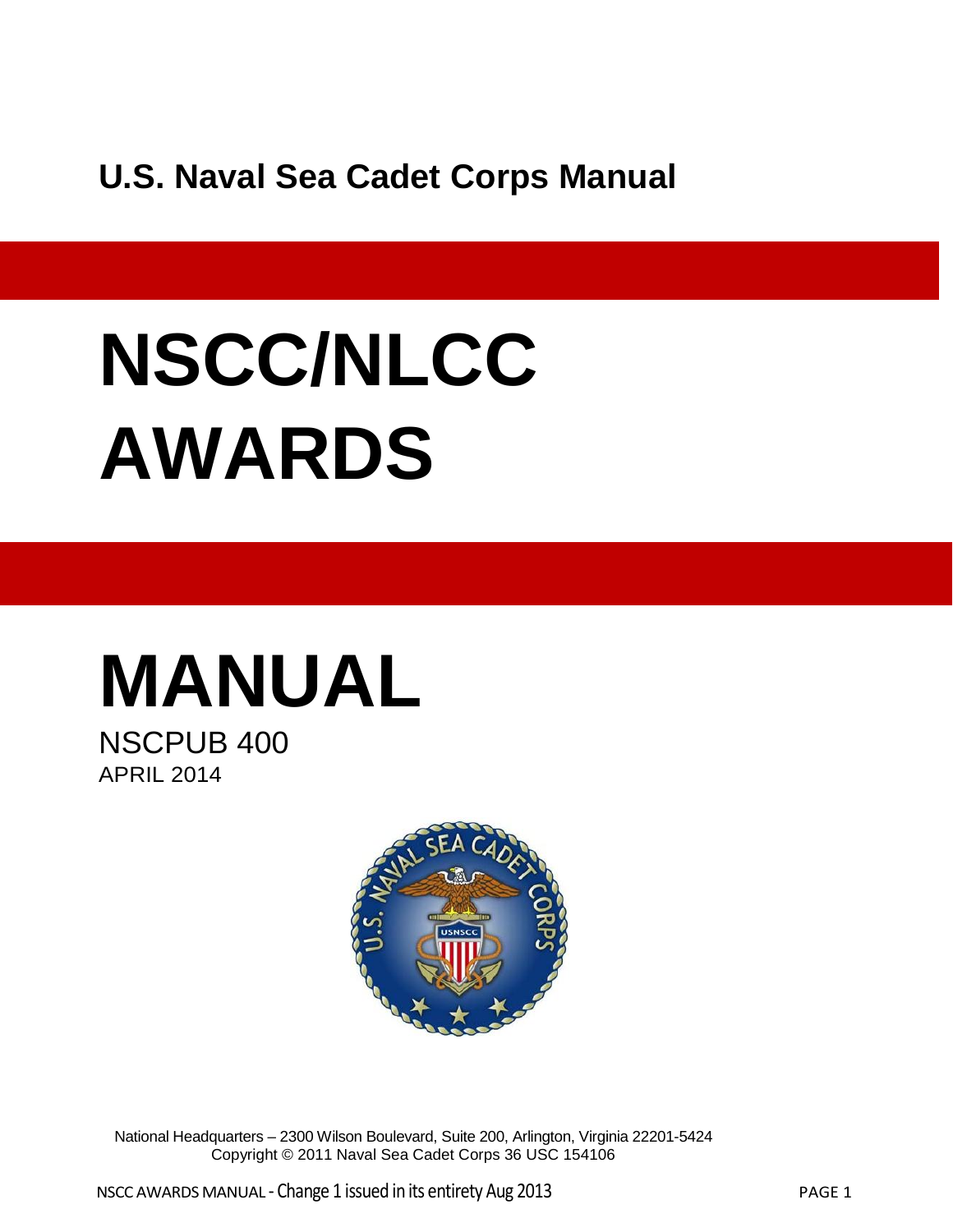PAGE INTENTIONALLY LEFT BLANK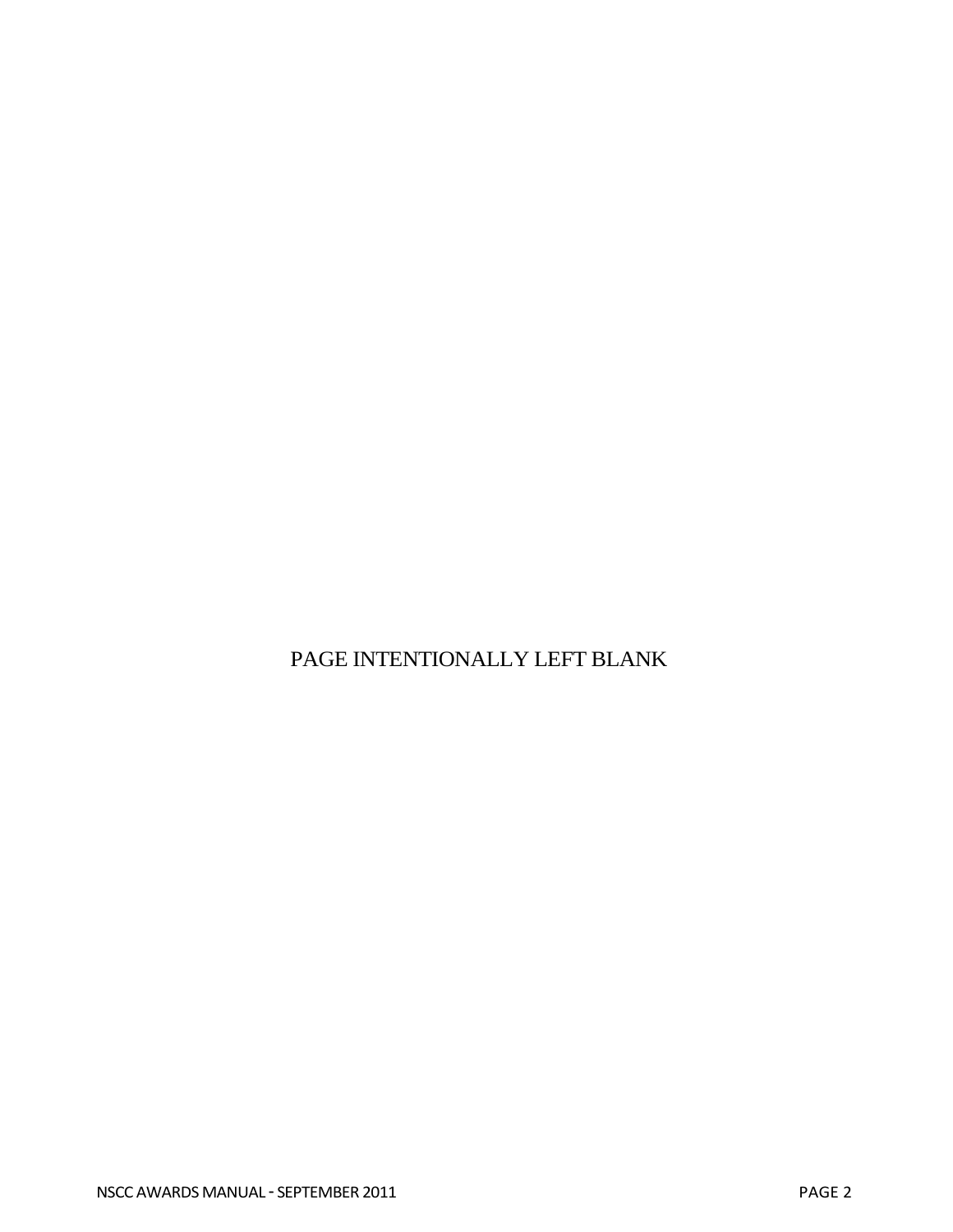### **RECORD OF CHANGES**

| <b>CHANGE</b> | TITLE OR REFERENCE                   | <b>DATE</b>                  |
|---------------|--------------------------------------|------------------------------|
| <b>NUMBER</b> | OF CHANGE                            | INCORPORATED                 |
| <b>ISSUE</b>  |                                      |                              |
| Change 1      | Complete Manual Update<br>NHQ Update | 25 April 2014<br>14 May 2014 |
|               |                                      |                              |
|               |                                      |                              |
|               |                                      |                              |
|               |                                      |                              |
|               |                                      |                              |
|               |                                      |                              |
|               |                                      |                              |
|               |                                      |                              |
|               |                                      |                              |
|               |                                      |                              |
|               |                                      |                              |
|               |                                      |                              |
|               |                                      |                              |
|               |                                      |                              |
|               |                                      |                              |
|               |                                      |                              |
|               |                                      |                              |
|               |                                      |                              |
|               |                                      |                              |
|               |                                      |                              |
|               |                                      |                              |
|               |                                      |                              |
|               |                                      |                              |
|               |                                      |                              |
|               |                                      |                              |
|               |                                      |                              |
|               |                                      |                              |
|               |                                      |                              |
|               |                                      |                              |
|               |                                      |                              |
|               |                                      |                              |
|               |                                      |                              |
|               |                                      |                              |
|               |                                      |                              |
|               |                                      |                              |
|               |                                      |                              |
|               |                                      |                              |
|               |                                      |                              |
|               |                                      |                              |
|               |                                      |                              |
|               |                                      |                              |
|               |                                      |                              |
|               |                                      |                              |
|               |                                      |                              |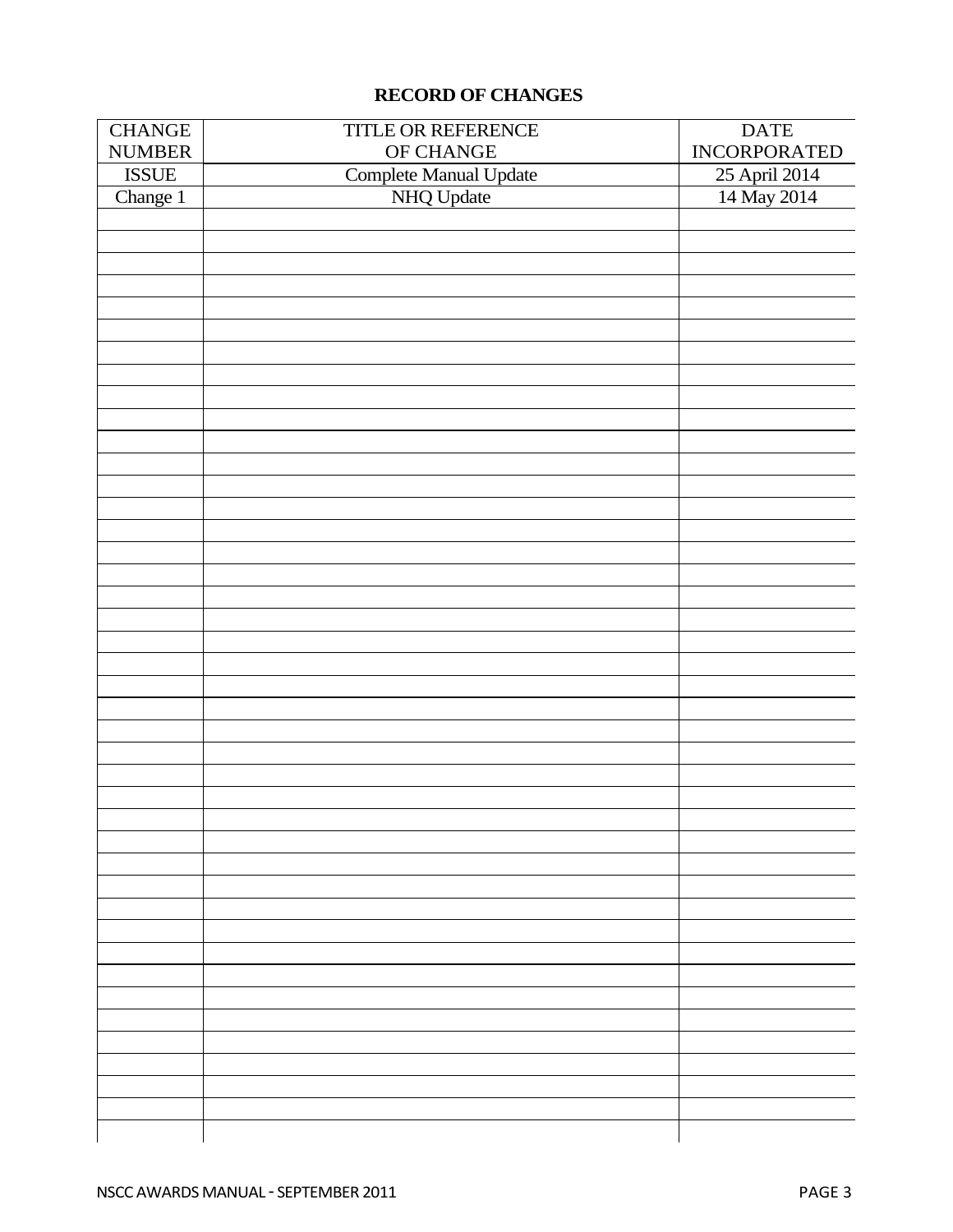//PAGE INTENTIONALLY LEFT BLANK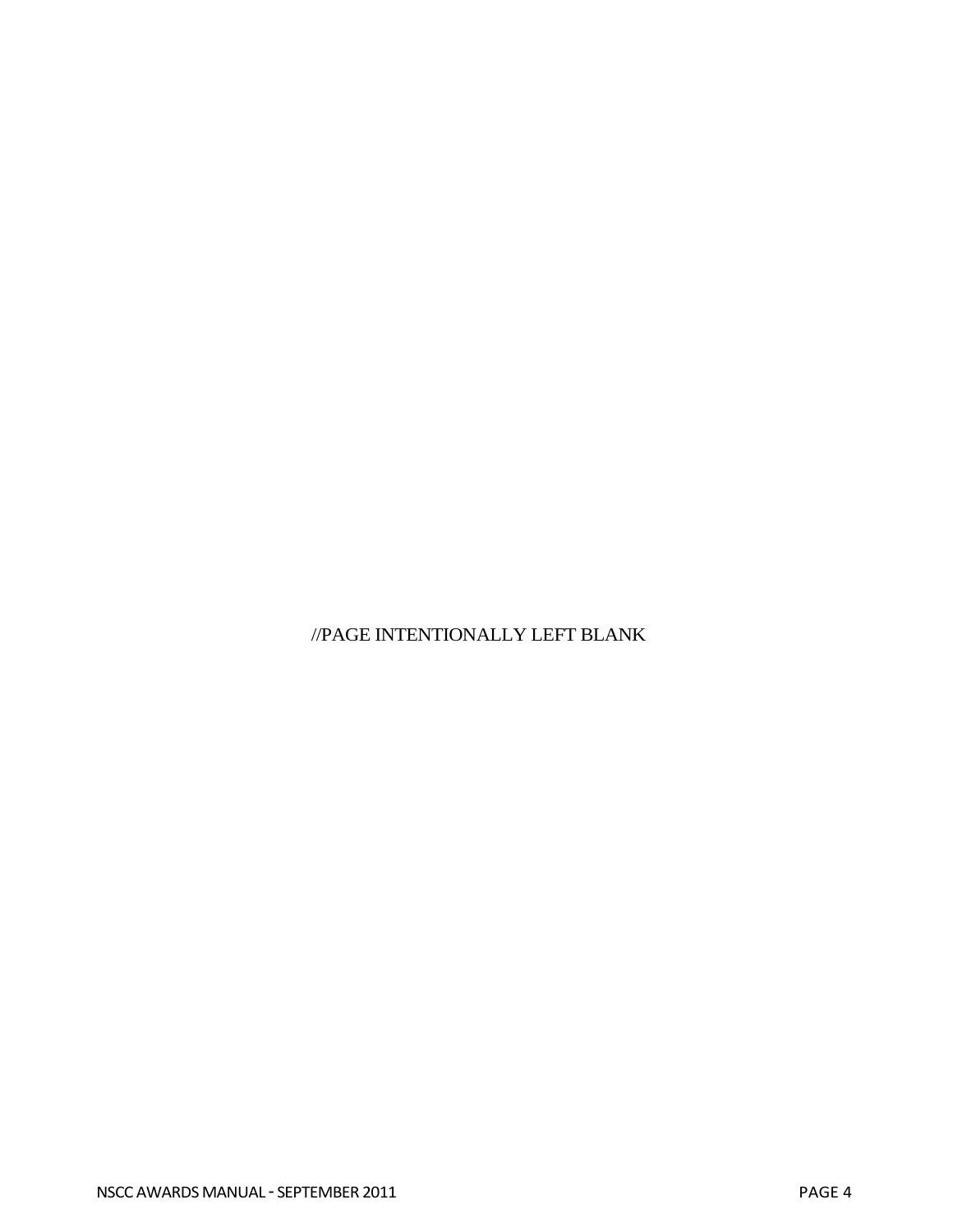# **TABLE OF CONTENTS**

#### **CHAPTER ONE - ADMINISTRATION**

| SECTION I: Authority              |  |
|-----------------------------------|--|
| SECTION II: National Awards Board |  |

#### **CHAPTER TWO - MAJOR INDIVIDUAL AWARDS**

#### **CHAPTER THREE - MAJOR UNIT AWARDS**

#### **CHAPTER FOUR - NSCC RIBBON AWARDS**

#### **CHAPTER FIVE - BADGES/BREAST DEVICES**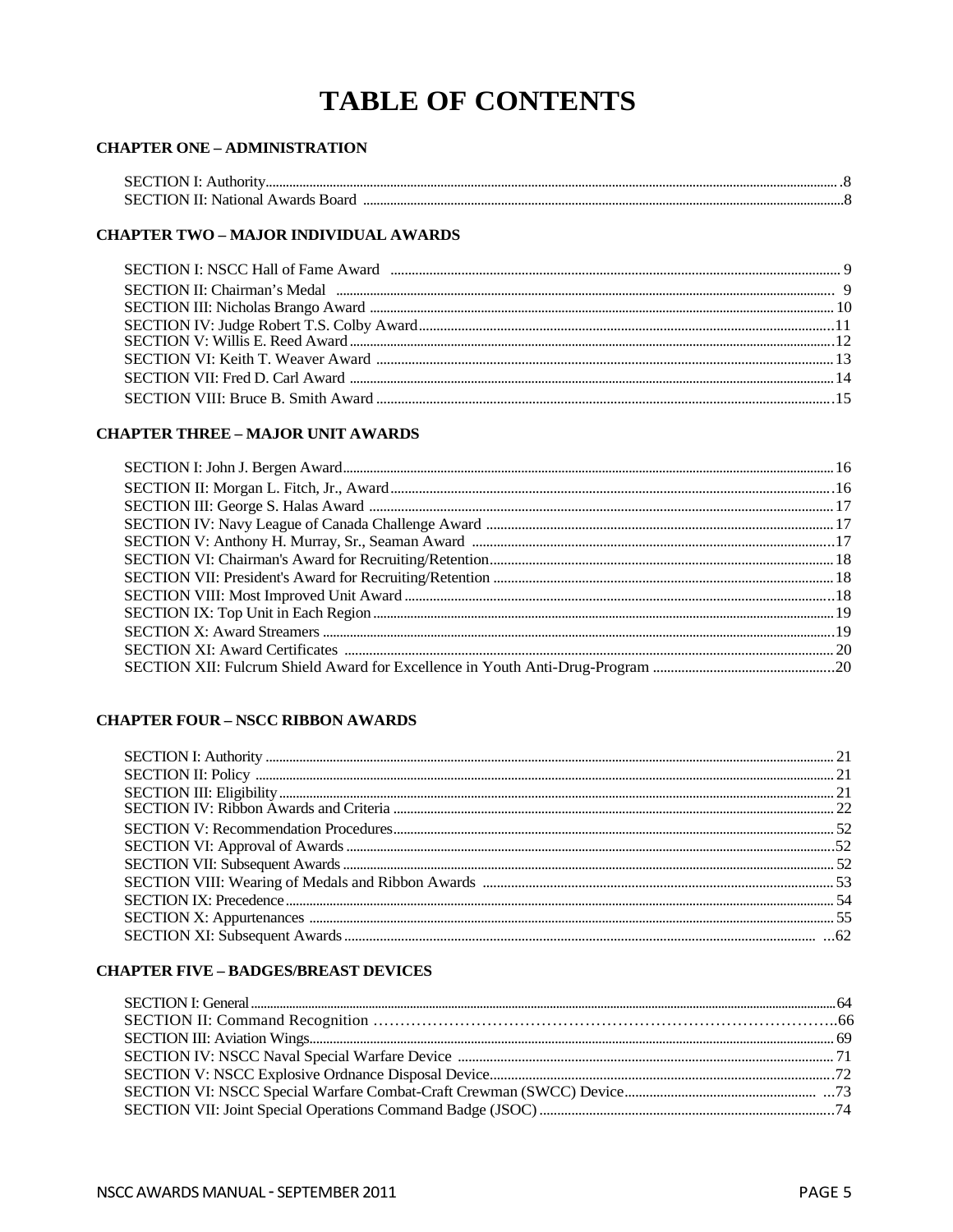#### **CHAPTER SIX – DEPARTMENT OF DEFENSE (DOD) / COAST GUARD / MERCHANT MARINE / NOAA / PUBLIC HEATH SERVICE AWARDS**

#### **APPENDIX**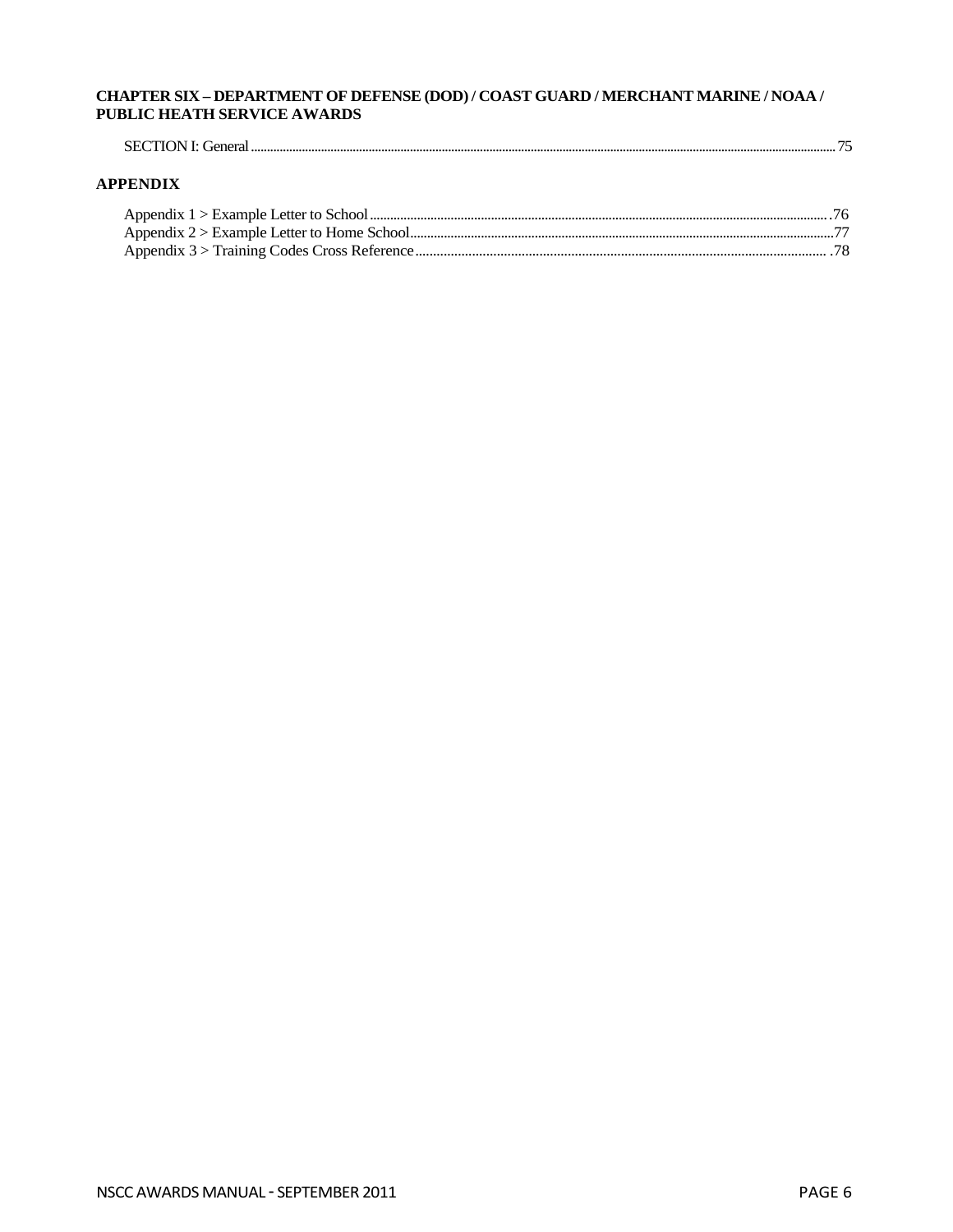**This Page Intentionally Left Blank**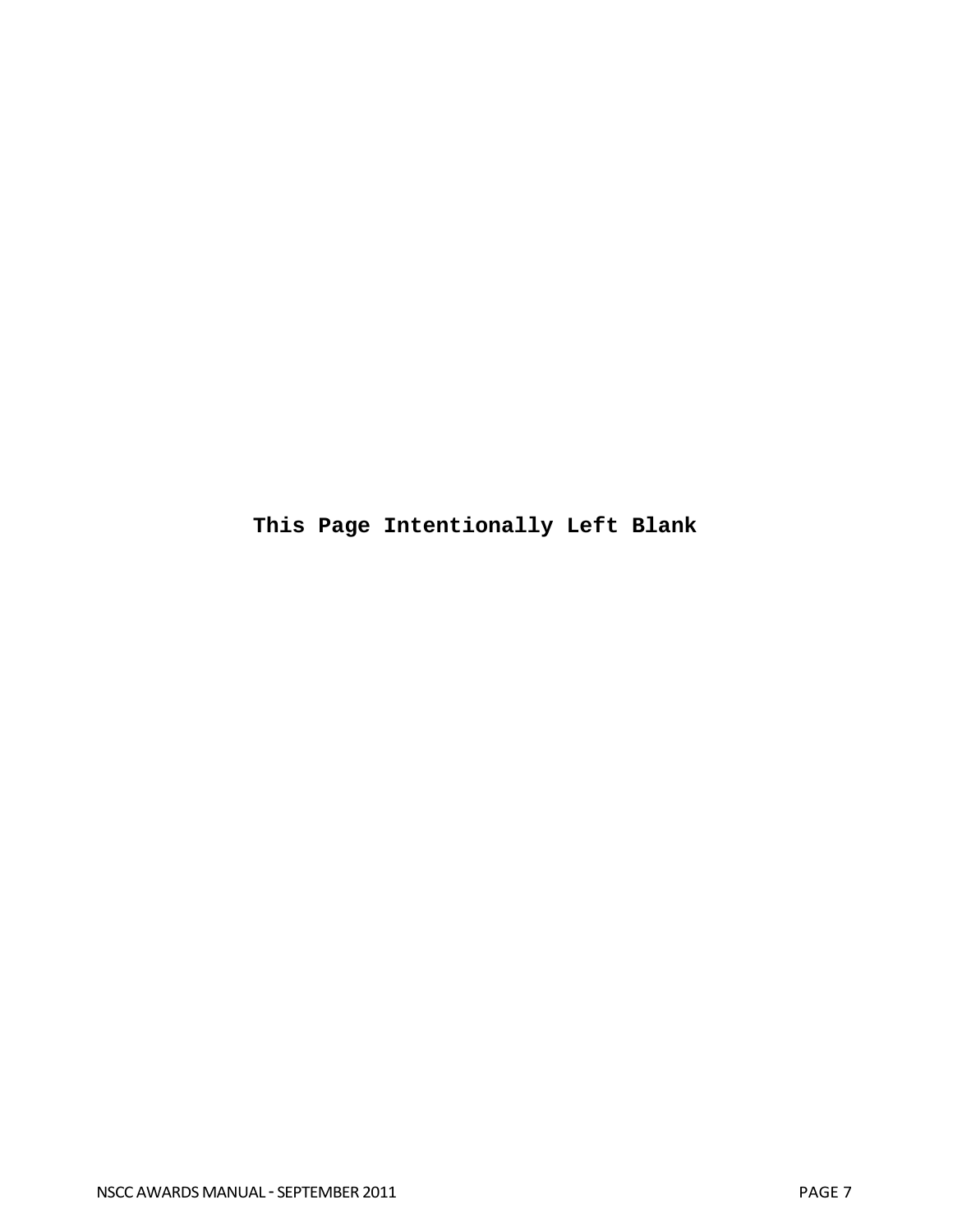# **CHAPTER ONE ADMINISTRATION**

#### =============================================================================

#### **0101 Authority**

- 1. The National Board of Directors is the approval authority for the type of and criteria for awards that may be awarded to NSCC/NLCC personnel and units.
- 2. Any individual or group wishing to establish an award for the NSCC/NLCC must make the proposal in writing to the National Board of Directors via the Executive Director at National Headquarters.

#### **0102 National Awards Board**

- 1. The National Chairman shall appoint a National Awards Board to review existing award criteria and make recommendations on the establishment of new awards or elimination of obsolete awards.
- 2. The National Chairman will annually appoint a board for the purpose of selecting recipients of the Officer, Instructor, and Cadets of the year. The Executive Director will provide the Board with all pertinent data needed for use in the review process, and will promulgate the results of the Board's action at appropriate times.
- 3. Annually, the National Chairman will, after receiving the annual inspection scores from NHQ, instruct the Awards board to review and certify the awards prior to publication of Unit Awards.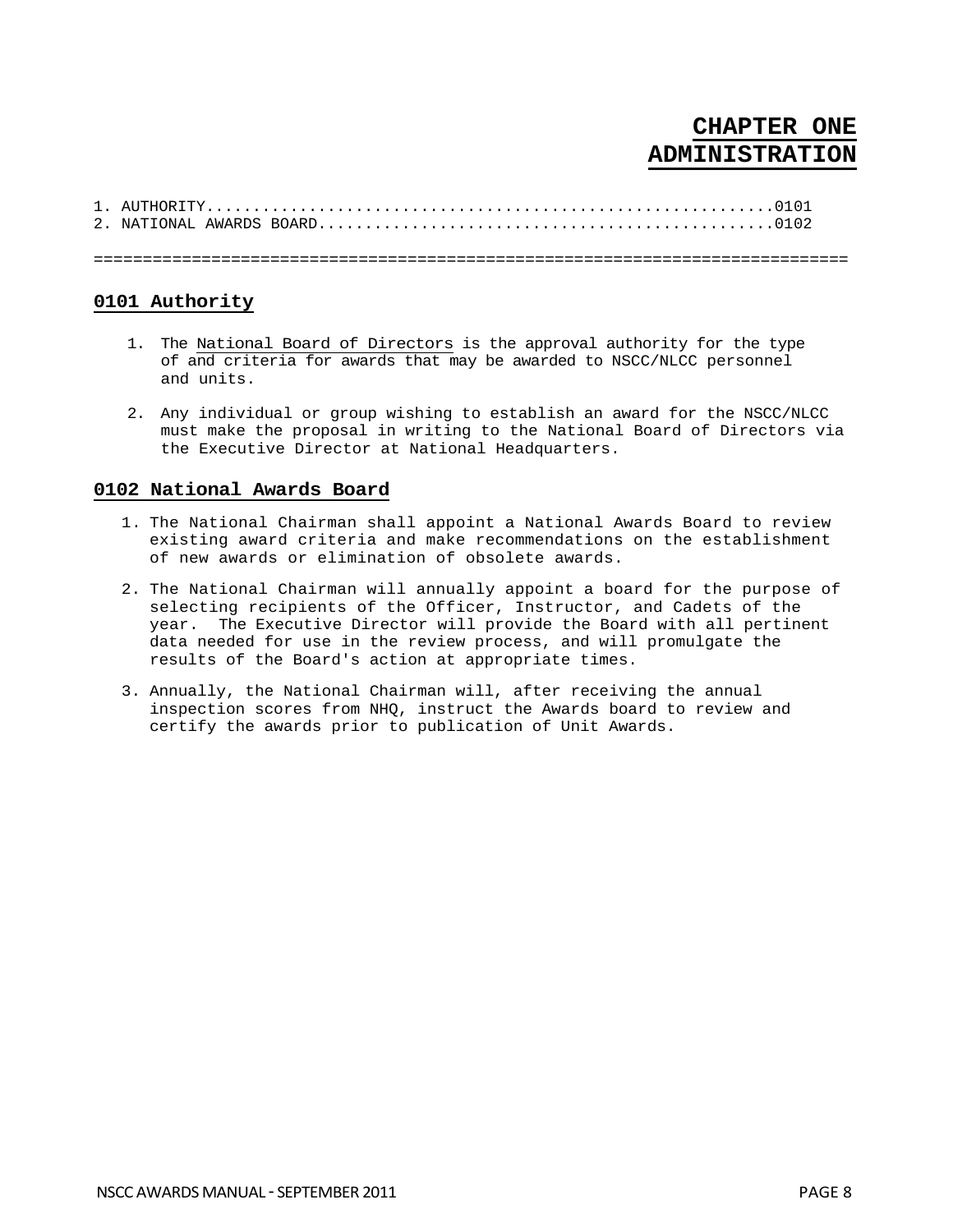# **CHAPTER TWO MAJOR INDIVIDUAL AWARDS**

#### =============================================================================

#### **0201 NSCC Hall of Fame Award**

- 1. Candidates for this recognition must be founders of the NSCC, or NSCC volunteers, who have provided noteworthy leadership deserving National recognition over a substantial period of time. While this time limit is generally thought as 15 years or more, no firm time limit is described to allow for inclusion of exceptional cases and or actions that have made national impact.
- 2. Any member of the Navy League of the United States or Naval Sea Cadet Corp may submit nominations. Nominations must be in writing, and must document the exemplary contributions that merit the award. Nominations must list all previous awards received from the Naval Sea Cadet Corps, the time the recommended individual has or had been associated with the NSCC and an outline of various capacities in which service has been provided.
- 3. Nominations must be sent to NHQ for review no later than 1 May of each calendar year. A committee comprised of the NSCC National Chairman, NSCC National President, and one or more NSCC National Vice Presidents as appointed by the National Chairman will provide recommendations on nominees for final selection by the Board of Directors.

#### **0202 Chairman's Medal**

- 1. The Chairman's Medal is the highest award that may be bestowed on an individual and is *approved by the National Chairman*.
- 2. The Chairman's Medal recognizes sustained distinguished service/support on the part of individuals meeting such criteria as may be established by the National Chairman. It may be awarded to appropriate NSCC personnel; to members of the armed forces; and to individuals in the civilian community.
- 3. The Chairman's Medal award consists of a large medal, a small medal, a ribbon bar, a lapel pin, and a citation setting forth the services/support being recognized.

**NOTE: Nomination for this award from within the Naval Sea Cadet Corps must be made via the chain of command to National Headquarters to the Executive Director.**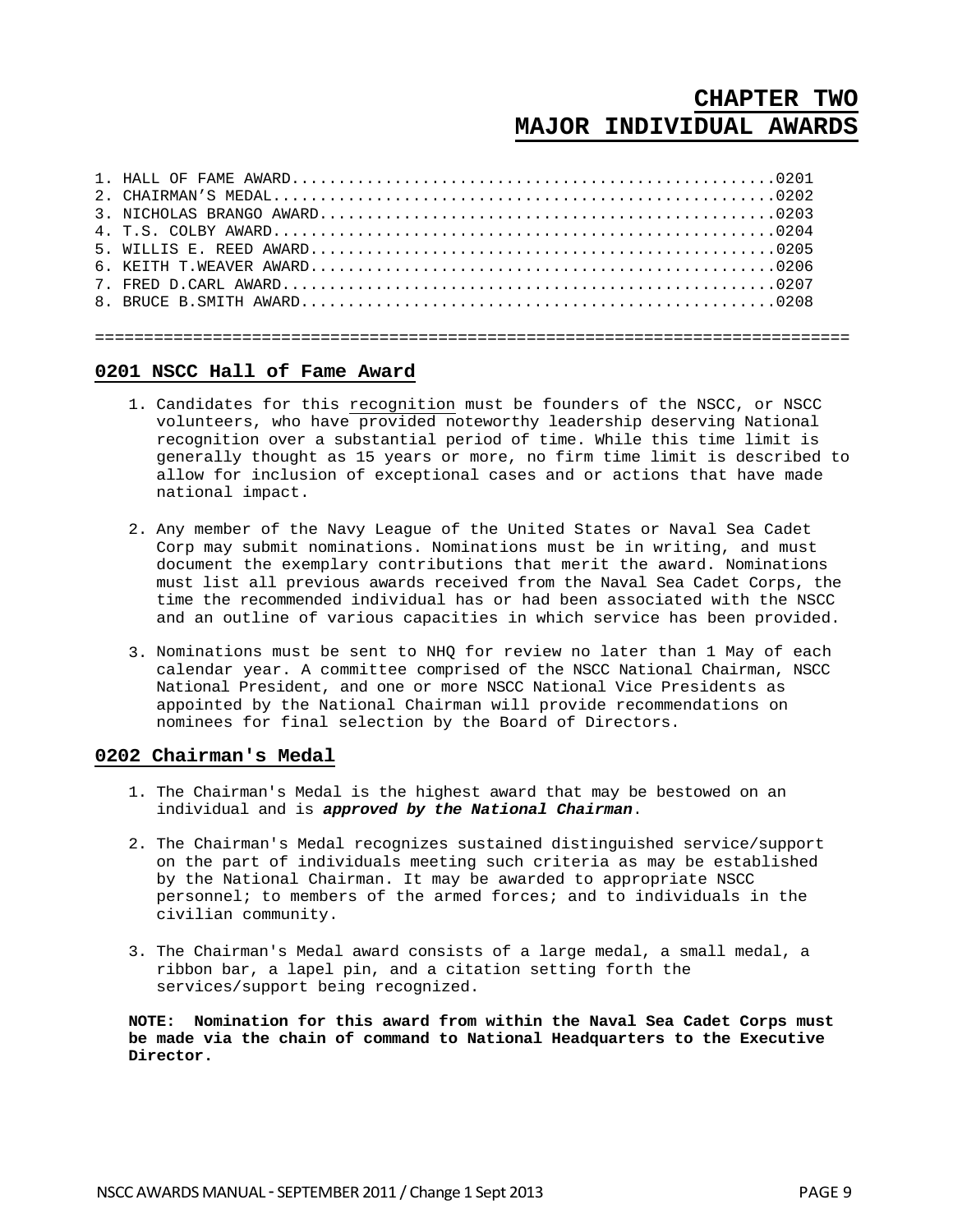#### **0203 Nicholas Brango Award**

- 1. This award honors Captain Nicholas Brango, USN (Ret) a past NSCC National Chairman and National Vice President of the Navy League and former Executive Director of the Naval Sea Cadet Corps. It recognizes the NSCC Officer of the Year.
- 2. This annual award was established by the Navy League to recognize the NSCC officer who has excelled in all phases of NSCC/NLCC training, and whose outstanding leadership has made a significant contribution toward attainment of Navy League goals in the education and training of American youth. The award serves to emphasize the fact that the NSCC/NLCC programs are among the Navy League's most important undertakings and to recognize those men and women of the NSCC officer corps, without whom the programs' could not exist.
- 3. Qualifications: Factors to be considered in nomination of an officer for the award are listed below. Comments on each of the factors listed below and other factors as might be considered appropriate should be included on the nomination form (NSCADM 013):
	- a. Currently enrolled.
	- b. Knowledge of the NSCC/NLCC programs.
	- c. Performance of assigned duties.
	- d. Instructing ability.
	- e. Personal conduct.
	- f. Military bearing/appearance.
	- g. Leadership/command ability.
	- h. Administrative ability.
	- i. Recruiting/Retention effectiveness.
	- j. Escort Duties.
	- k. Accomplishments that go above/beyond that give back to the unit.

#### 4. Nomination Procedures:

- a. Commanding Officers will submit the nomination (NSCADM 013) with a current photo in an appropriate uniform or NSCC Alternate uniform to the Regional Director no later than 1 December of each year. The Regional Director will establish a selection board of not less than three officers with the Regional Director serving as chairman. The selected nominee for "NSCC Officer of the Year" will be forwarded via the chain of command to arrive at NHQ no later than 1 January.
- b. The National Chairman will establish a selection board of no fewer than three members and shall designate a Chairman of the Board. *The board will review all submitted regional nominations and shall select the NSCC "Officer of the Year".* Announcement of the selection will be made no later than 1 March.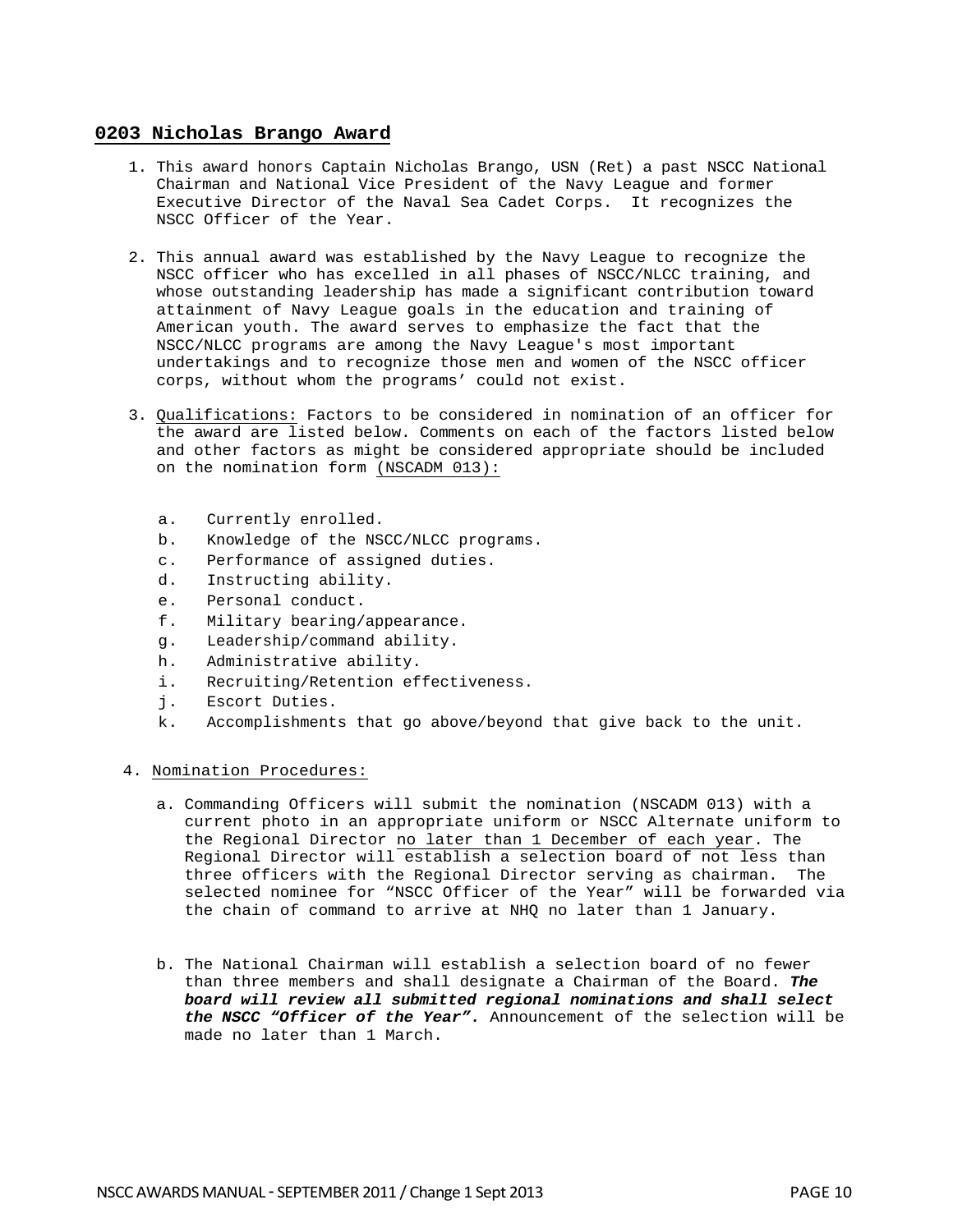#### 5. Supporting Documentation:

- a. Officer/Instructor of the year (NSCADM013).
- b. Current photo in an appropriate uniform or NSCC alternate uniform.
- c. Record of Awards (NSCADM010).
- d. Endorsements by the Chain of Command are required.
- e. Endorsements by the sponsoring Organization/Committee Chair are strongly encouraged, especially if the nominee is a Unit Commanding Officer.
- 6. Presentation:

The officer honored will receive a suitable gift presented at an appropriate ceremony.

#### **0204 Judge Robert T.S. Colby Award**

- 1. This award honors Judge Robert T.S. Colby, who exemplified the NSCC's commitment to the education and training of American youth in his various positions of leadership, instruction and service in the Naval Sea Cadet Corps. It recognizes the NSCC Instructor of the Year.
- 2. Qualifications: Factors to be considered in nomination of an instructor for this award are listed below. The criteria are intentionally not specific to allow for consideration of the various strengths the individual may bring to the unit and the billet positions they may fulfill. Comments on each of the factors listed and other factors as might be considered appropriate are required to be included on the nomination form (NSCADM 013).
	- a. Must be enrolled as an instructor through the end of the calendar year in which nominated
	- b. Knowledge of the NSCC/NLCC programs.
	- c. Performance of assigned duties.
	- d. Instructing ability.
	- e. Personal conduct.
	- f. Military bearing/appearance.
	- g. Leadership/command ability.
	- h. Administrative ability.
	- i. Recruiting/Retention effectiveness.
	- j. Escort Duties.
	- k. Accomplishments that go above/beyond that give back to the unit.
- 3. Nomination Procedures: Commanding Officers will submit the nomination (NSCADM 013) with a current photo in an appropriate uniform or NSCC Alternate Uniform to the Regional Director no later than 1 December of each year. The Regional Director will establish a selection board of not less than three officers with the Regional Director serving as chairman. The selected nominee for "Instructor of the Year" will be forwarded via the chain of command to arrive at NHQ no later than 1 January.

The National Chairman will establish a selection board of no fewer than three members and shall designate a Chairman of the Board. *The board will review all submitted regional nominations and shall select the NSCC Instructor of the Year.* Announcement of the selection will be made no later than 1 March.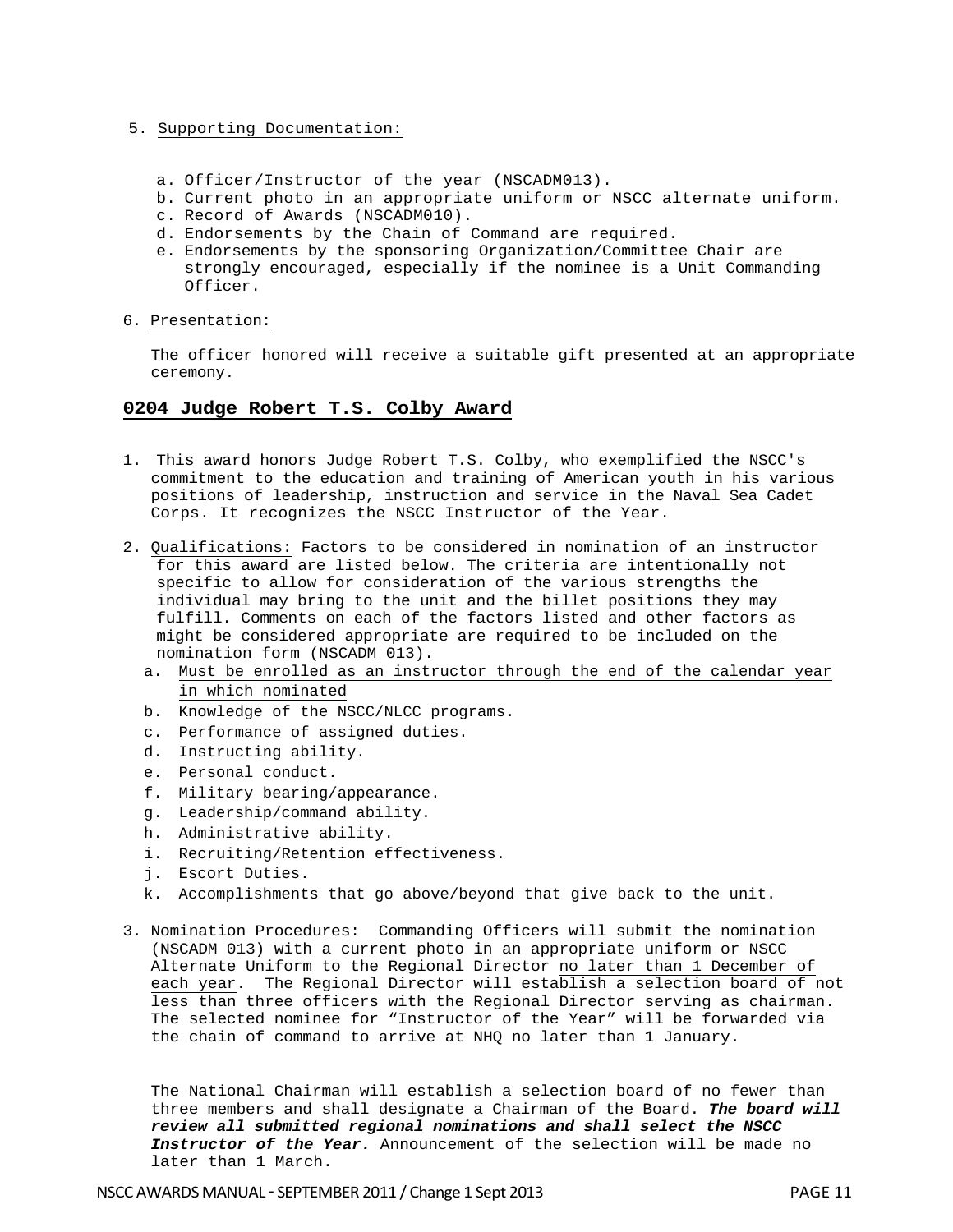4. The instructor honored by the selection of the award will be given an appropriate local ceremony and shall be presented with a suitable gift. Announcement of selection will be made no later than 1 March.

#### **0205 Willis E. Reed Award**

- 1. This award honors Captain Willis E. Reed, USNR (Ret.) a past NSCC National Chairman and National Vice President of the Navy League.
- 2. This annual award recognizes the Naval Sea Cadet who has excelled in all phases of NSCC training, and whose achievements mark him or her as the NSCC Cadet of the Year.
- 3. Qualifications: Factors to be considered in nominating a cadet for the award are listed below. Comments on each of the factors listed and other factors as might be considered appropriate should be included.
	- a. Cadet must be currently enrolled through the selection process.
	- b. Rate cadet attained.
	- c. Number and type of advanced training activities.
	- d. Correspondence courses completed.
	- e. Contributions to unit/regional training activities.
	- f. Military bearing and appearance.
	- g. Scholastic achievements.
	- h. Outside activities.
	- i. Awards received.
	- j. Other attributes considered significant by the unit Commanding Officer to include:
		- 1) Initiative
		- 2) Reliability
		- 3) Acceptance of responsibility
		- 4) Speaking ability, etc
- 4. Nomination Procedures:
	- a. Commanding Officers will submit the nomination using the "NSCC Cadet of the Year" nomination form NSCADM 011 with a current photo in an appropriate uniform to the Regional Director no later than 1 December of each year. The Regional Director will establish a selection board of not less than three officers with the Regional Director serving as chair, to select the regional nominee for "NSCC Cadet of the Year". One nomination per region will be submitted via the chain of command to arrive at NHQ no later than 1 January.
	- b. The National Chairman will establish a selection board of no fewer than three members and shall designate a Chairman of the Board. *The board will review all regional nominations and shall select the "NSCC Cadet of the Year."* Announcement of the selection will be made no later 1 March.
- 5. Supporting Documentation. The following documents are required:
	- a. NSCC Cadet of the Year (NSCADM 011).
	- b. A current photo in an appropriate uniform.
	- c. Record of Cadet Advancement (NSCADM 009).
	- d. Record of Awards (NSCADM 010).
	- e. Endorsements by the chain of command are required.

#### NSCC AWARDS MANUAL - SEPTEMBER 2011 / Change 1 Sept 2013 PAGE 12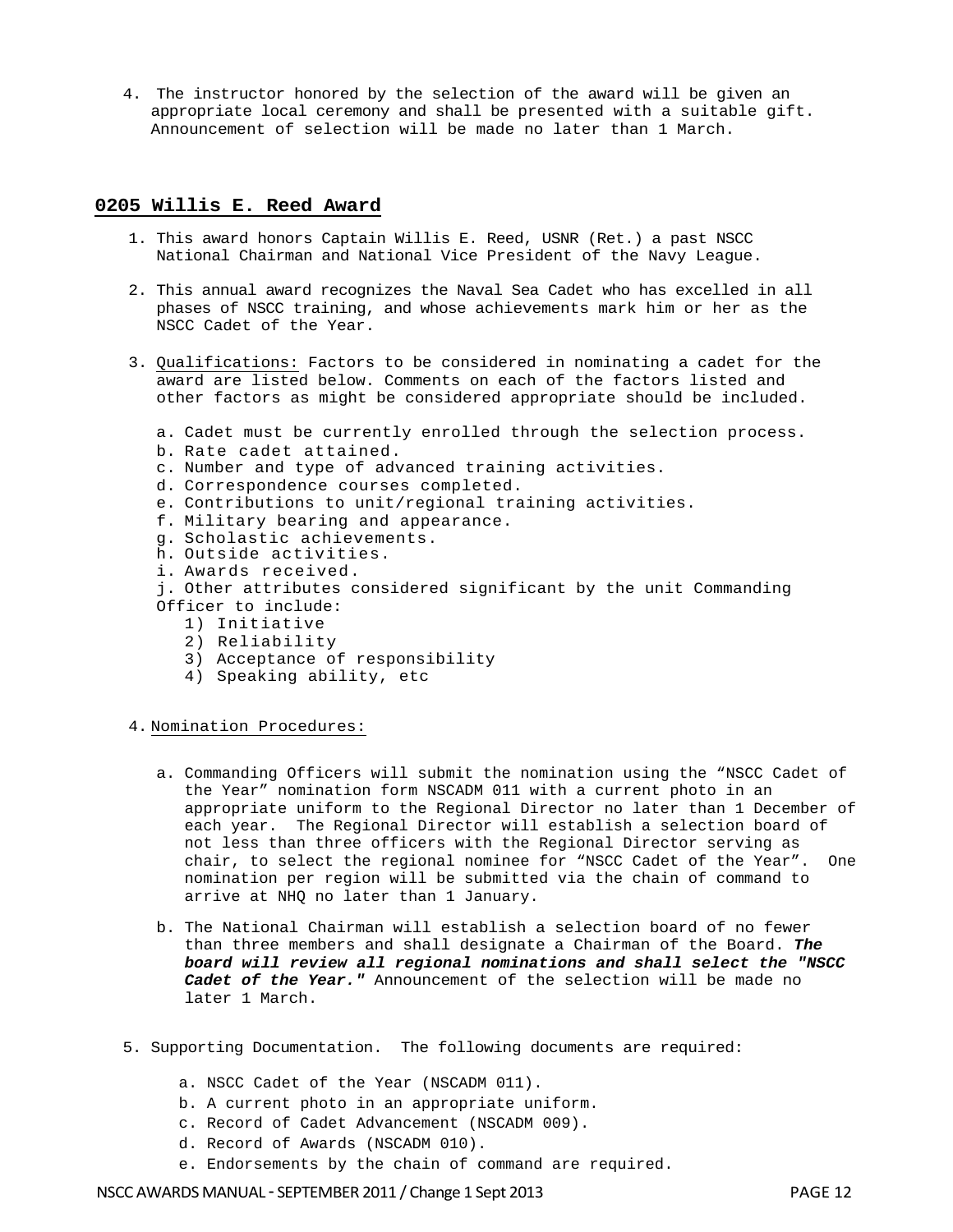- f. Letters of Recommendations.
- g. Copy of current report card if available. If not, must state cadets GPA.
- h. **Do not submit Administrative Remarks (NSCADM 008)**.
- 6. Presentation:

The "NSCC Cadet of the Year" will be given a suitable gift Awarded at an appropriate Ceremony.

#### **0206 Keith T. Weaver Award**

- 1. This award honors Captain Keith T. Weaver, USN (Ret) a past NSCC National Chairman and National Vice-President of the Navy League, and former Executive Director of the Naval Sea Cadet Corps.
- 2. This award recognizes the Navy League Cadet who has excelled in all phases of NLCC training, and whose achievements mark him or her as the "NLCC Cadet of the Year."
- 3. Qualifications: The unit Commanding Officer will nominate an NLCC cadet for selection as "NLCC Cadet of the Year" on the basis of:
	- a. Cadet must be enrolled as a NLCC Cadet through the end of the calendar year in which nominated. b. Cadet rate attained.
	-
	- c. Number and type of advanced training activities (this includes orientation, advanced training, and significant training evolutions).
	- d. NLCC Syllabus progress and completion.
	- e. Contributions to unit/regional training activities.
	- f. Military bearing and appearance.
	- g. Scholastic achievements.
	- h. Outside activities.
	- i. Awards received.
	- j. Other attributes considered significant by the unit Commanding Officer to include:
		- 1) Initiative
		- 2) Reliability
		- 3) Acceptance of responsibility
		- 4) Speaking ability, etc.
- 4. Nomination Procedures:
	- a. Commanding Officers will submit the nomination using the "NLCC Cadet of the Year" nomination form NSCADM 012 with a current photo in an appropriate uniform to the Regional Director no later than 1 December of each year.
	- b. The Regional Director will establish a selection board of not less than three officers with the Regional Director serving as chair, to select the regional nominee for "NLCC Cadet of the Year." One nomination per region will be submitted via the Chain of Command to arrive at NHQ no later than 1 January.
	- *c.* The National Chairman will establish a selection board of no fewer than three members and shall designate a Chairman of the Board. *The board will review all regional nominations and shall select the "NLCC*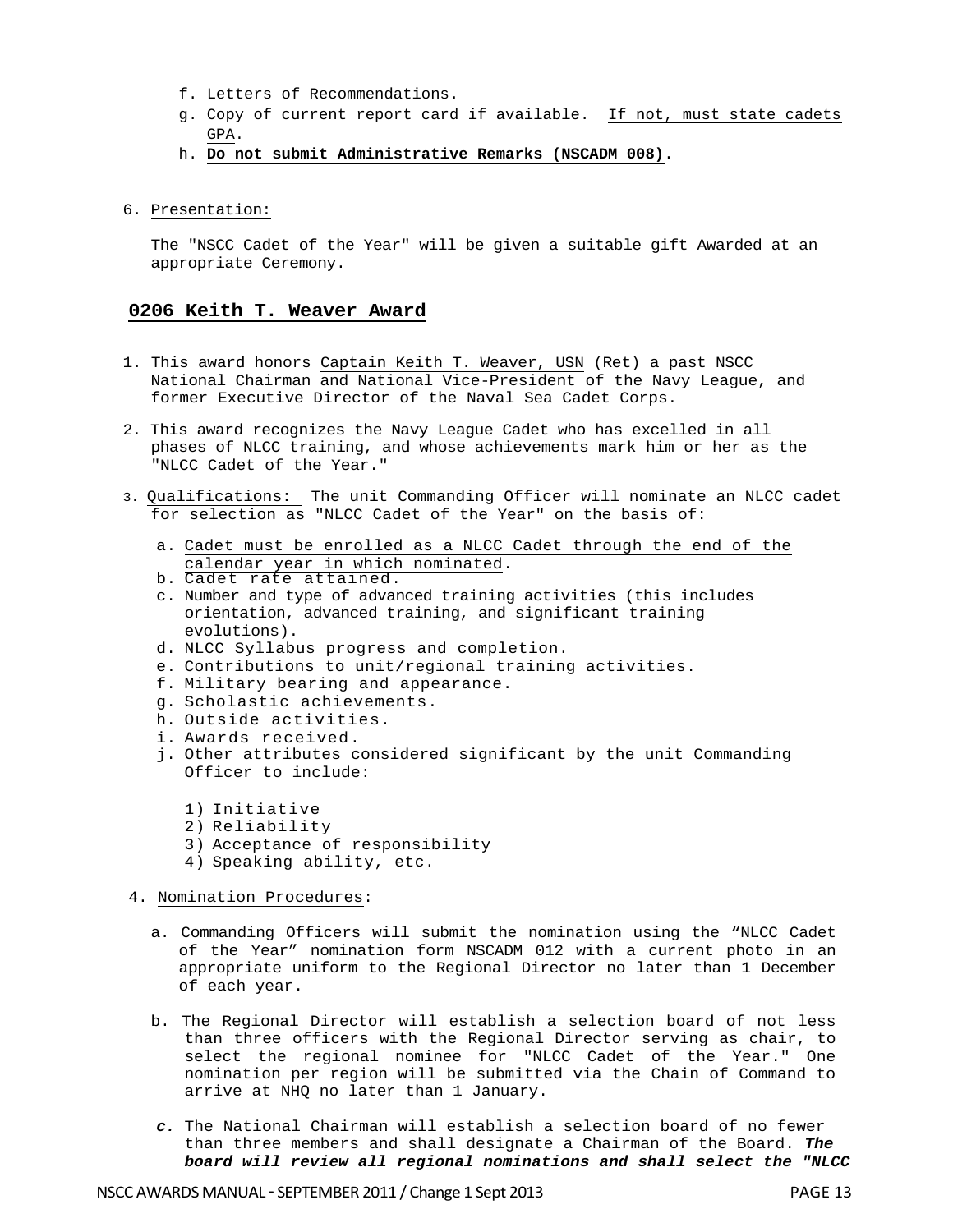- 5. Supporting Documentation. The following documents are required:
	- a. NLCC Cadet of the Year (NSCADM 011).
	- b. A current photo in an appropriate uniform.
	- c. Record of Cadet Advancement (NSCADM 009).
	- d. Record of Awards (NSCADM 010).
	- e. Endorsements by the chain of command are required.
	- f. Letters of Recommendations.
	- g. Copy of current report card if available. If not, must state cadets GPA.
	- h. **Do not submit Administrative Remarks (NSCADM 008)**.
- 6. Presentation:

The "NLCC Cadet of the Year" will be given a suitable gift awarded at an appropriate ceremony.

#### **0207 Fred D. Carl Award**

- 1. This award honors Captain Fred D. Carl, USNR (Ret), a past NSCC National Chairman and National Vice-President of the Navy League.
- 2. This annual award was established to recognize the "Regional Director of the Year" who has excelled in all phases of directing his/her units, and whose outstanding leadership has made a significant contribution toward his/her region's attainment and meeting of National goals and objectives. This award serves to emphasize the importance of the many contributions made by the Regional Director in the NSCC organization.
- 3. The period of consideration is from 1 September of one year to 31 August of the following year. NHQ Representatives will be responsible for forwarding nominations in letter format no later than 1 October to NHQ and may be made by:
	- a. Headquarters Representatives.
	- b. Other Regional Directors.
	- c. NHQ staff
- 4. Factors to be considered in nominating a Regional Director for the award are listed below. Comments on each of the factors listed and any other factors as might be considered appropriate should be made; a picture of the nominee is to be included with the nomination:
	- a. Command effectiveness in meeting/carrying out NHQ goals/objectives.
	- b. Regional recruiting/retention effectiveness.
	- c. Establishment of new units.
	- d. Performance of assigned duties.
	- e. Administrative ability.
	- f. Leadership/Command climate, and
	- g. Currently enrolled in NSCC program.
- *5.* The National Chairman will annually convene a selection panel to select the winner of the Fred D. Carl Award. This will normally be in the late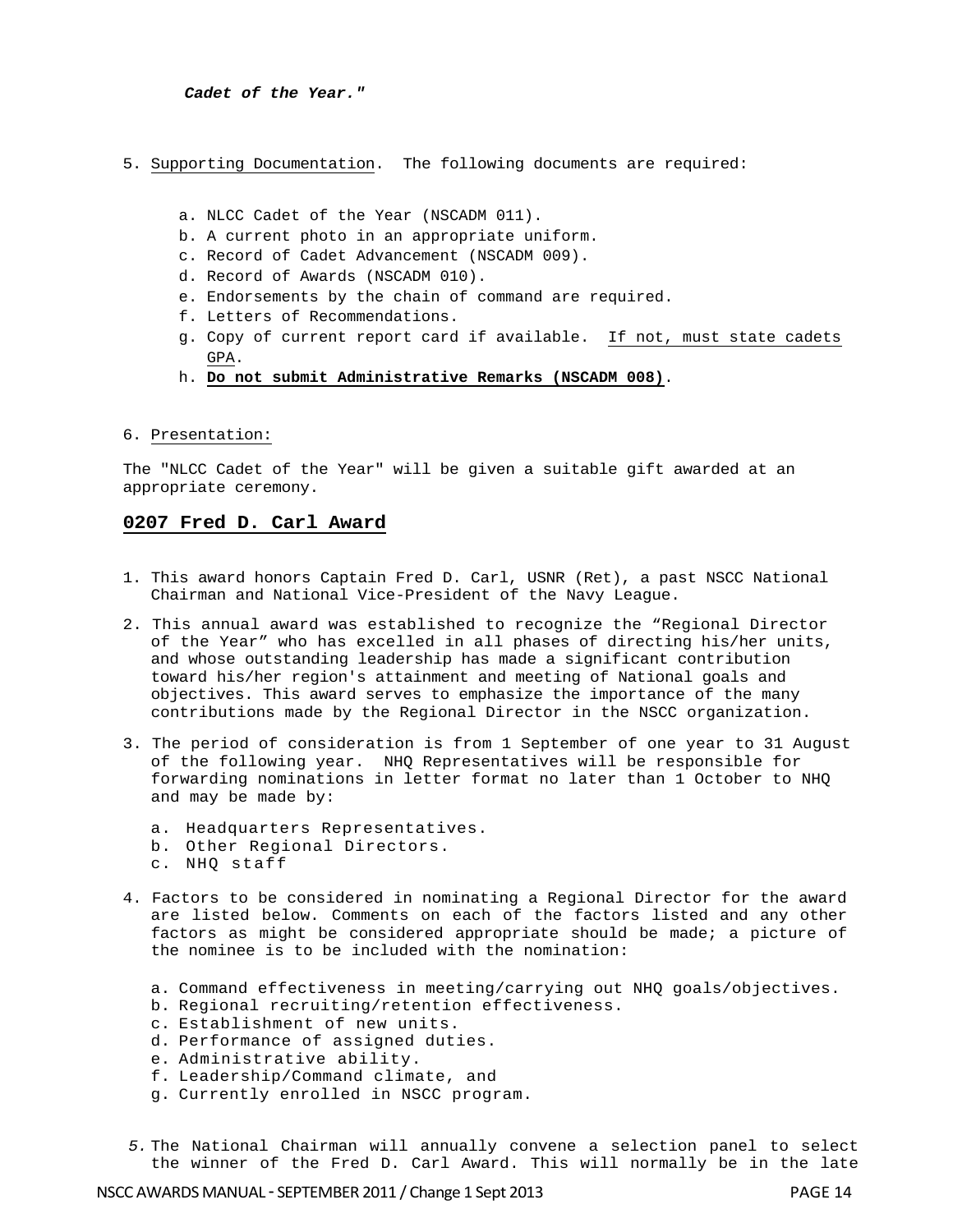fall/early winter each year. *The National Chairman will announce the winner at the annual Regional Directors' Conference or at an appropriate ceremony.*

6. The selected Regional Director will receive a suitable gift to be presented at the Regional Director's Conference or at an appropriate ceremony.

#### **0208 Bruce B. Smith Award**

- 1. This award honors Captain Bruce B. Smith, USN (Ret), a past NSCC National Chairman and National Vice-President of the Navy League.
- 2. This award was established to recognize that Regional Director who has excelled in the recruiting and retention of the NSCC in his/her area. Recruiting and retention are the cornerstones for growth in a unit. Accordingly, the award is based on the measurable growth in personnel in units under the Regional Director.
- 3. Measurement of unit growth will be from 1 September of one year, to 31 August of the following year, as reflected in the monthly NSCC Sea Count report.
- 4. NHQ Representatives will be responsible for forwarding nominations, in letter format, no later than 1 September to NHQ and may be made by:
	- a. NHQ Representatives b. Other Regional Directors c. NHQ Staff
- 5. The National Chairman will annually convene a selection panel to select the winner of the Bruce B. Smith Award. This will normally be in the late fall or early winter each year.
- 6. The selected Regional Director will receive a suitable gift to be presented at the Regional Director's Conference or at an appropriate ceremony.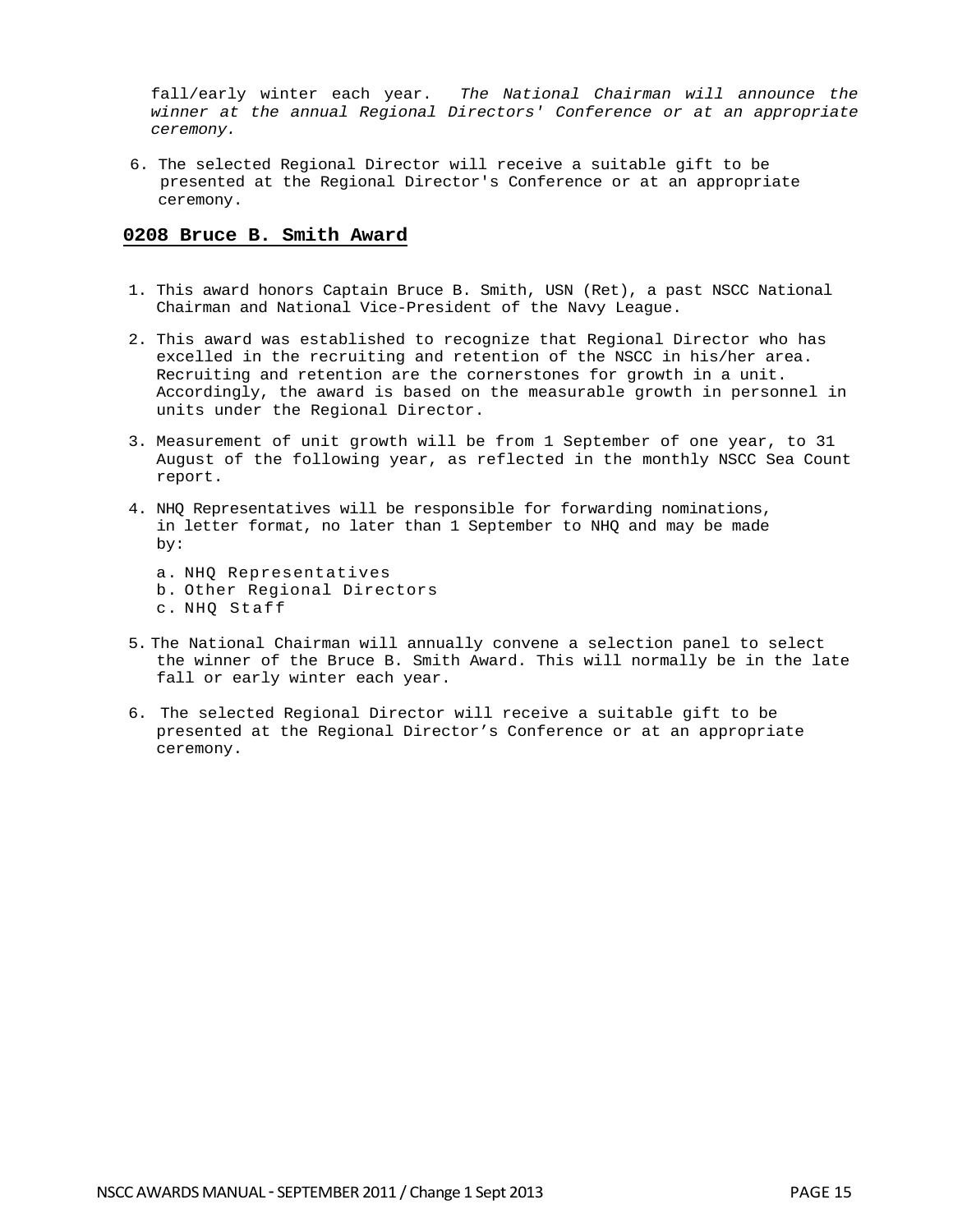### **CHAPTER THREE MAJOR UNIT AWARDS**

| 4. NAVY LEAGUE OF CANADA CHALLENGE AWARD0304                          |  |
|-----------------------------------------------------------------------|--|
|                                                                       |  |
| 6. CHAIRMAN'S AWARD FOR RECRUITING/RETENTION0306                      |  |
| 7. PRESIDENT'S AWARD FOR RECRUITING/RETENTION0307                     |  |
|                                                                       |  |
|                                                                       |  |
|                                                                       |  |
|                                                                       |  |
| 12 FULCRUM SHIELD AWARD FOR EXCELLENCE IN YOUTH ANTI-DRUG PROGRAM0312 |  |

**Awards in 0301 through 0311 are determined by the results of each year's Annual Evaluation and Inspection results.**

#### **0301 John J. Bergen Award**

- 1. This award honors the late John J. Bergen, one of the founders of NSCC and a past National President of Navy League.
- 2. The John J. Bergen Trophy is awarded annually to the outstanding NSCC unit in the nation. The award is made on the basis of the following criteria:
	- a. A qualifying and passing grade attained on the required annual inspection (defined here as 2.50).
	- b. An enrollment of not less than twenty-five (25) NSCC cadets as of the end of the calendar year.
	- c. Submission of the unit's Audit/Budget Report (NSCADM 018).
	- d. Must be a commissioned unit.

#### **0302 Morgan L. Fitch, Jr., Award**

- 1. This award honors Morgan L. Fitch. Jr. one of the founders of NSCC and a past National President of Navy League.
- 2. The Morgan L. Fitch. Jr. Trophy is awarded annually to the outstanding NLCC Training Ship in the nation. The award is based on the following criteria:
	- a. A passing grade attained on the required annual inspection (defined here as 2.50).
	- b. The enrollment of not less than fifteen (15) NLCC cadets as of the end of the calendar year.
	- c. Submission of the unit's Audit/Budget Report (NSCADM 018).
	- d. Must be a commissioned unit.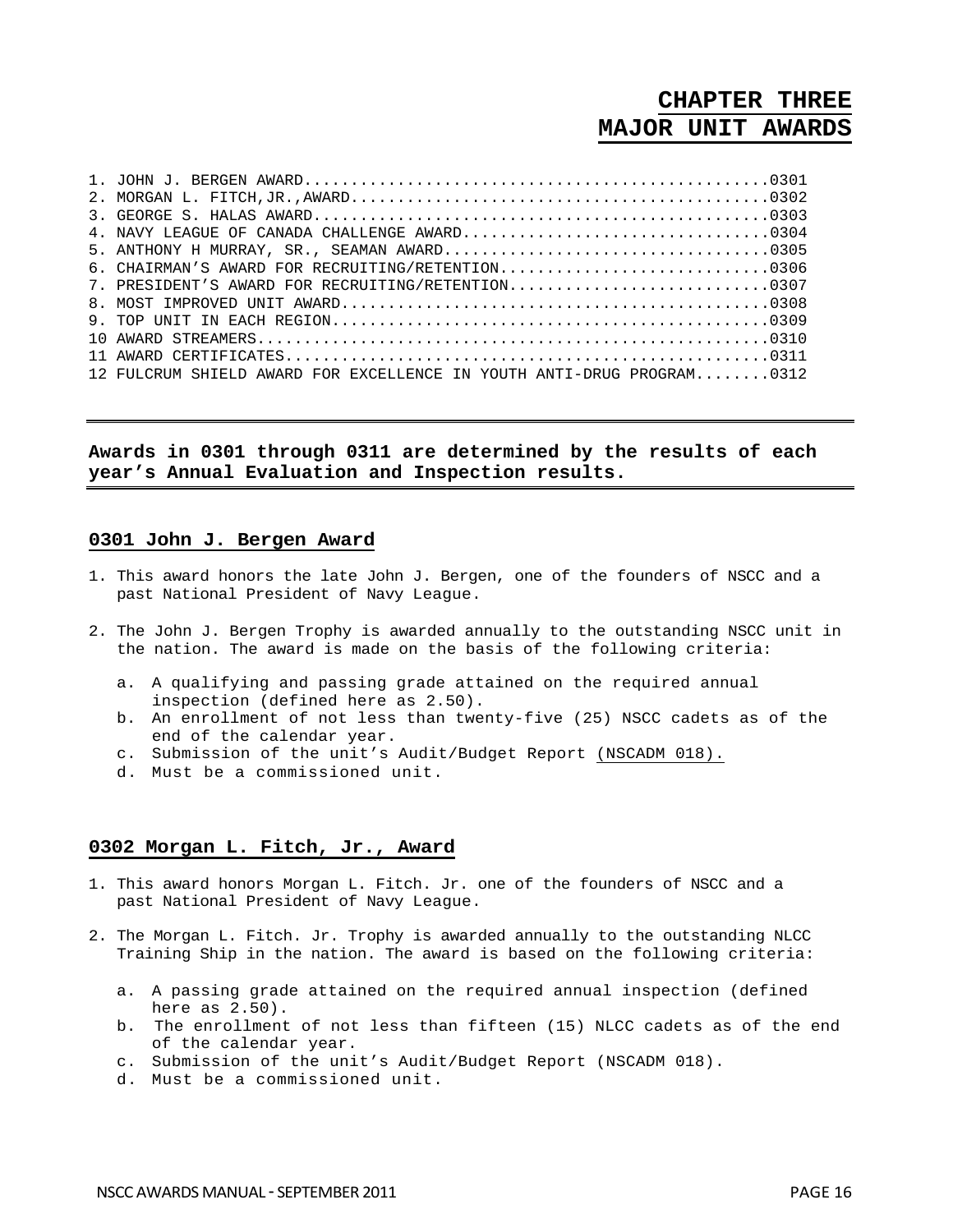#### **0303 George S. Halas Award**

- 1. The award honors the late George S. Halas, one of the founders of NSCC.
- 2. The George S. Halas Trophy is awarded annually to the outstanding combined NSCC Unit and affiliated NLCC Training Ship in the nation sponsored by the same organization. The award is made on the basis of the following criteria:
	- a. The combined passing grades attained on the required annual inspection of the Sea Cadet Unit and the Training Ship.
	- b. The enrollment of not less than twenty-five (25) NSCC cadets in the NSCC unit and not less than fifteen (15) NLCC cadets in the NLCC Training Ship as of the end of the calendar year.
	- c. Submission of the unit's Audit/Budget Report (NSCADM 018).
	- d. Both units must be a commissioned unit.

#### **0304 Navy League of Canada Challenge Award**

- 1. This award symbolizes friendship between the Navy League of Canada and the Navy League of the United States and the exchange of cadets across our common border.
- 2. The Navy League of Canada Challenge Trophy honors the NSCC unit making the highest grade improvement over the previous year's score, and in doing so, ranks among the top ten NSCC units in the nation. The award is made on the basis of the following criteria:
	- a. Attain a passing score (2.50 or higher) on the required annual inspection.
	- b. An enrollment of not less than twenty-five (25) NSCC cadets as of the end of the calendar year.
	- c. Submission of the unit's Audit/Budget Report (NSCADM 018).
	- **d.** Must be a commissioned unit.

#### **0305 Anthony H. Murray, Sr., Seaman Award**

- 1. This award honors Anthony H. Murray, Sr., father of past NSCC National Chairman Anthony H. Murray, Jr.
- 2. Awarded annually to the NSCC unit effecting the most cadet advancements to the rate of E-3 during the calendar year. This award is made on the basis of the following criteria:
	- a. Attain a passing score (2.50 or higher) on the required annual inspection.
	- b. An enrollment of not less than twenty-five (25) NSCC cadets as of the end of the calendar year.
	- c. Submission of the unit's Audit/Budget Report (NSCADM 018).
	- d. Must be a commissioned unit.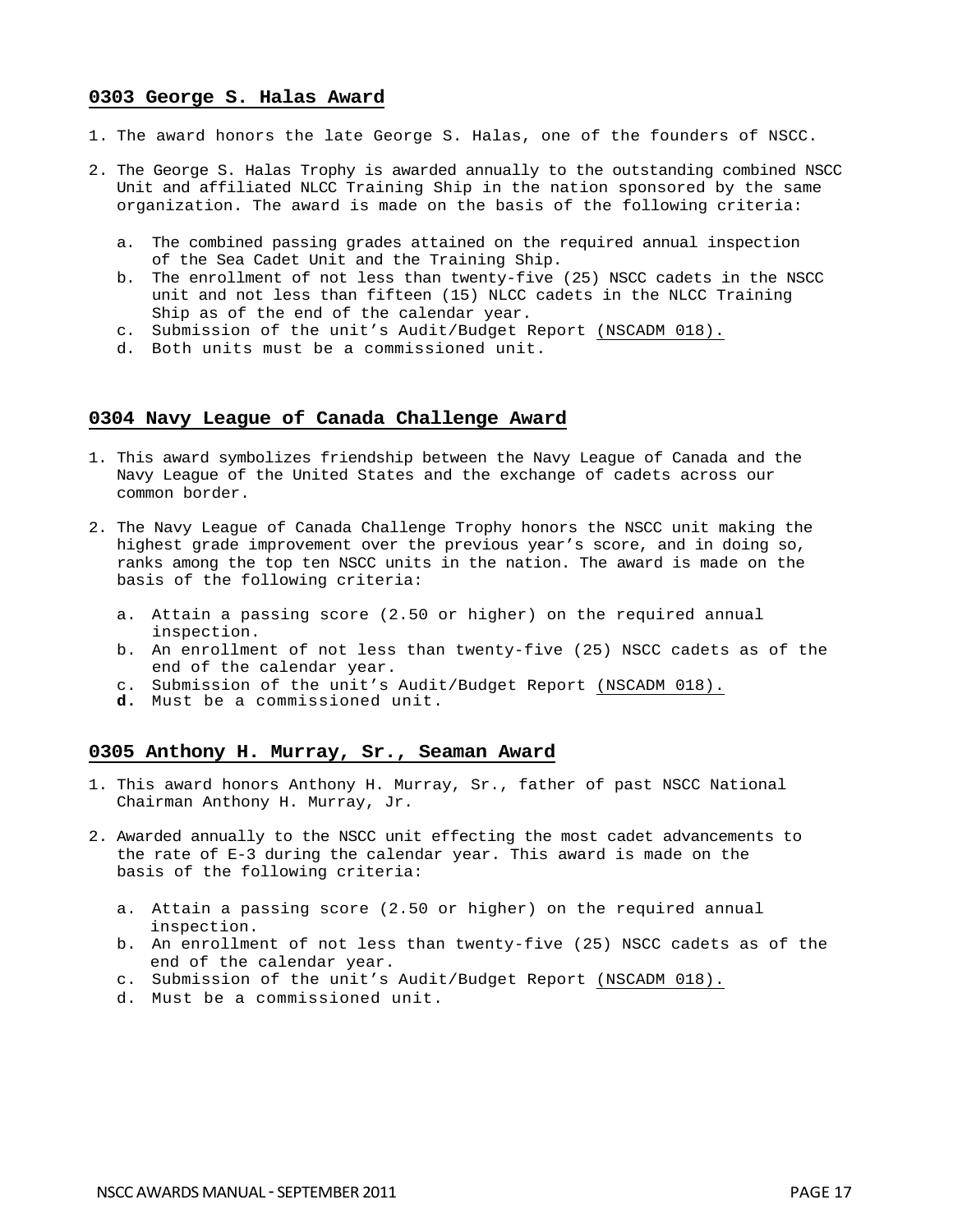#### **0306 Chairman's Award for Recruiting/Retention**

- 1. This certificate award recognizes those NSCC units who achieve excellence in cadet recruiting and retention during the calendar year. To qualify for an award an NSCC unit must:
	- a. Have an enrollment of not less than twenty-five (25) NSCC cadets as of the end of the calendar year.
	- b. Attain a passing score (2.50 or higher) on the required annual inspection.
	- c. Rank within the top 20% of all NSCC units in the combined score of the recruiting and retention (only) grades attained on the annual inspection.
	- d. Submission of the unit's Audit/Budget Report (NSCADM 018).
	- e. Must be a commissioned unit.
- 2. Certificates will be forwarded to the Regional Director for presentation in concert with the sponsoring organization.

#### **0307 President's Award for Recruiting/Retention**

- 1. Awards certificates to those NLCC Training Ships achieving excellence in cadet recruiting and retention during the training year. To qualify for an award a unit must:
	- a. Have an enrollment of not less than fifteen (15) NLCC cadets as of the end of the training year.
	- b. Attain a passing score (2.50 or higher) on the required annual inspection.
	- c. Rank within the top 20% of all NLCC units in the combined score of the recruiting and retention grades attained on the annual inspection.
	- d. Submission of the unit's Audit/Budget Report (NSCADM 018).
	- e. Must be a commissioned unit.
- 2. Certificates will be forwarded to the Regional Director for presentation in concert with the sponsoring organization.

#### **0308 Most Improved Unit Award**

- 1. This award recognizes the NSCC unit or the NLCC Training Ship that improved their Annual Inspection scores by 20% or more from the previous inspection year.
- 2. Additional qualifications are:
	- a. Attain a passing score (2.50 or higher) on the required Annual Inspection.
	- b. Units listed as one of the top ten (10) units in the Nation will not be considered.
	- c. Submission of the unit's Audit/Budget Report (NSCADM 018).
- 3. Certificates will be sent by NHQ to the Regional Director for presentation in concert with the sponsoring organization.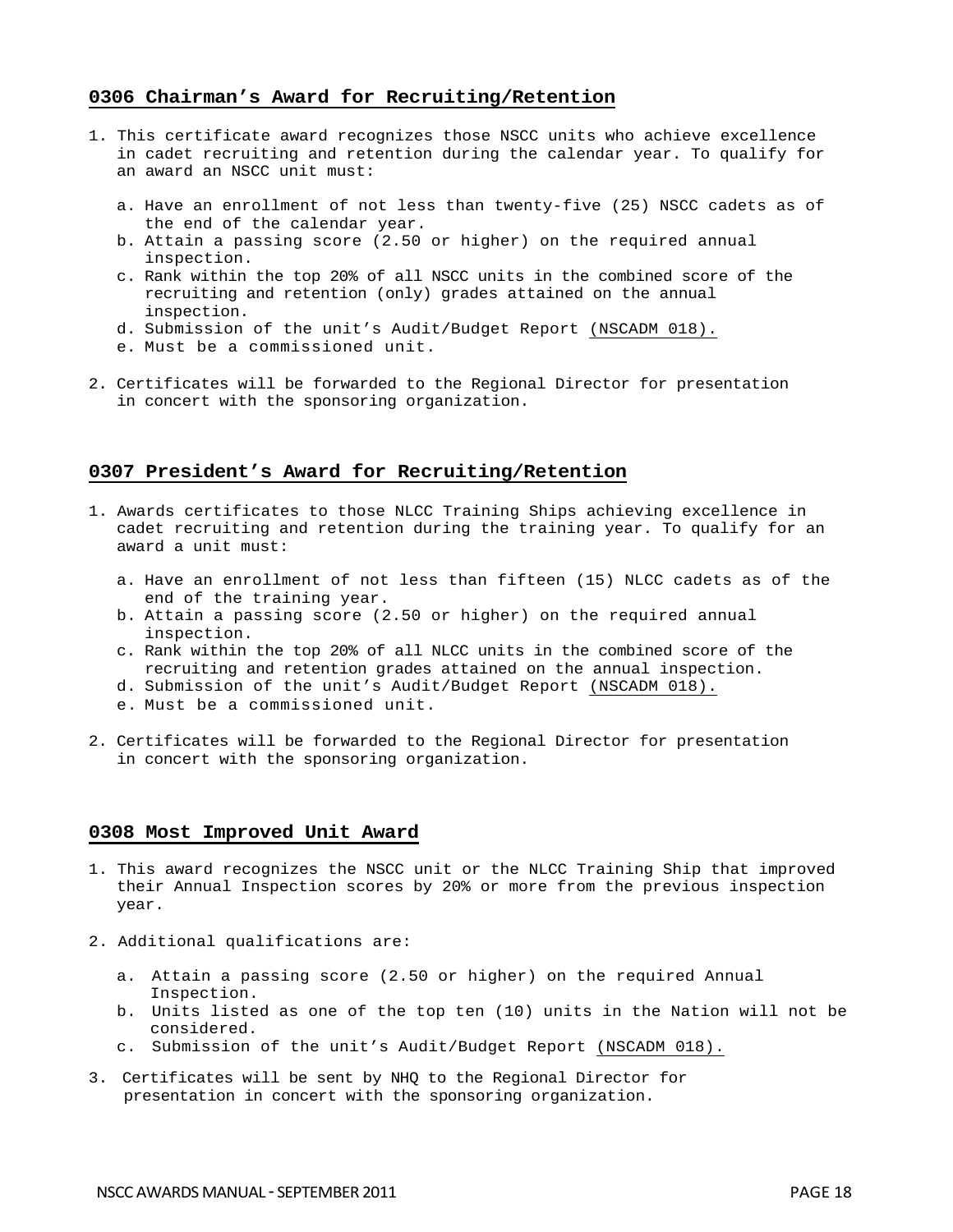#### **0309 Top Unit in Each Region**

- 1. Certificates will be issued to the unit based on the following criteria:
	- a. Minimum of twenty-five (25) NSCC Sea Cadets in each Sea Cadet unit.
	- b. Minimum of fifteen (15) NLCC League Cadets in each League Cadet unit.
	- c. Receive a minimum passing score of 2.50 on the Annual Inspection.
	- d. Submission of the unit's Audit/Budget Report.
	- e. Units listed in the top ten (10) are <u>not included.</u>
	- f. Must be a commissioned unit.
	- g. Certificates will be sent by NHQ to the Regional Director for presentation in concert with the sponsoring organization.

#### **0310 Award Streamers**

- 1. National Award Streamers: Denoting winners of major awards as listed below may be affixed to the upper end of the flagstaff of the unit flag by those units named as recipients. The following National Award Streamers are authorized:
	- a. John J. Bergen Trophy: gold streamer
	- b. George S. Hales Trophy: blue & gold streamer
	- c. Morgan L. Fitch, Jr., Trophy: blue streamer
	- d. Canadian Challenge Trophy: red & white streamer

Streamers will be inscribed with the year in which the award was received. Authority to carry the streamers is retroactive. Units may order from the Ship's store and carry National Award Streamers for each year in which they received an award.

- 2. Additional Award Streamers:
	- a. **25th Anniversary Streamer**. Silver with inscription reading "Silver Anniversary 1987." Authorized only for those units who attended the 25th anniversary ceremonies in Washington, D.C. on 15 August 1987.
	- b. **25th Year Commissioned Streamer**. Silver with blue edges. Units, which have been in operation with a warrant for 25 years are authorized to display a 25th year silver streamer on the unit's flag. To qualify for this streamer, the unit must have been commissioned for the full 25 years and in continuous operation (Unit Name Changes are authorized, but NO lapses in unit operation are authorized) throughout the period. The words "25th Year Commissioned" will be embossed on the streamer. Approval request in letter form must be submitted via the Chain of Command to the Executive Director.
	- c. **50th Year Commissioned Streamer**: A silver with blue edges inscribed with "50th Year" signifying 50 years of continuous commissioned is authorized as of September 10, 2012 / subject to the same conditions as identified in 2b above.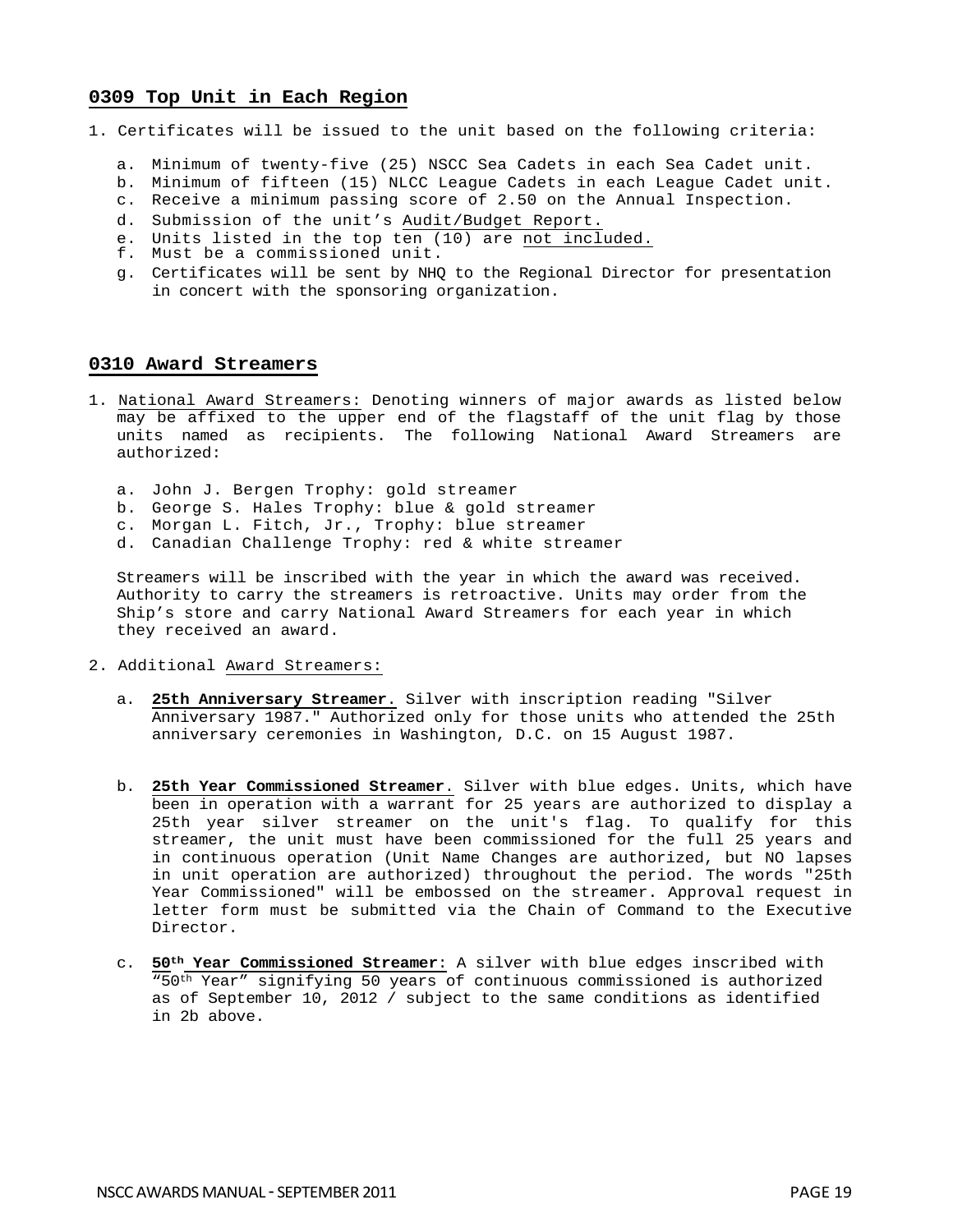#### **0311 Award Certificates**

- 1. The following certificates are awarded as a result of the unit's Annual Inspection.
	- 1) NSCC Certificate of Honor (NSCADM 042): Awarded to units attaining an inspection score of 3.50 or higher, meeting minimum manning (25 Sea Cadets), and submitting the unit's Budget/Audit Report.
	- 2) NSCC Certificate of Merit (NSCADM 041): Awarded to units attaining an inspection score between 3.00 and 3.49, meeting minimum manning (25 Sea Cadet), and submitting the unit's Budget/Audit Report.
	- 3) NSCC Certificate of Commendation (NSCADM 040): Awarded to units attaining an inspection score between 2.50 and 2.99, meeting minimum manning (25 Sea Cadets), and submitting the unit's Budget/Audit Report.
	- 4) NLCC Certificate of Honor (NSCADM 045): Awarded to NLCC Training Ships attaining an inspection score of  $3.75$  or higher, meeting minimum manning (15 League Cadets), and submitting the unit's Budget/Audit Report.
	- 5) NLCC Certificate of Merit (NSCADM 044): Awarded to NLCC Training Ships attaining an inspection score between 3.25 and 3.749, meeting minimum manning (15 League Cadets), and submitting the unit's Budget/Audit Report.
	- 6) NLCC Certificate of Commendation (NSCADM 043): Award to NLCC Training Ships attaining an inspection score between 2.5 and 3.249, meeting minimum manning (15 League Cadets), and submitting the unit's Budget/Audit Report.
- 2. Certificates will be forwarded to the unit Commanding Officer at the completion of the inspection cycle.

#### **0312 Fulcrum Shield Award for Excellence in Youth Anti-Drug-Program**

- 1. This DoD Award is designed to recognize "independent" youth-based programs with a military affiliation. The nomination will demonstrate the NSCC involvement in spreading the "anti-drug" message throughout their local community for the fiscal year.
- 2. The award criteria will promulgated through an NSCC Action Letter issued each March. Nominations are due to NHQ generally in the Spring.
- 3. DoD will announce the winners in mid to late summer. A plaque will be awarded at an appropriate ceremony.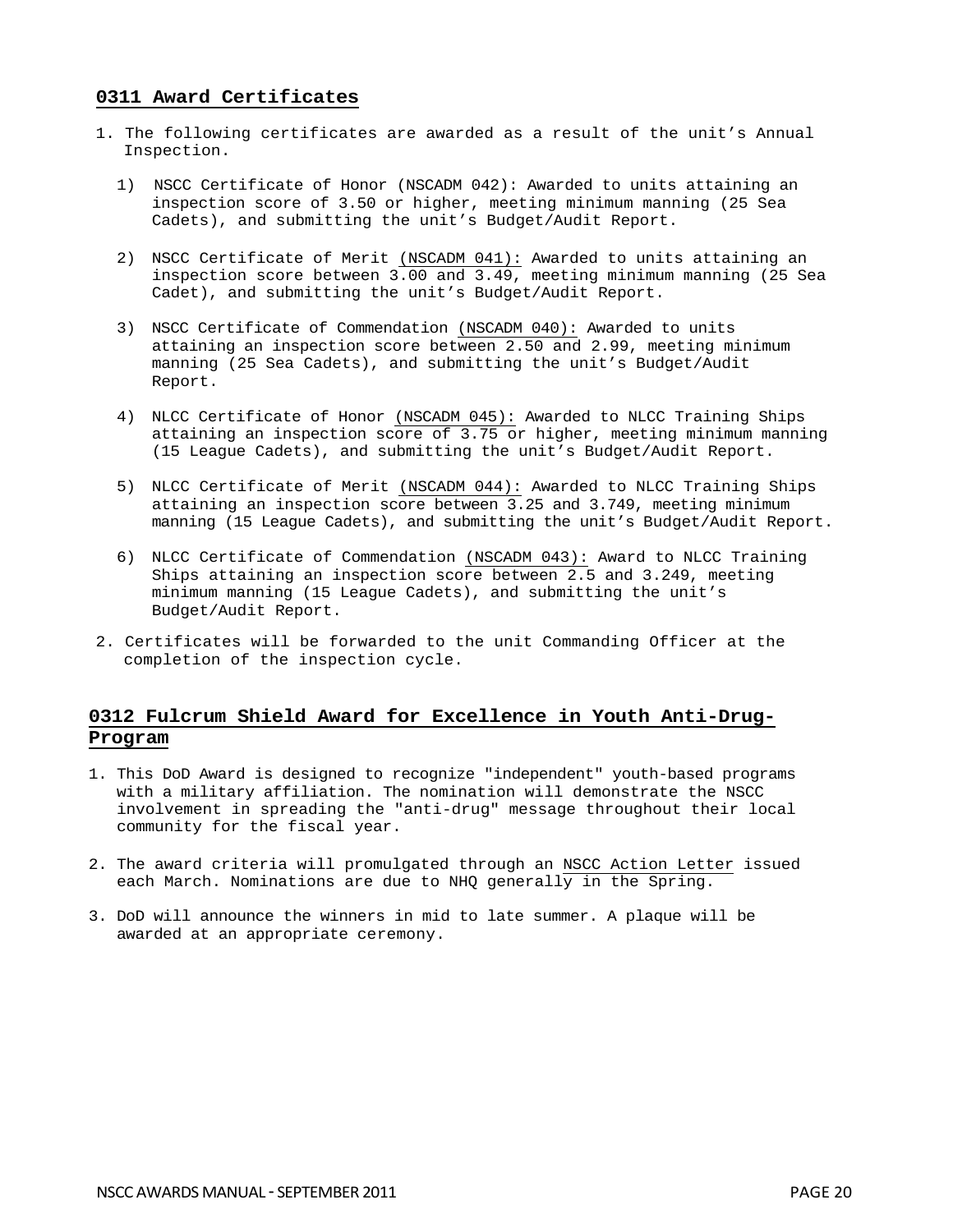## **CHAPTER FOUR RIBBON AWARDS & APPURTENANCES**

| 8. WEARING OF MEDALS & RIBBON AWARDSPOLI0408 |
|----------------------------------------------|
|                                              |
|                                              |
|                                              |

#### **0401 Authority**

1. The Board of Directors established the NSCC/NLCC ribbon awards program in 1971. The program was extended to the officers' corps in 1977 and to instructors in 1994.

#### **0402 Policy**

1. Ribbon awards were established as a means to recognize meritorious performance, to provide incentive for greater effort, and to enhance morale.

2. Commanding Officers must ensure that each award made or recommended to the proper approving authority meets established criteria for that particular award. It is the diligence by each unit Commanding Officer, those in the chain of command, and ultimately the approving authority, that ensures compliance to each award's criteria, and therefore that maintains the creditability of the NSCC/NLCC Awards Program.

#### **0403 Eligibility**

1. Only those NSCC Officers, Midshipman, Instructors and NSCC/NLCC Cadets who are currently enrolled in either a NSCC or NLCC unit, assigned to a regional staff, or assigned to a training contingent, are eligible to receive ribbon awards. Personnel in retired status who perform escort evolutions are eligible for awards associated with duty performed only within that training evolution.

Presentation of awards to individuals who have left the NSCC/NLCC program is not authorized.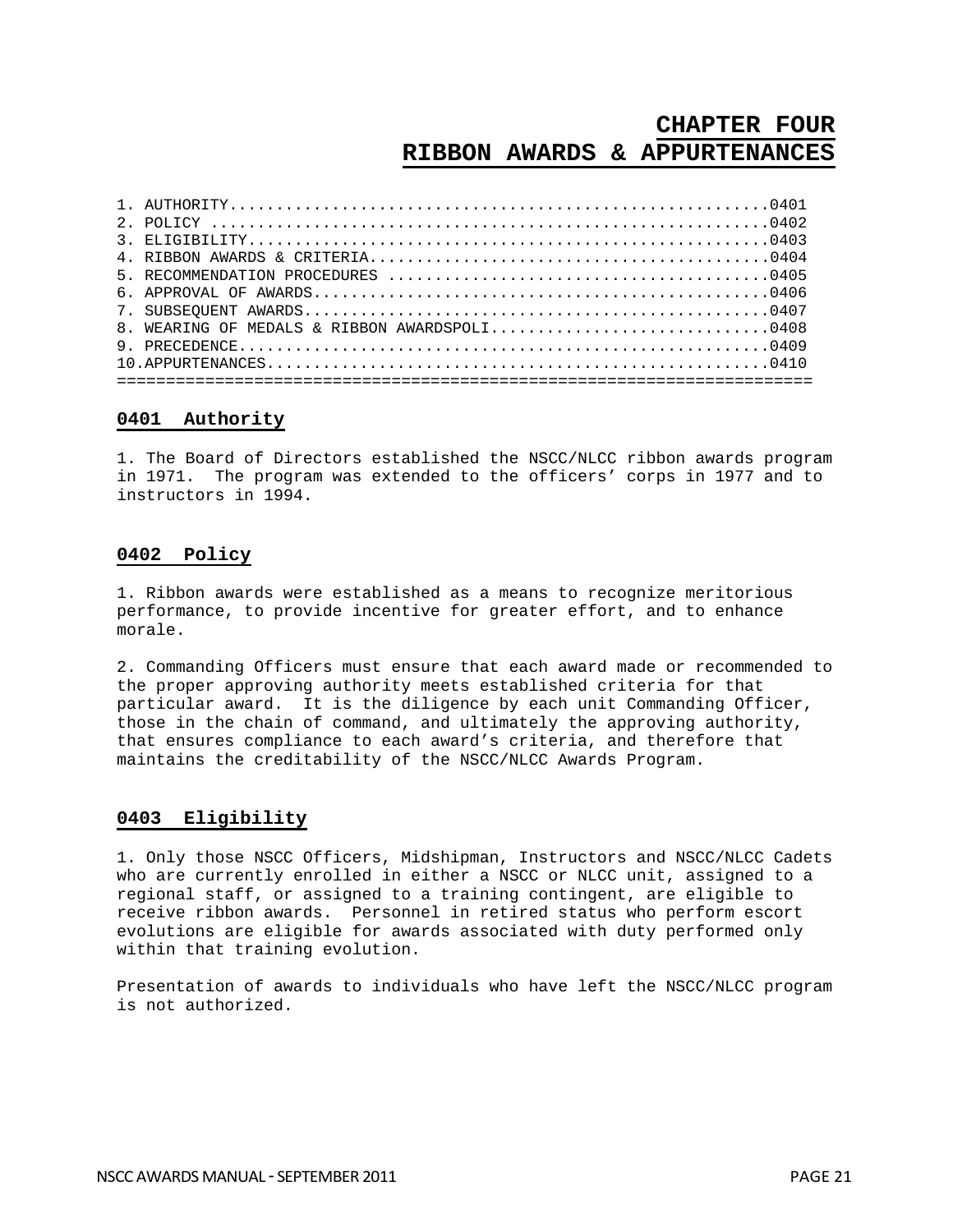#### **0404 Ribbon Awards and Criteria**

a. Ribbons listed below that have a NSCC/NLCC designation can be awarded to members of both organizations. Ribbons that are not designated NSCC or NLCC may be awarded to members of one or both programs as indicated by the awarding organization criteria.

b. Members transferring from NLCC to NSCC or from NSCC to Officer status (which includes Midshipman and Instructors) can transfer all ribbons except for year ribbons or as noted below. An NLCC Cadet that is working on a ribbon award can complete the award requirements if they transfer to NSCC status without having to start over and do not have a break in enrollment/service. NSCC Cadets transferring to Officer status cannot carry partial credit for completion of a ribbon award when transferring.

c. Members can only get credit towards one ribbon award per event, events, or same time period.



#### **0404.1 NSCC/NLCC Honor Ribbon** -

Awarded to the NSCC Officer, Midshipman, Instructor, or NSCC/NLCC Cadet who:

a. Is directly responsible for saving a human life at the risk of his or her own life.

AUTHORITY: This ribbon will be issued by NHQ ONLY, upon recommendation through the Chain of Command to the Executive Director.



#### **0404.2 NSCC/NLCC Distinguished Service Ribbon** -

Awarded to an NSCC Officer, Midshipman, Instructor, or NSCC/NLCC Cadet who distinguished him or herself:

a. By extraordinary heroism, but not to the degree justifying award of the NSCC/NLCC Honor Ribbon.

b. Through sustained and extraordinary service to the NSCC or NLCC in a position of responsibility. (Cadets will NOT normally qualify for this award by this requirement.)

c. Selected as national NSCC Officer, NSCC Instructor, NSCC Cadet or NLCC Cadet of the Year.

d. Those nominated for this ribbon must have made significant contributions to the Corp on a national level.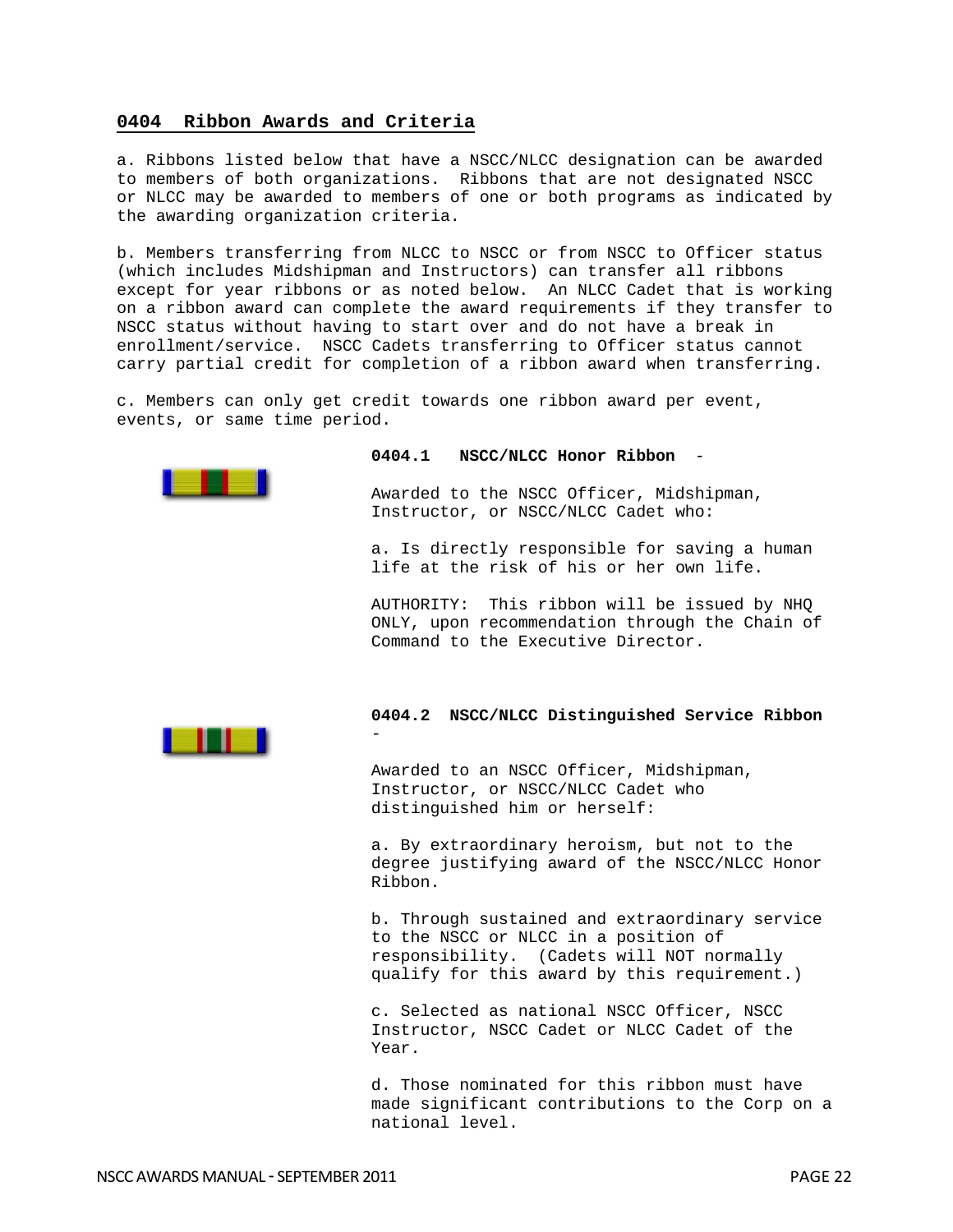For example, recognizing the contributions of those who have participated in numerous Advanced Trainings as COTC, were members of committees or working groups that improved the management and oversight of the Naval Sea Cadet Corps, or the retirement of those with long service to the Naval Sea Cadet Corps.

e. Service over an extended period of time (i.e. retirement of Regional Director over 5 years).

AUTHORITY: Issued by NHQ only upon recommendation through the Chain of Command to the Executive Director.

#### **0404.3 NSCC/NLCC Meritorious Recognition Ribbon**

- Awarded to an NSCC Officer, Midshipman, Instructor or NSCC/NLCC Cadet who distinguishes him or herself:

a. By humanitarian action or exceptionally meritorious service to the NSCC or NLCC in a position of responsibility.

b. By selection as the "Regional" NSCC Officer, NSCC Midshipman, or NSCC Instructor, NSCC Cadet or NLCC Cadet of the year.

c. By establishing and/or overseeing programs which made a significant contribution to the Naval Sea Cadets or civic/volunteer groups (Red Cross, Wounded Warriors, Tunes for Troops, etc.).

d. Commanding Officer at the end of tour, with significantly strong justification.

e. Regional Director at the end of tour (less than 5 years).

AUTHORITY: Approval authority is the NHQ Representative upon recommendation via the chain of command.

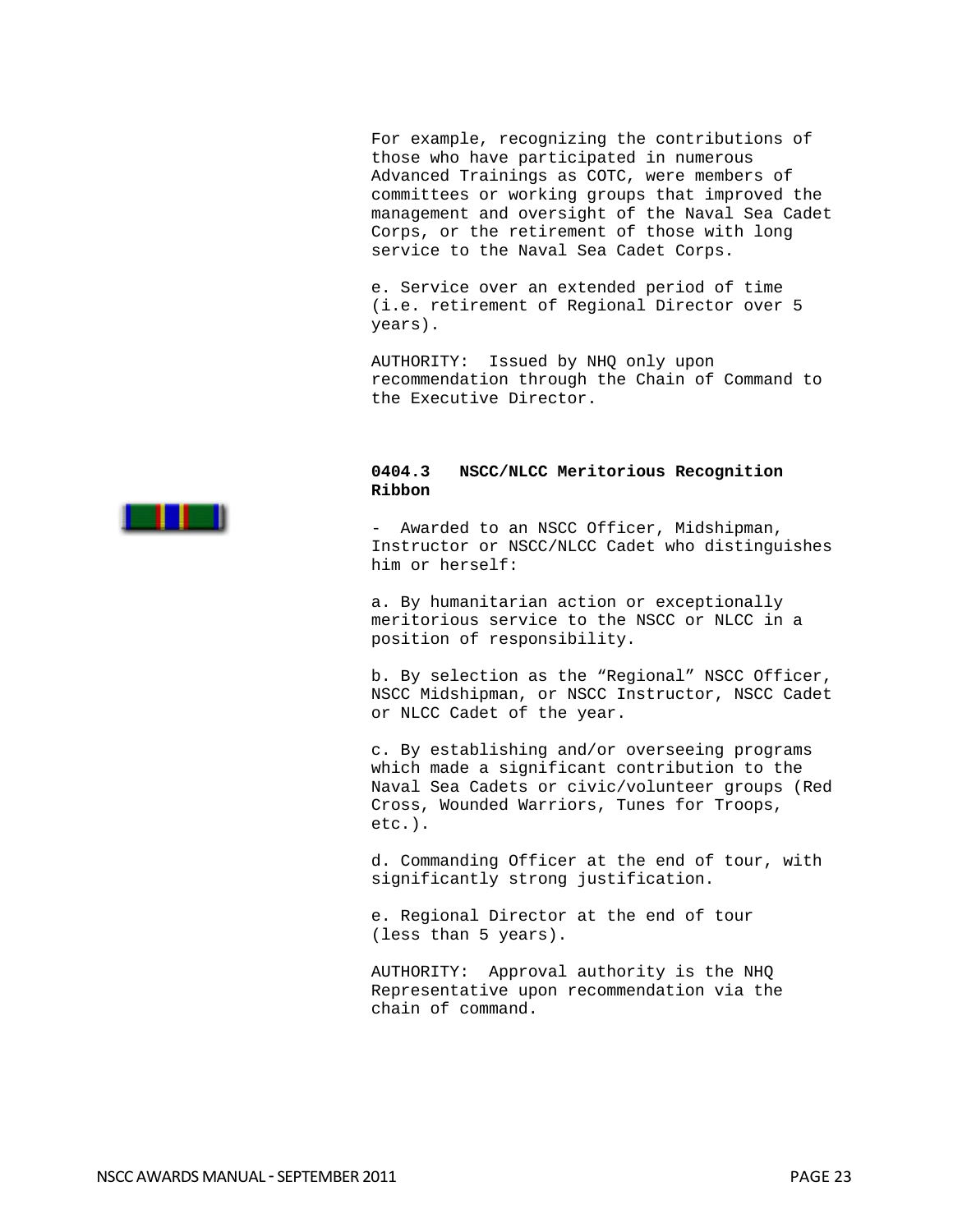#### **0404.4 NSCC/NLCC Commendation Ribbon**

- Awarded to an NSCC Officer, Midshipman, Instructor or NSCC/NLCC Cadet who:

a. Distinguishes themselves through superior service, which results in achievement of specific project(s), complex task(s) or period of sustained service, which clearly warrants recognition of the individual's achievement(s).

b. Award is designated to recognize cadet or unit leader who performs above that of a NSCC/NLCC Citation Ribbon, but of lesser degree than a NSCC/NLCC Meritorious Recognition Ribbon.

c. Commanding Officer or Regional Director at the end of tour, where the NSCC/NLCC Meritorious Recognition Ribbon award is not recommended.

d. Typical examples for this award would be to recognize the service of a "standard" Regional Director or Commanding Officer at their end of tour or Change of Command.

e. For a Commanding Officer to qualify for this ribbon, they must have met the requirements to wear the Command Badge.

f. Additional examples are to acknowledge those selected as a "Regional Officer/Cadet of the Year" (where NSCC/NLCC Meritorious Recognition is not authorized or warranted) and those who have made significant contributions to their region or unit.

AUTHORITY: Approval authority via the Chain of Command is the NHQ Representative.

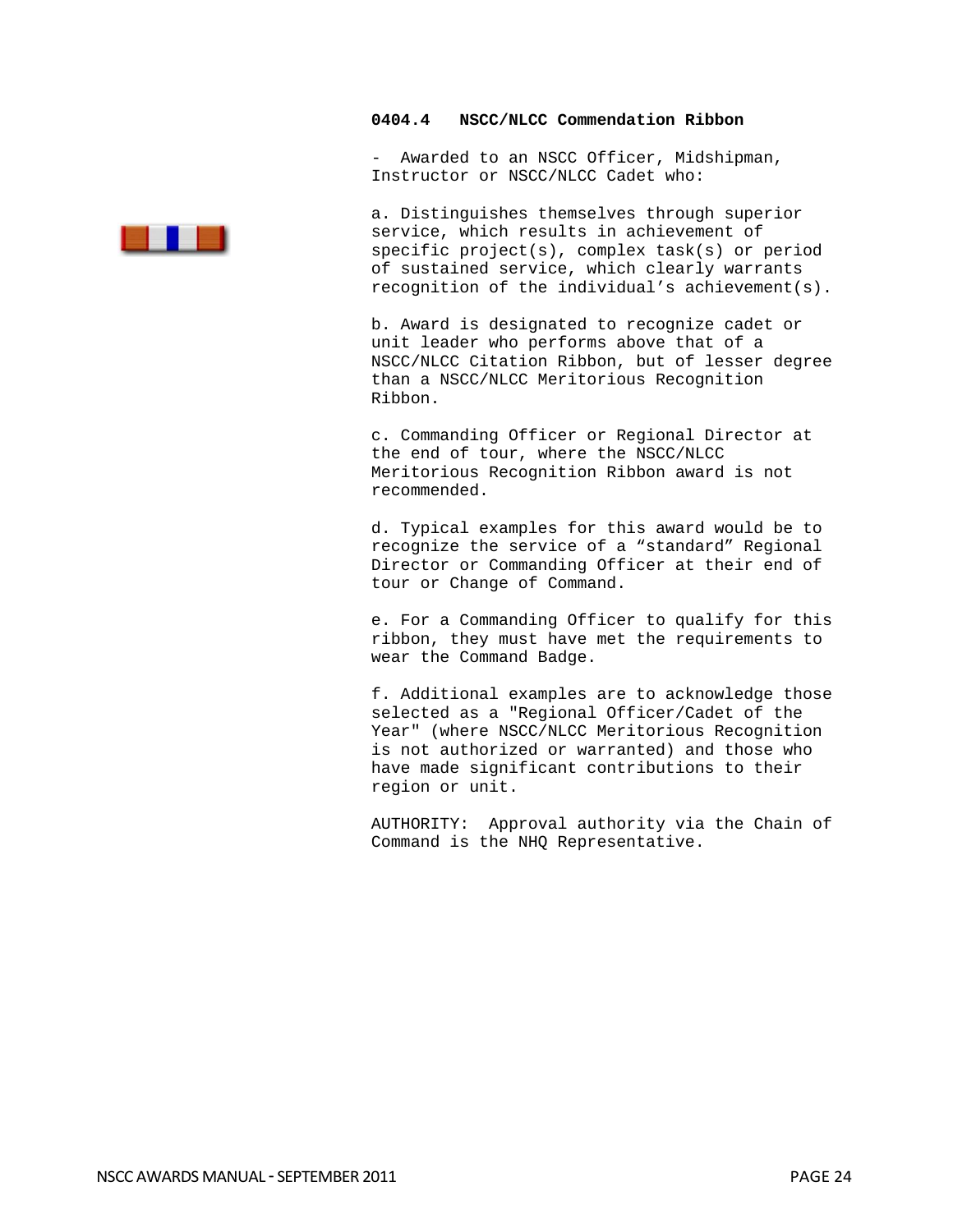#### **0404.5 NSCC/NLCC Citation Ribbon**



- Awarded to an NSCC Officer, Midshipman, Instructor or NSCC/NLCC Cadet who in the opinion of the unit Commanding Officer:

a. Distinguishes himself or herself by exceptionally commendable service or action and meets all of the below listed criteria.

#### b. Cadet:

1) Excels in the normal path of advancement (has completed courses and trainings and seeks additional assignments while waiting time in rate).

2) Performs normal training requirements in an outstanding manner.

3) Is smart and neat in appearance and wears the uniform with pride.

4) Always acts in keeping with the highest traditions of the NSCC/NLCC.

5) Note:

A - May be awarded to each Company Honor Cadet upon completion of NSCC Recruit Training Indoctrination (RTI) or NLCC Orientation or any Advanced Training. Approval authority is the COTC of the RTC, NLO, or Advanced training.

B - The honor graduate of a large school such as an RTI having 100 or more initial cadets (excl staff cadets and staff) [i.e. the Battalion Honor Graduate] receives the citation with a Large (5/16") Gold Star affixed.) See 0410.22. b. (Approval authority is COTC of the RTI, Advanced training, or NLCC Orientation.

c. Officer, Midshipman or Instructor:

1) Pursues professional development through participation in formal and optional courses.

2) Performs training and administrative responsibilities in an outstanding manner.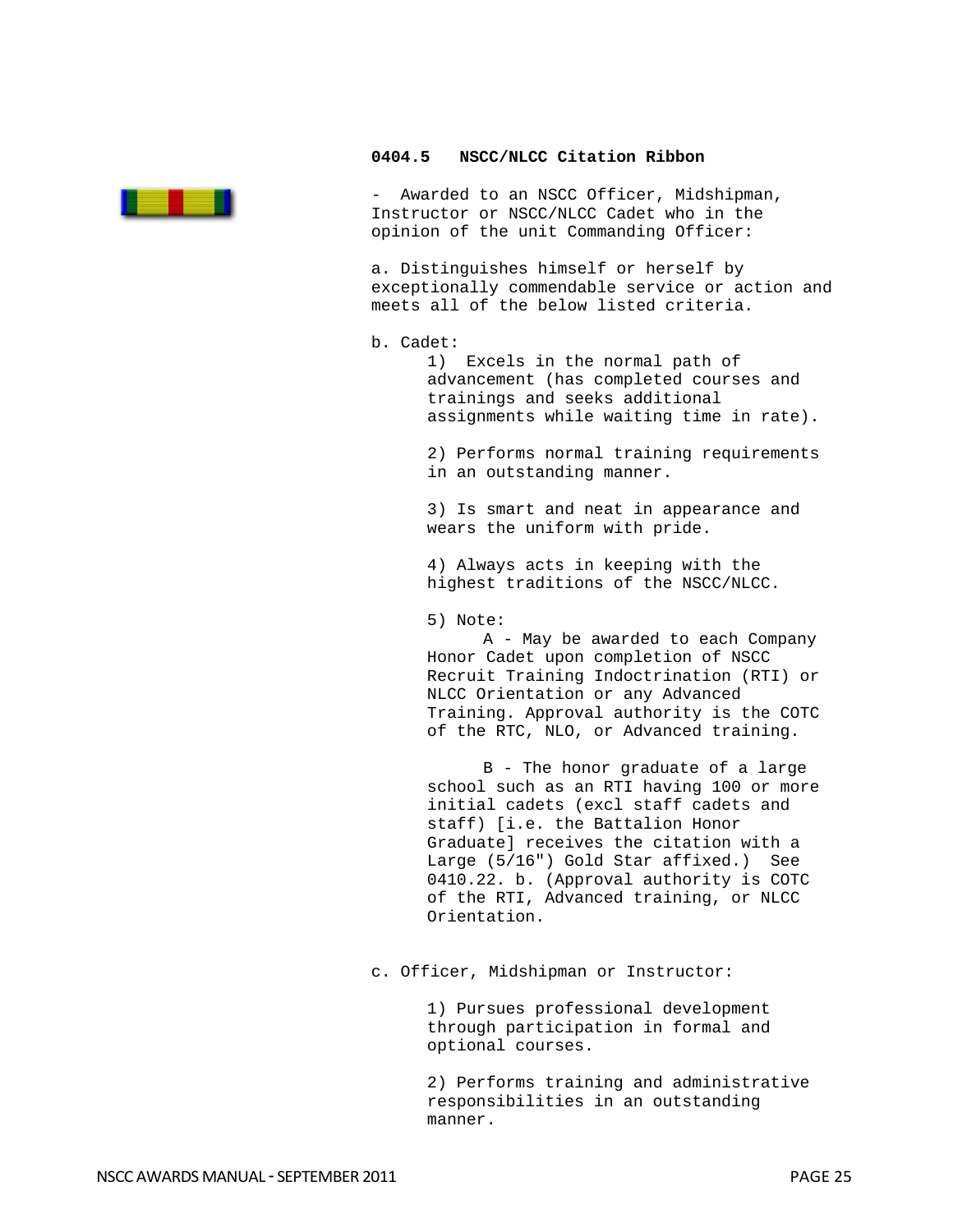- 3) Is smart and neat in appearance.
- 4) Always acts in keeping with the highest traditions of the NSCC and NLCC.
- AUTHORITY: Approval authority is via the Chain of Command is the NHQ Representative.

#### **0404.6 NSCC Escort Officer Ribbon**



- Awarded to an NSCC Officer, Midshipman and Instructor who meets the criteria below:

a. Have been issued training authorization letters/orders designating participation as escort for training scheduled by National Headquarters.

- 1) Have served successfully as an Escort Officer for an advertised or approved training as certified by the Senior Escort Officer as designated by NHQ or other authorized authority.
- 2) Note: This is to recognize the significant additional responsibilities associated with this training. Officers performing the duty of Commanding Officer of the Training Contingent (COTC) for training(s) having 100 or more initial cadets (excl staff cadets and staff) e.g. NSCC Recruit Training Indoctrination, NLCC Orientation or a Combined Command (several trainings being conducted simultaneously at a common location) are authorized to wear the Large (5/16") Gold Star on the Escort Officer Ribbon. See 0410.22.c.

AUTHORITY: Approval authority is the COTC of the training.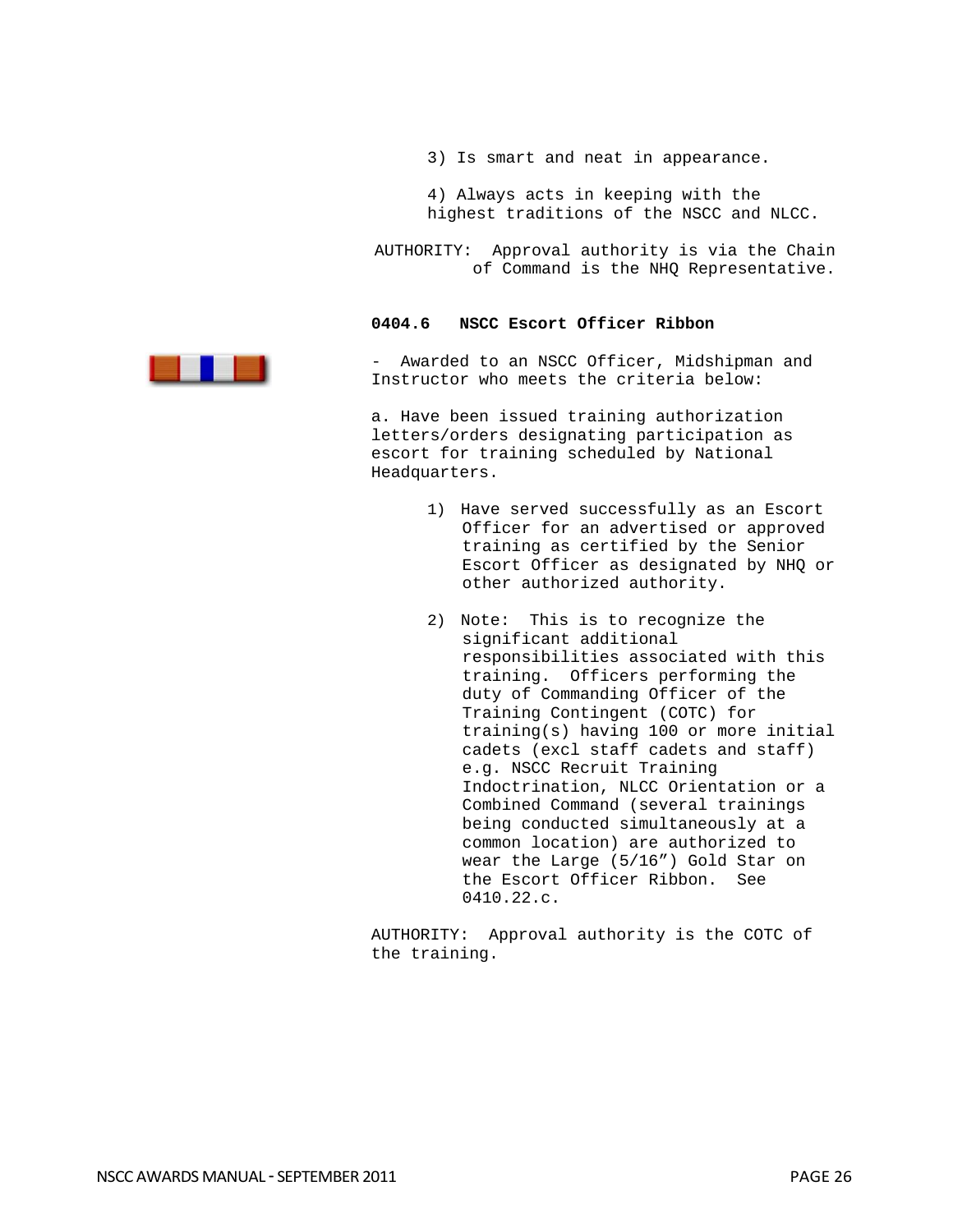#### **0404.7 NLUS Youth Medal and Ribbon**



- This award sponsored by the Navy League of the United States enables sponsoring councils to annually recognize excellence on the part of young people participating in NSCC and NLCC programs. It serves to emphasize the importance placed on education and training of American youth and recognize the importance of NSCC and NLCC as NLUS youth programs in attaining established goals and objectives.
- 1. The NLUS Youth Medal and Ribbon with a Large (5/16") Silver Star (0410.23. d.) affixed to the center of the ribbon may be awarded annually to the Unit's NSCC Cadet of the Year, and/or, the NLUS Youth Ribbon with the Gold Boot (0410.4.) affixed to the center of the ribbon may be awarded annually to the Unit's NLCC Cadet of the Year, as nominated by the sponsored Unit's Commanding Officer.

a. The above award is based on the inspection year (calendar year) and shall be awarded at the end of the school year.

b. Notes: 1) Units not sponsored by NLUS Councils should contact the closest NLUS Region or Council

2) To locate a Navy League Council  $>$ http://navyleague.org/councils/coun cil\_locator.html] and request authorization for award of the NLUS Youth Medal to their deserving Cadet.

3) This is to be at no cost to the authorizing council; the unit's designated sponsor, unit's parents group or unit assumes the cost.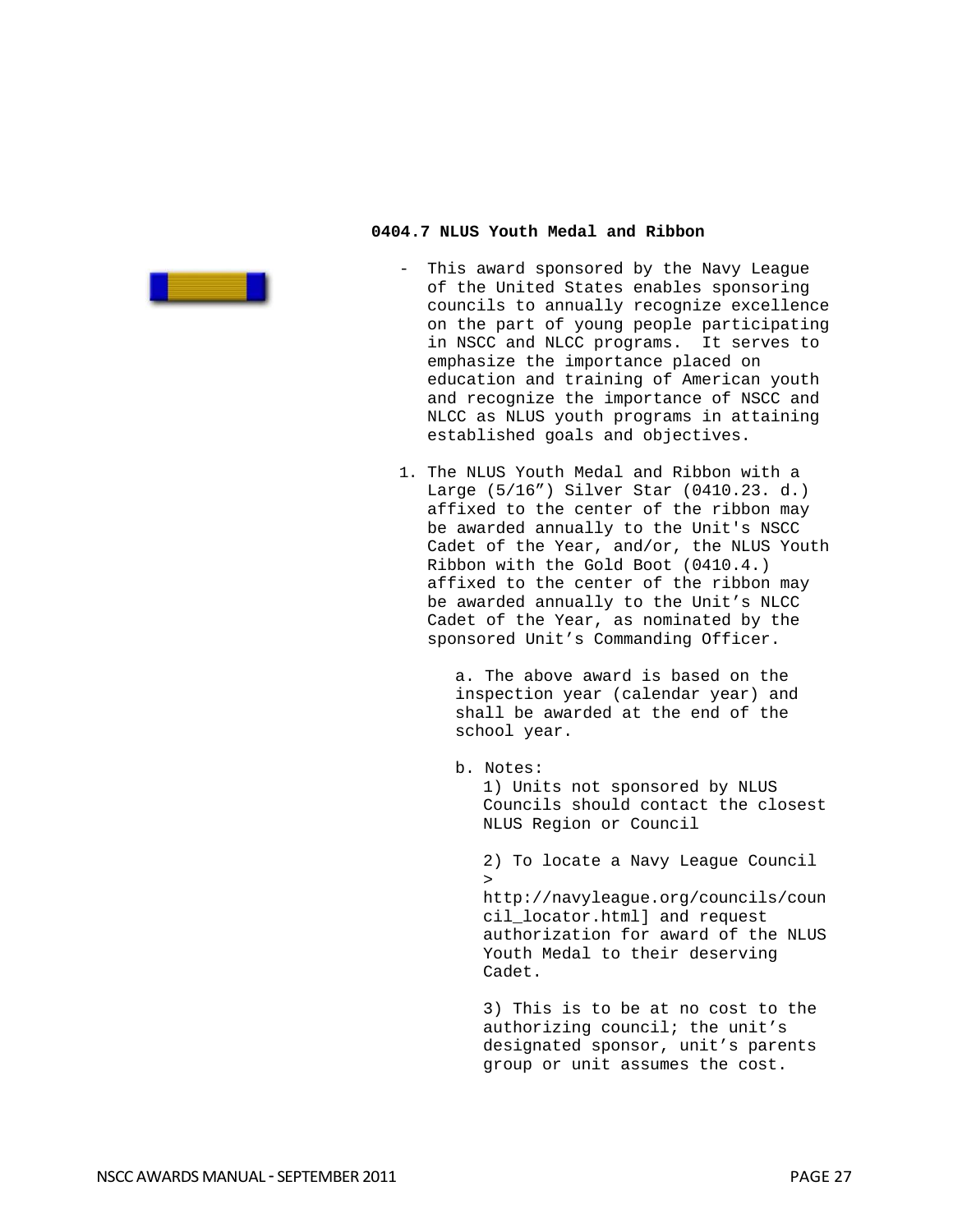i. Contact the Navy League Ships Store at phone: (866) 640 - 6587 or www.navyleagueshipsstore.com or The Sea Cadet's Ship Store at phone: (866) 522 – 3387 or www.seacadetshipsstore.com to order the medal, ribbon bar, Large (5/16") Silver Star, and accompanying certificate.

4) The NSCC Cadet earn the medal, ribbon with Large (5/16") Silver Star affixed, and certificate. See0410.23. d.

The NLCC Cadet earn the ribbon with Gold Boot affixed, and certificate ONLY. See 0410.4.

5) A cadet can only earn this award once while an NLCC Cadet and only once as an NSCC Cadet.

6)For those NSCC Cadets who earned the NLUS Youth Award as a NLCC Cadet and also earns it as a NSCC Cadet, the star will be affixed to the center of the suspension ribbon on NLUS Youth Medal and affixed to the outboard with a gold boot on the inboard side of the NLUS Youth Ribbon.

AUTHORITY: Approval Authority is NLUS Regional President or Local Council.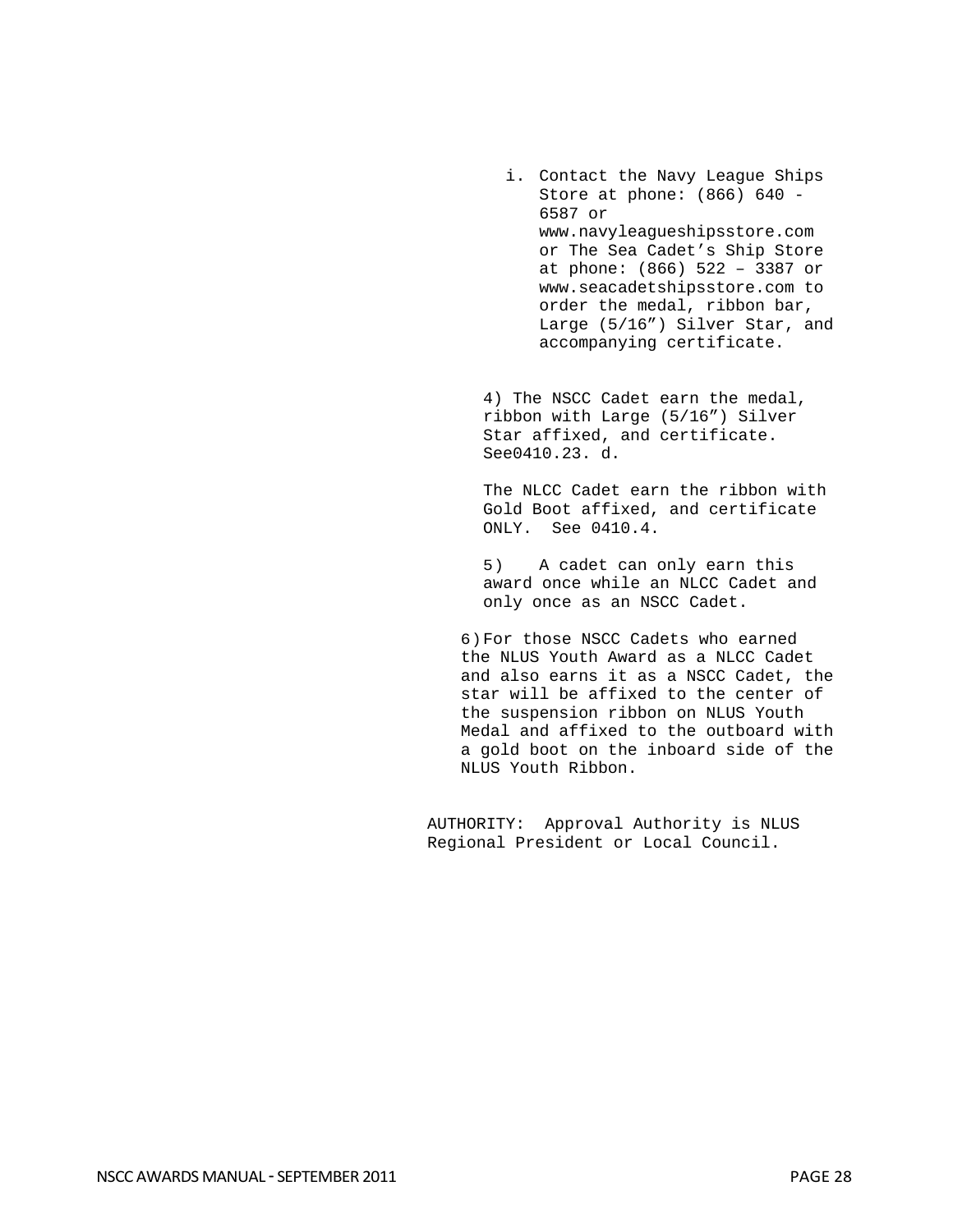#### **0404.08 NSCC/NLCC Community Service Ribbon -**



- Will be awarded to those NSCC Officers, Midshipmen, Instructors and NSCC/NLCC Cadets that distinguish themselves by accumulating 30 hours or more community service work.

> a. This award is for true community service work, i.e. serving meals for the homeless, community clean up, work at Veteran's Homes, charity work, etc.

b. Attendance at parades or public events is not the purpose of this ribbon.

c. Recording of service time will be on the Record of Awards (NSCADM 010).

d. NLCC Cadets can carry any accumulated time over into NSCC Cadet status to complete the awards requirements.

e. NSCC Cadets can carry accumulated time over into midshipman status to complete the awards requirements.

e. As can Midshipman and Instructors carry accumulated time over into Officer status to complete the awards requirements.

f. There cannot be a break in enrollment/membership in items d., e., or to carry credit forward.

AUTHORITY: Approval authority is the Unit Commanding Officer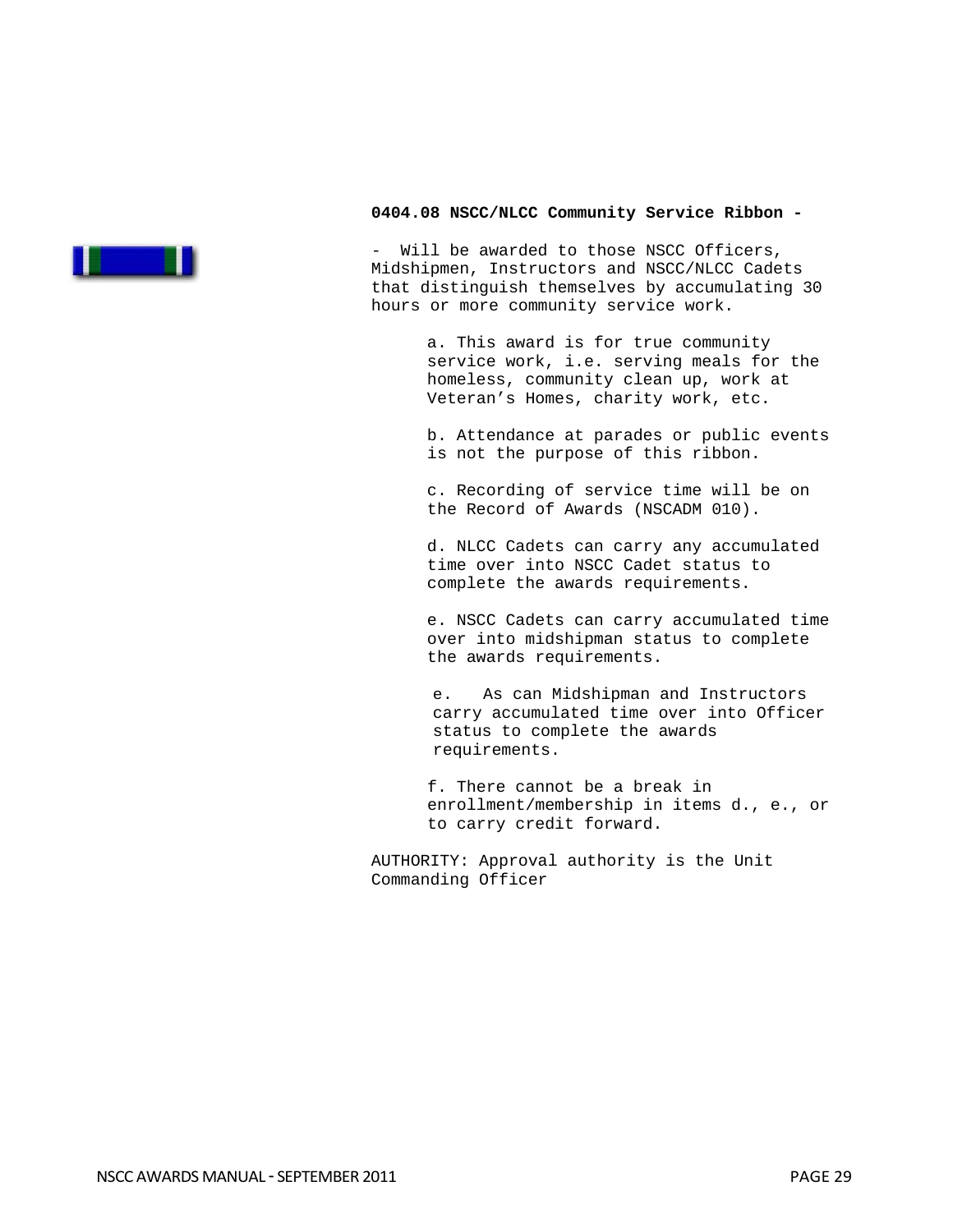

#### **0404.09 NSCC International Exchange Program Ribbon**

- Awarded to NSCC Officers, Midshipman Instructors and NSCC Cadets who participate in the International Exchange Program (IEP) training code (FX), as coordinated under the auspices of the NSCC Director, International Exchange Program.

> a. Cadets are selected in recognition for their scholarship, contributions to the NSCC program, and citizenship attributes which serve as the basis for IEP selection.

b. Senior Escort Officers are also eligible to wear the ribbon in recognition of their contribution to the NSCC program and selection of IEP duty.

AUTHORITY: Awarded upon successful completion of IEP – by the IEP Director. (NOTE: Completion of IEP Escort duty does not infer award of the Escort Officer Ribbon)

#### **0404.10 NSCC/NLCC Academic Achievement Ribbon**

- Awarded to NSCC/NLCC Cadets who distinguish themselves in an academic environment by meeting the below listed criteria:



a. For cadets enrolled in an accredited school (including an accredited home school program):

1) Is officially declared on his/her school's Honor Roll for a semester.

3) Makes no grade below B.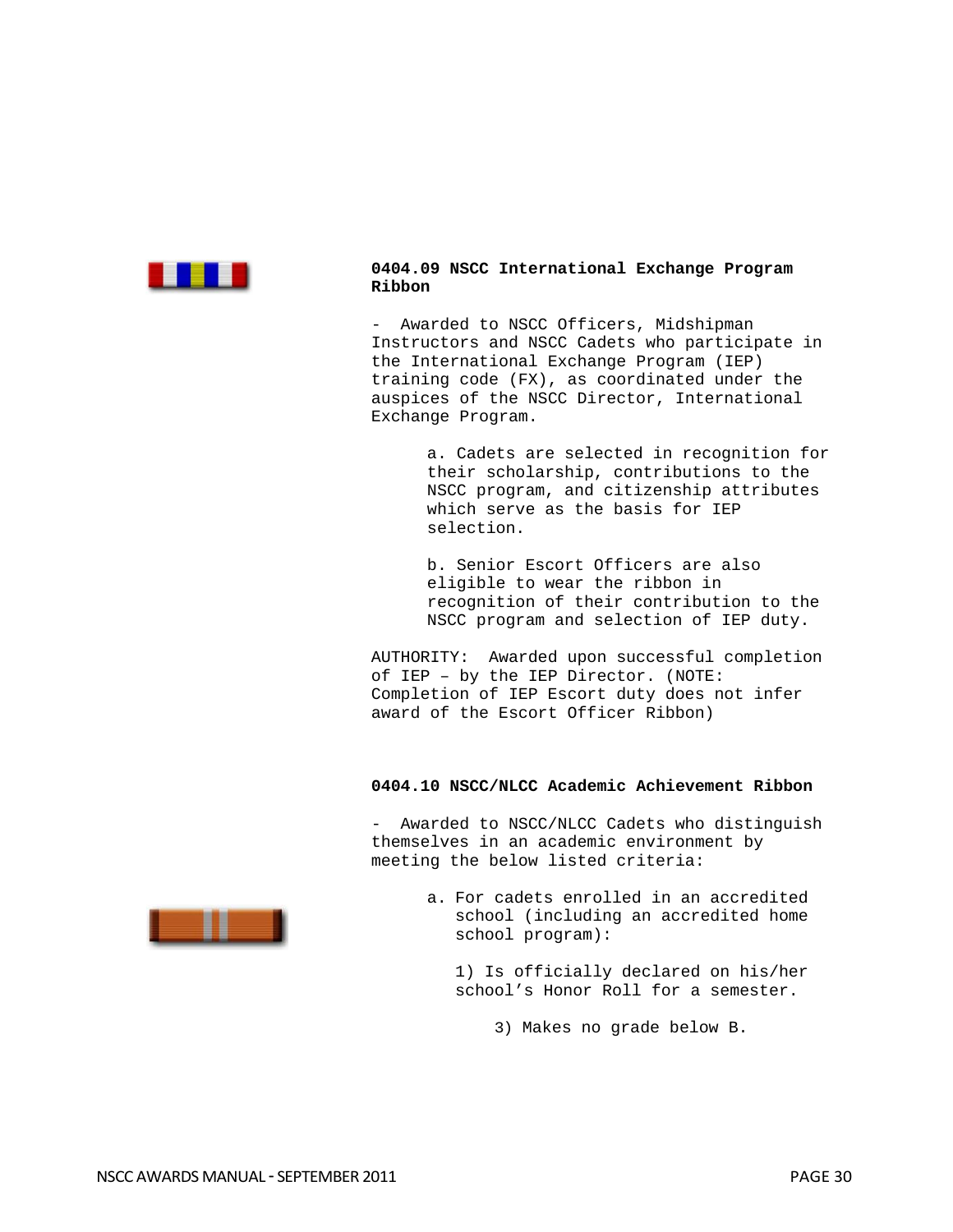3) Makes the Honor Roll during the regular school year.

4) Carries the required courses to be considered a full-time student at the enrolled school.

5) Provide the Commanding Officer with a letter from the school verifying the Honor Roll status

b. For cadets that are home schooled, but not enrolled in an accredited home school program:

1) Carries the required courses to be considered a full-time student.

2) Makes no grade below B.

3) Provides the Commanding Officer with a letter from the person conducting the home schooling verifying their course enrollments and grades.

4) Provides the Commanding Officer with a copy of a standardized test showing that the student has been tested during the school year and is placed in the top 25th percentile of tested students in all areas of achievement. Acceptable standardized test include:

a) State designated standardized testing meeting the requirements of the No Child Left Behind Act.

b) The Iowa Test of Basic Skills (ITBS).

c) The California Achievement Test (CAT).

d) The Stanford Achievement Test.

e) Notes: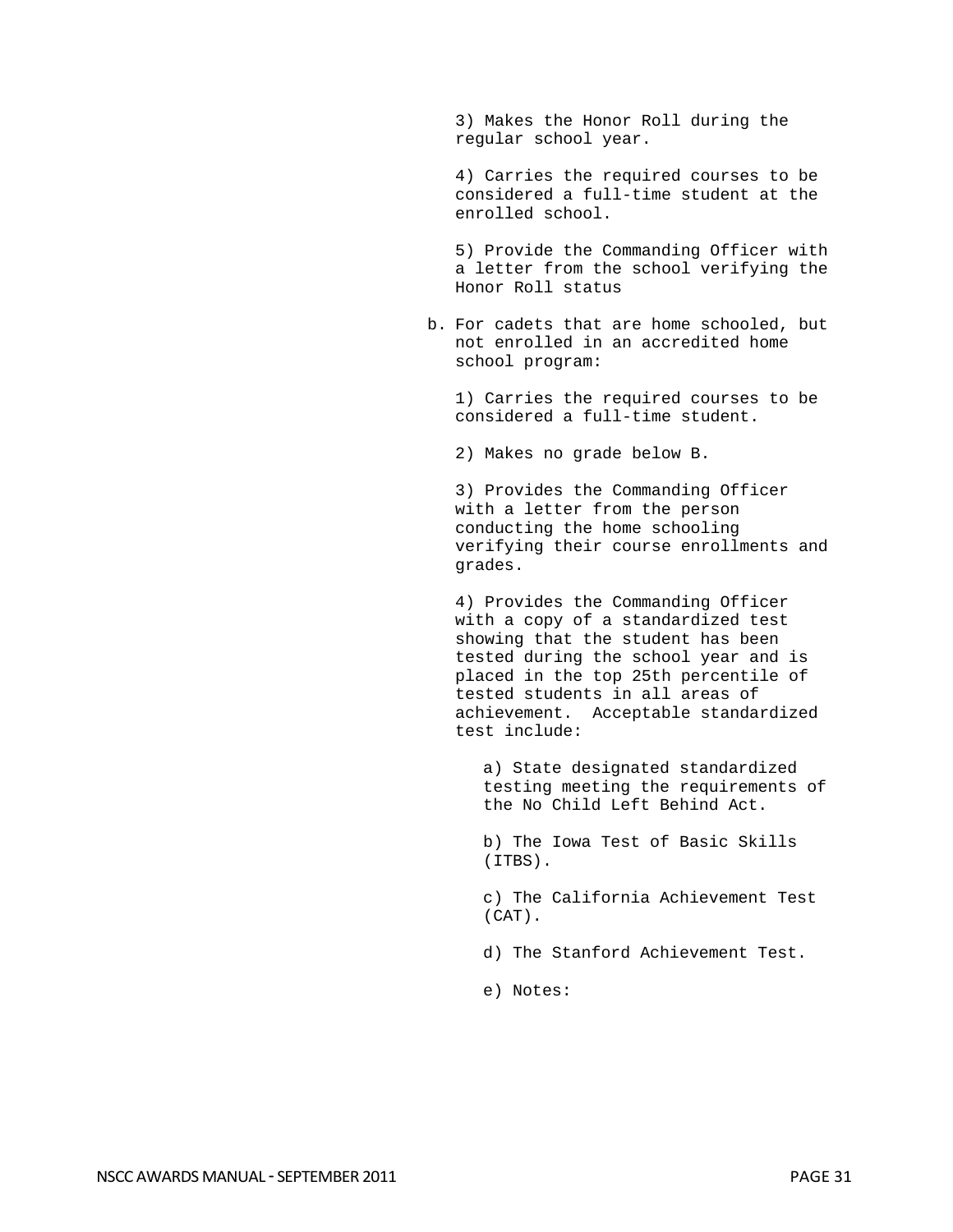1) Subsequent awards can be earned by students enrolled in school or in an accredited home school program for each semester an individual is on the school's Honor Roll using the appurtenance star system (See 0411 Subsequent Awards 2) with a maximum of two (2) awards per school year.

a. NSCC Subsequent awards can be earned by home schooled students not enrolled in an accredited home school program for each semester in a school year in respect of which a qualifying standardized test is submitted to the Commanding Officer and the student has met all other criteria set out above using the appurtenance star system (See 0411 Subsequent Awards 2) with a maximum of two (2) awards per school year.

b.NLCC subsequent awards may be earned using the star appurtenance system (See 0411 Subsequent Awards 2). The ribbon may be transferred when the Navy League Cadet becomes a Naval Sea Cadet; however the stars earned as a Navy League Cadet are NOT TRANSFERABLE.

4) Unit Commanding Officers can compose a Form Letter stating the awards criteria that a school official can just sign off on, for schools that do not publish their Honor Roll list or provide a letter stating the cadet is on the schools Honor Roll. See APPENDIX 1 (school) and APPENDIX 2 (home school)

5) Questions should be directed to NHQ.

AUTHORITY: Approval authority is the Unit Commanding Officer.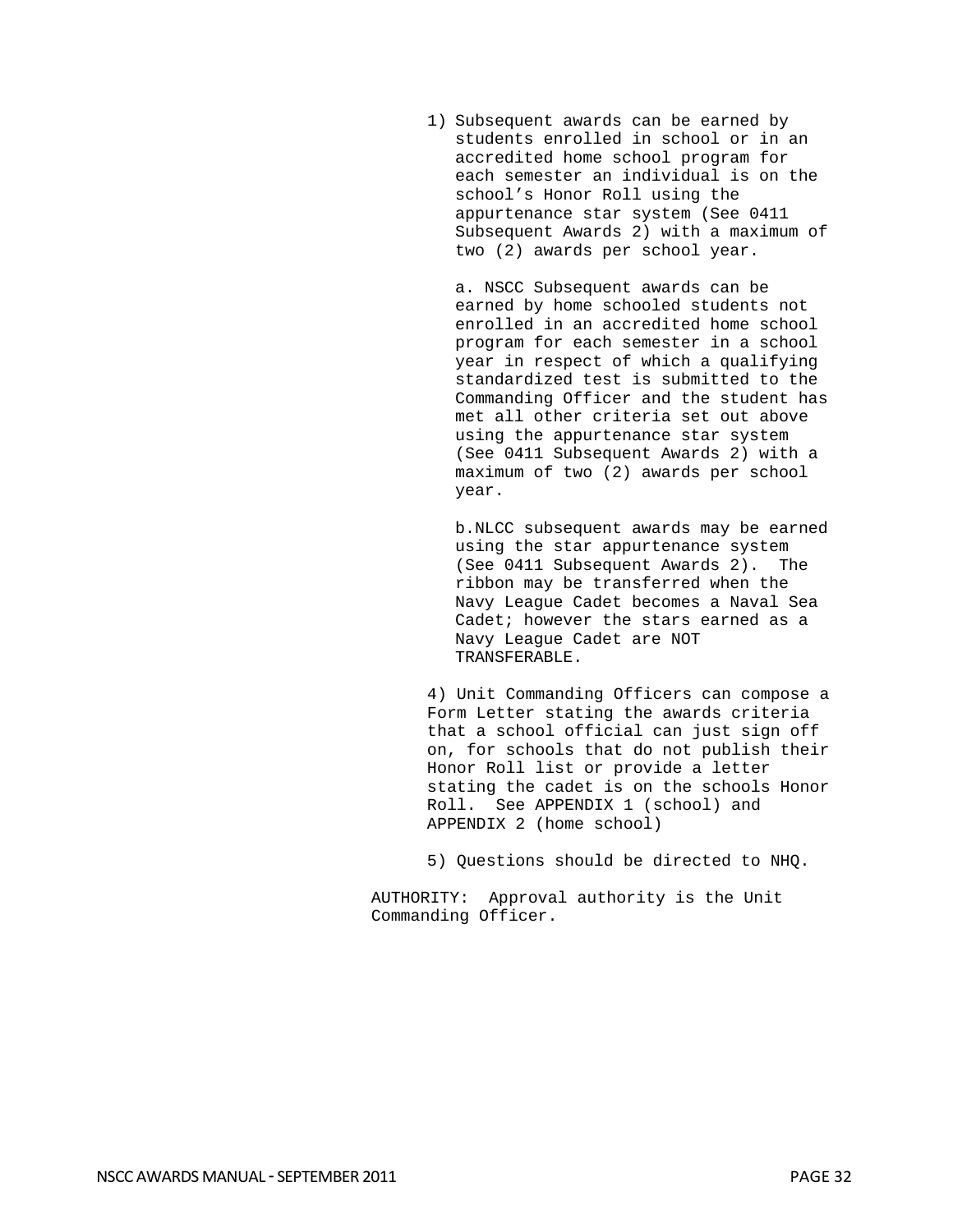#### **0404.11 NSCC/NLCC Drug Reduction Service Ribbon**



- Awarded to an NSCC Officer, Midshipman Instructor, or NSCC/NLCC Cadet who displays outstanding skills in the area of leadership, perseverance, and courage in the community as a Drug-Free role model and who has fulfilled the below listed criteria:

- a. Attendance at four (4) prescribed substance abuse, anti-drug awareness lectures given by local law enforcement; State Police; Drug Abuse Resistance Education (D.A.R.E.); Mothers Against Drunk Driving (M.A.D.D.); trained military personnel in the area of substance abuse and anti-drug awareness counselling. The lectures can be four one hour or eight thirty minute lectures.
- b. Perform one (1) one hour or two (2) thirty minute substance abuse, anti-drug awareness lecture to a school, civic, church, youth group, or other community-based audience.
- c. Successfully provide substance abuse and anti-drug awareness to the community, school, church, or other youth-related organizations by way of newspaper articles, radio or television, social media (Facebook), displays, or participation with other youth organizations.
	- The Drug Enforcement Agency (DEA) distinguishing device may be awarded to an NSCC Officer, Midshipman, Instructor, or any NSCC/NLCC Cadet who distinguishes himself or herself by presenting (2) one hour or (4) thirty minute presentations to any of the aforementioned community organizations. See 0410.7
	- e. Notes:

1) The Unit Commanding Officer or other appropriate authority must substantiate these requirements and forward via the Chain of Command to the NHQ Representative for approval.

AUTHORITY: Approval Authority is the NHQ Representative.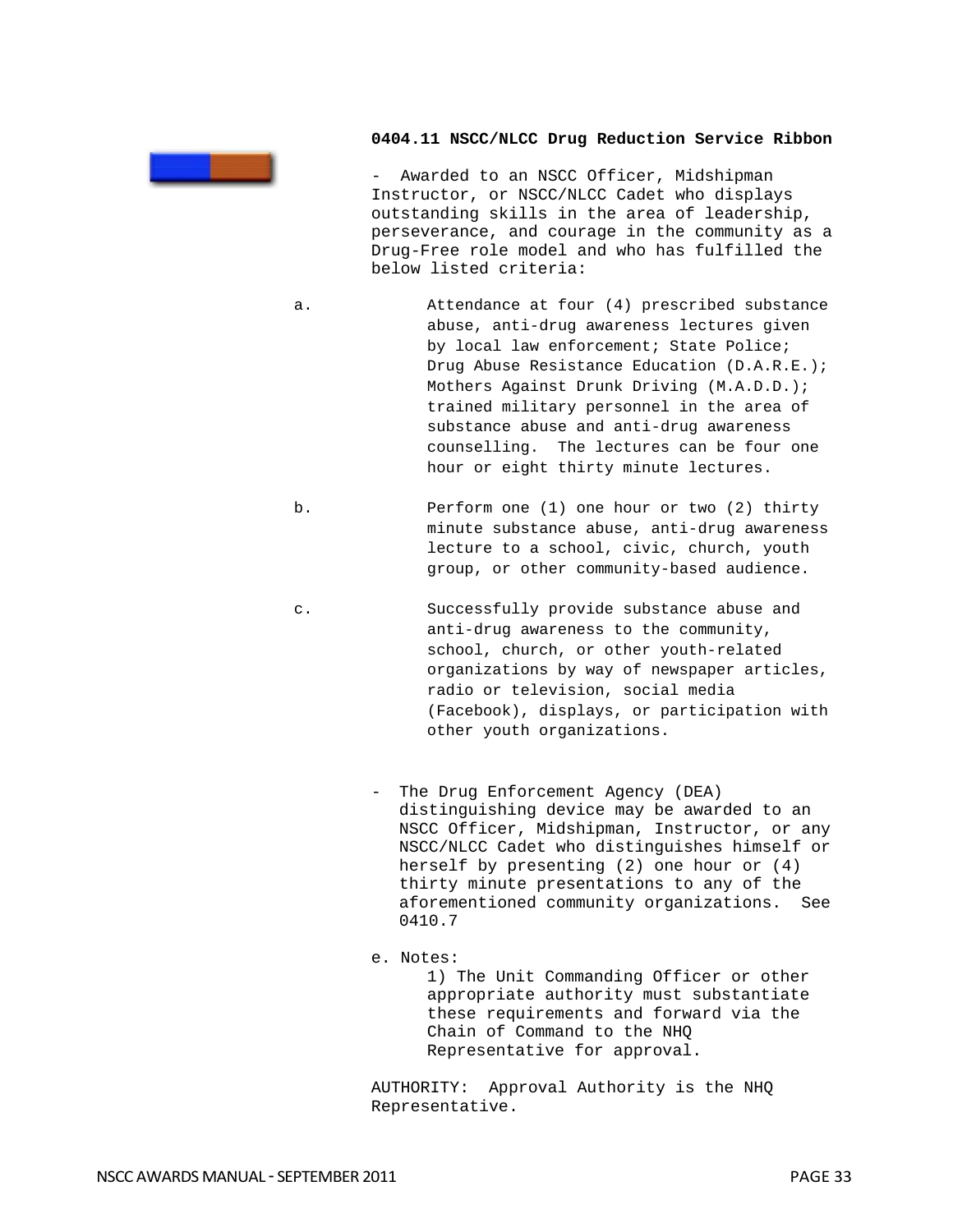

#### **0404.12 The Office of Naval Research (ONR) Science Achievement Ribbon**

ONR is the recognized leader in Science and Technology in the maritime service. In order to stimulate scientific curiosity, initiative and performance in scientific method, as well as recognize outstanding achievement by cadets in scientific fields, the Office of Naval Research has initiated an awards program for cadets who distinguish themselves in educationally sanctioned science and Science, Technology, Engineering and Mathematics (STEM) competitions.

a. Documentation will be sent via the Chain of Command to the Executive Director, Naval Sea Cadet Corps, who will endorse and provide validation of award eligibility to the Office of Naval Research.

b. The ONR program recognizes three levels of scientific achievement:

> 1) Navy League Cadets or Naval Sea Cadets, regardless of age or grade, who participate in educationally sanctioned science or national STEM competitions, shall receive an appropriate Certificate of Participation, signed by the Office of Naval Research Program Manager for Education. Only one certificate per science competition shall be awarded.

> 2) Navy League Cadets or Naval Sea Cadets in Grades 7 – 8, who receive science or national STEM competition Placements Awards (1st, 2nd, 3rd, 4th, 5th) or Special Awards, including Naval Science Awards (U.S. Navy, U.S. Marine Corps) or other science awards from federal agencies or private institutions / organizations, shall receive an Office of Naval Research Science Achievement Certificate, signed by the Chief of Naval Research and Vice Chief of Naval Research (RADM, USN and BGEN, USMC respectively). Only one certificate per science project shall be awarded in any competition for which a Placement or Special Award is received.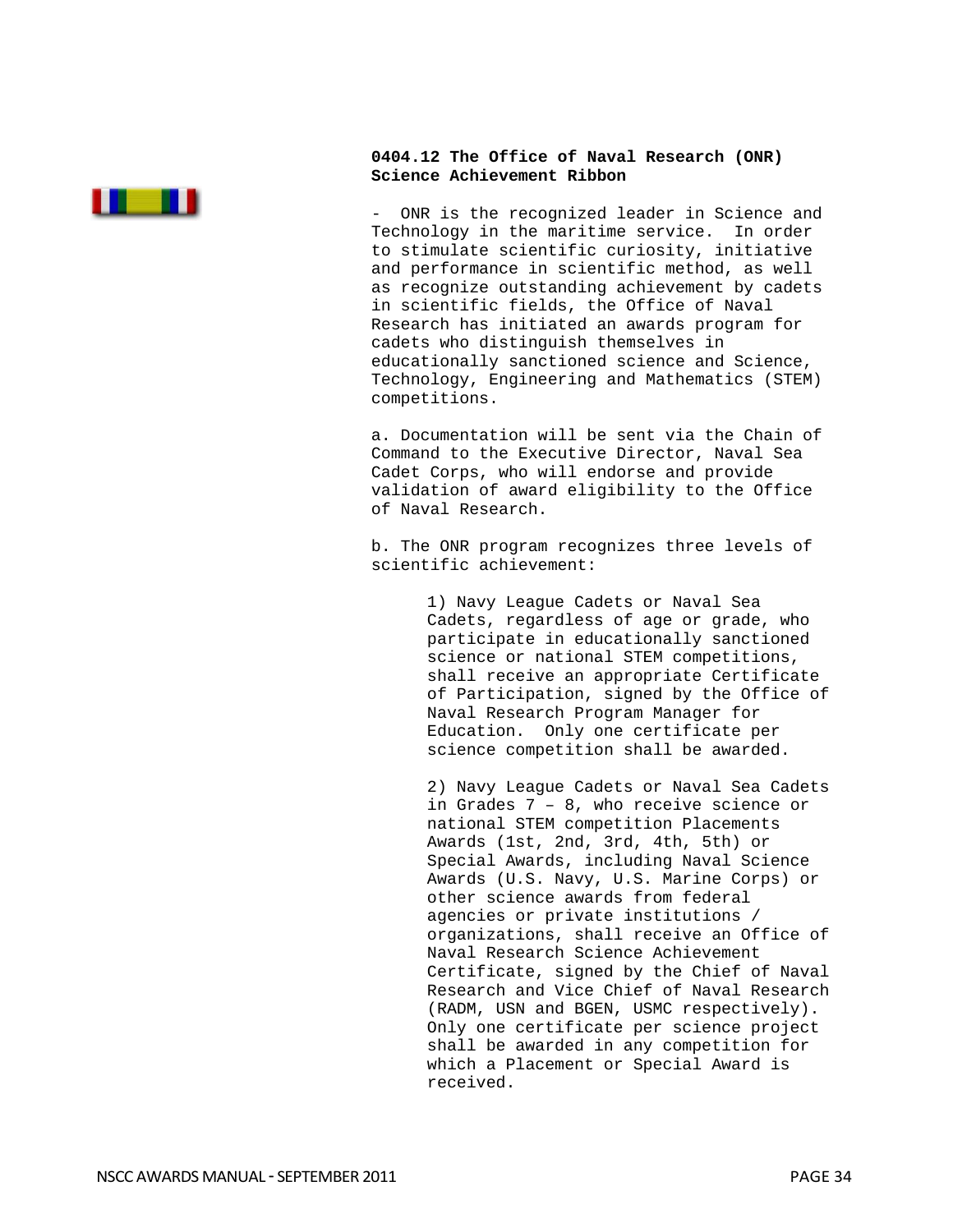3) Naval Sea Cadets in Grades 9-12, who compete regionally and place, or subsequently qualify for national completion but do not place nationally will be authorized the Office of Naval Research Science Achievement Ribbon. Competing cadets who receive science or national STEM competition placement Awards (1st, 2nd, 3rd, 4th, 5th) or special awards, including Naval Science Awards (U.S. Navy, U.S. Marine Corps) or other science awards from federal agencies or private institutions/ organizations shall receive the Office of Naval Research Science Achievement Ribbon with Bronze Star. Subsequent awards are annotated by the use of a bronze star.

c. In order to receive any level of award, cadets must submit the appropriate form - Request for Naval Research Award (NSCADM 039) via their unit Commanding Officer, and the Chain of Command to Headquarters, Naval Sea Cadets Corps for review and forwarding to Office of Naval Research.

AUTHORITY: Approval authority is upon recommendations via the Chain of Command to the Executive Director for recommendation to ONR.

#### **0404.13 NSCC/NLCC Recruiting Incentive Ribbon**

- Awarded to any NSCC Officer, Midshipman, Instructor and NSCC/NLCC Cadet who meets the below listed criteria:

a. Cadet: Recruits NSCC Officers, Midshipman, Instructors and NSCC/NLCC Cadets into any NSCC/NLUS unit. One award for each person enrolled.

b. Officer, Midshipman, Instructor - Recruits NSCC Officers, Midshipman, Instructors and NSCC/NLCC Cadets into any NSCC/NLCC unit. One award for every two (2) people recruited.

Note: Recruited members must remain a member of the program for at least 3 months to get credit for the recruitment / enrollment.

Note: Subsequent awards will be recognized using the appurtenance star system (See 0411 Subsequent Awards 2).

AUTHORITY: Approval authority is the Unit Commanding Officer.

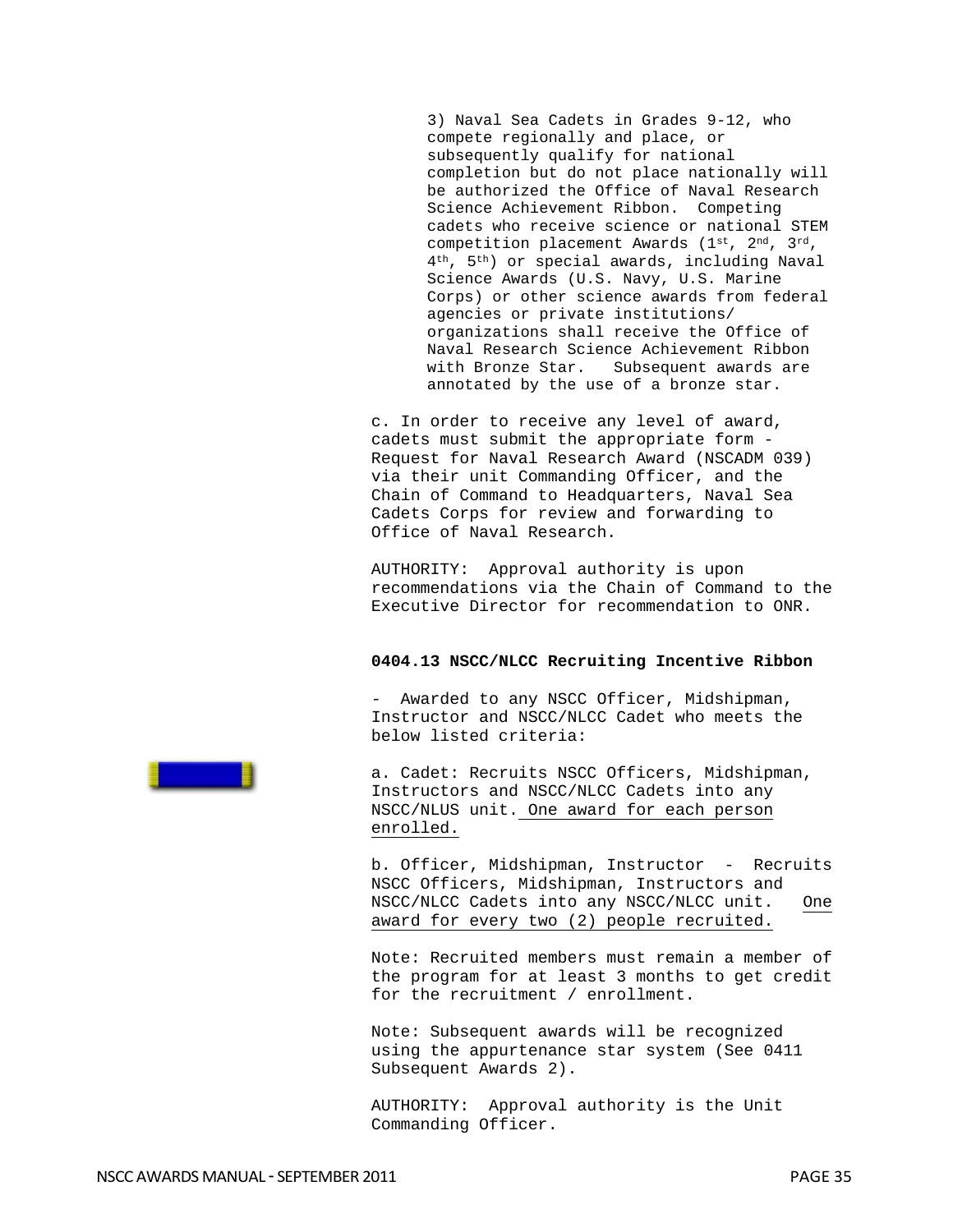

#### **0404.14 Daughters of the American Revolution (DAR), Outstanding Cadet Award**

- Awarded to a cadet who has distinguished himself or herself through outstanding leadership, honor, service, courage, and patriotism.

- a. The recipient of the award will be selected and nominated to the local DAR Chapter Regent, who will normally present the award.
- b. One award per unit per year.
- c. The award consists of a bronze medal and accompanying ribbon bar.

AUTHORITY: Approval authority is DAR as sole distributor of the award (Contact information www.dar.org ).

*NOTE: In March 2014 the DAR stopped issuing the ROTC award to non-ROTC, military affiliated cadet programs. They established the DAR outstanding Cadet Award in its place. Those that have been awarded the DAR ROTC award prior to March 2014 can continue to wear that award. No ROTC awards awarded after the end of February 2014 may be worn on the NSCC/NLCC uniform.*

#### **0404.15 Sons of the American Revolution (SAR) Good Citizenship Award**



- Awarded to an NSCC/NLCC Cadet who has:

a. Attained the rate of Petty Officer Second Class or above (NSCC or NLCC) and is in good standing militarily and scholastically at the time of selection and presentation.

b. The cadet nominated must demonstrate a high degree of merit with respect to leadership qualities, military bearing, and excellence in the performance of duties; have the potential for greater leadership responsibilities; and be recommended by the unit Commanding Officer.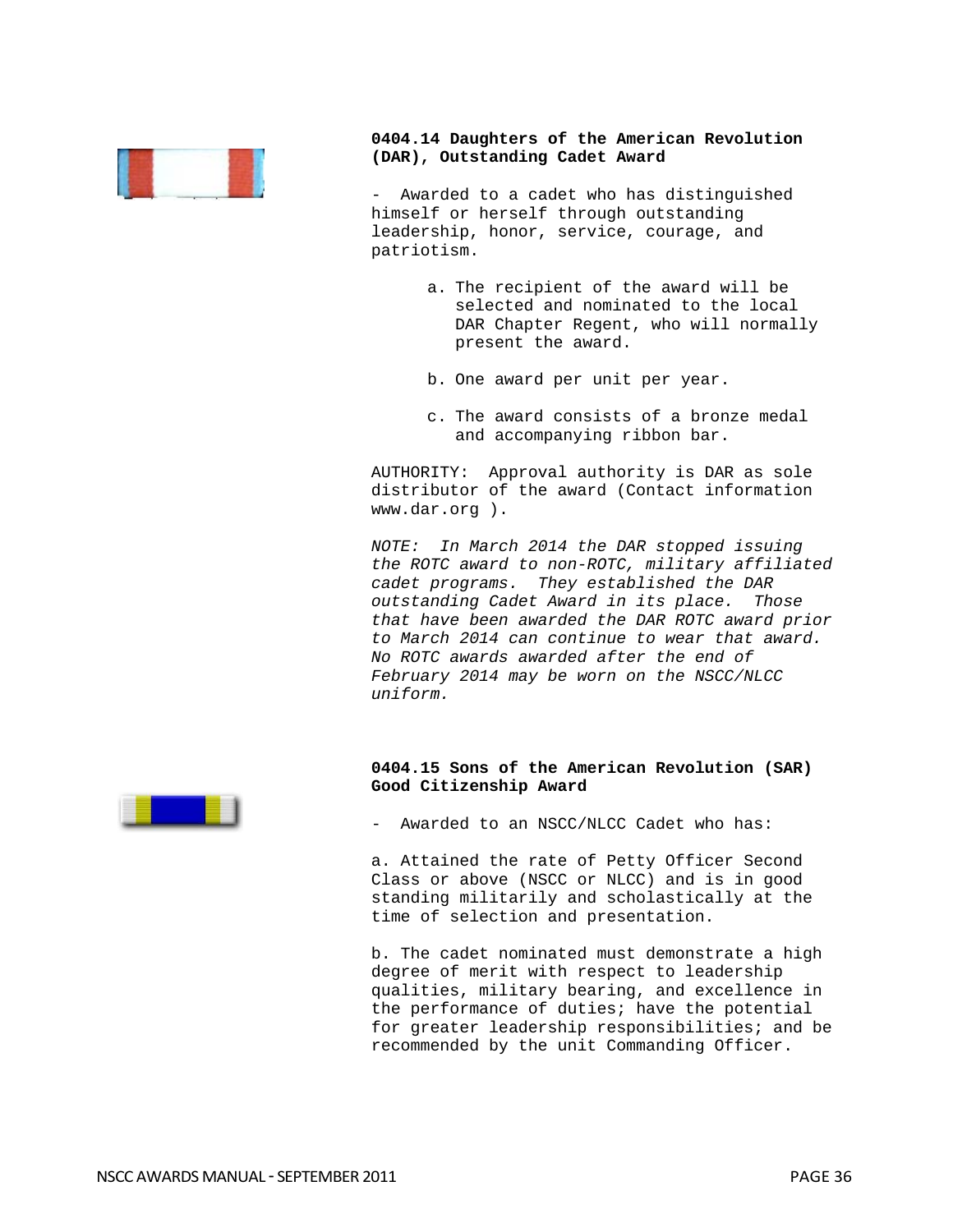c. The recipient of the award will be selected and nominated to the local SAR Chapter President, who will normally make the award.

d. The award consists of a bronze medal and accompanying ribbon bar (NSCC only) and a certificate of recognition (NSCC/NLCC).

AUTHORITY: Approval authority is SAR as sole distributor of the award (Contact information www.sar.org).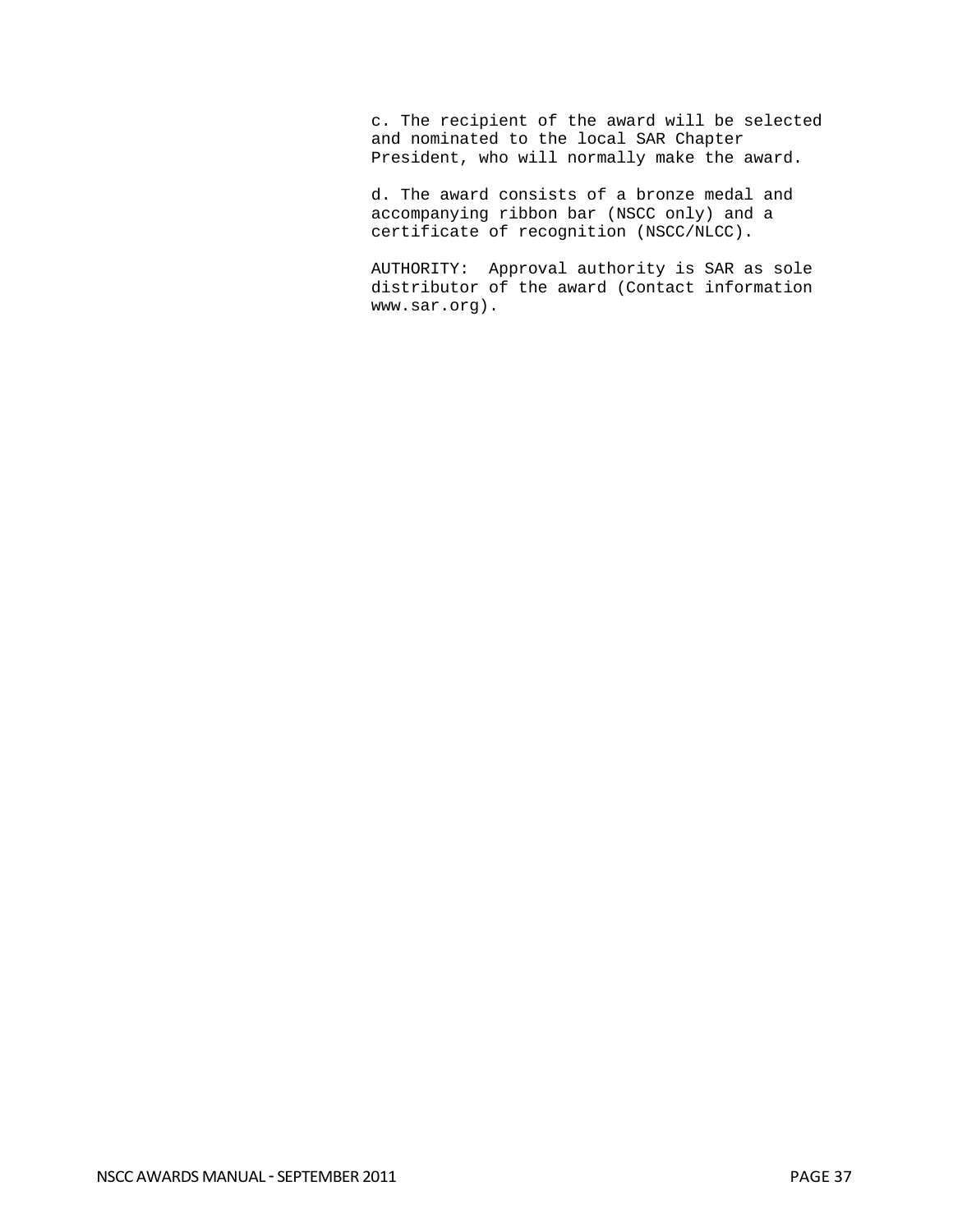#### **0404.16 Veterans of Foreign Wars (VFW) Naval Sea Cadet Award**



- The recommended recipient of the award will be selected by the individual's Unit Commanding Officer and will be submitted to a local Veterans of Foreign War Post for their consideration and approval.

a. It is recommended that the award be presented annually at an appropriate ceremony such as inspections, open houses, September Sea Cadet Anniversary events, etc.

b. It is further recommended that a Post Commander or a representative of the VFW present the award.

c. The award is presented to NSCC Cadets in grades Petty Officer Third Class through Chief Petty Officer and NSCC Midshipman, and must meet the following criteria:

1) Be in good standing academically.

2) Progressing satisfactorily in the Naval Sea Cadet program.

3) Demonstrated outstanding achievement in:

(a) Community Service

(b) NSCC Naval Education (NSCC required correspondence courses).

4) Demonstrated outstanding leadership in the Naval Sea Cadet Corps.

5) Must be of high moral character.

6) Displays outstanding military bearing and conduct both in and out of uniform.

7) Actively promotes patriotism and Americanism (is a member of the units Color Guard or Drill Team or having been awarded the Color Guard Ribbon).

8) Demonstrates growth potential (assumes higher levels of responsibility).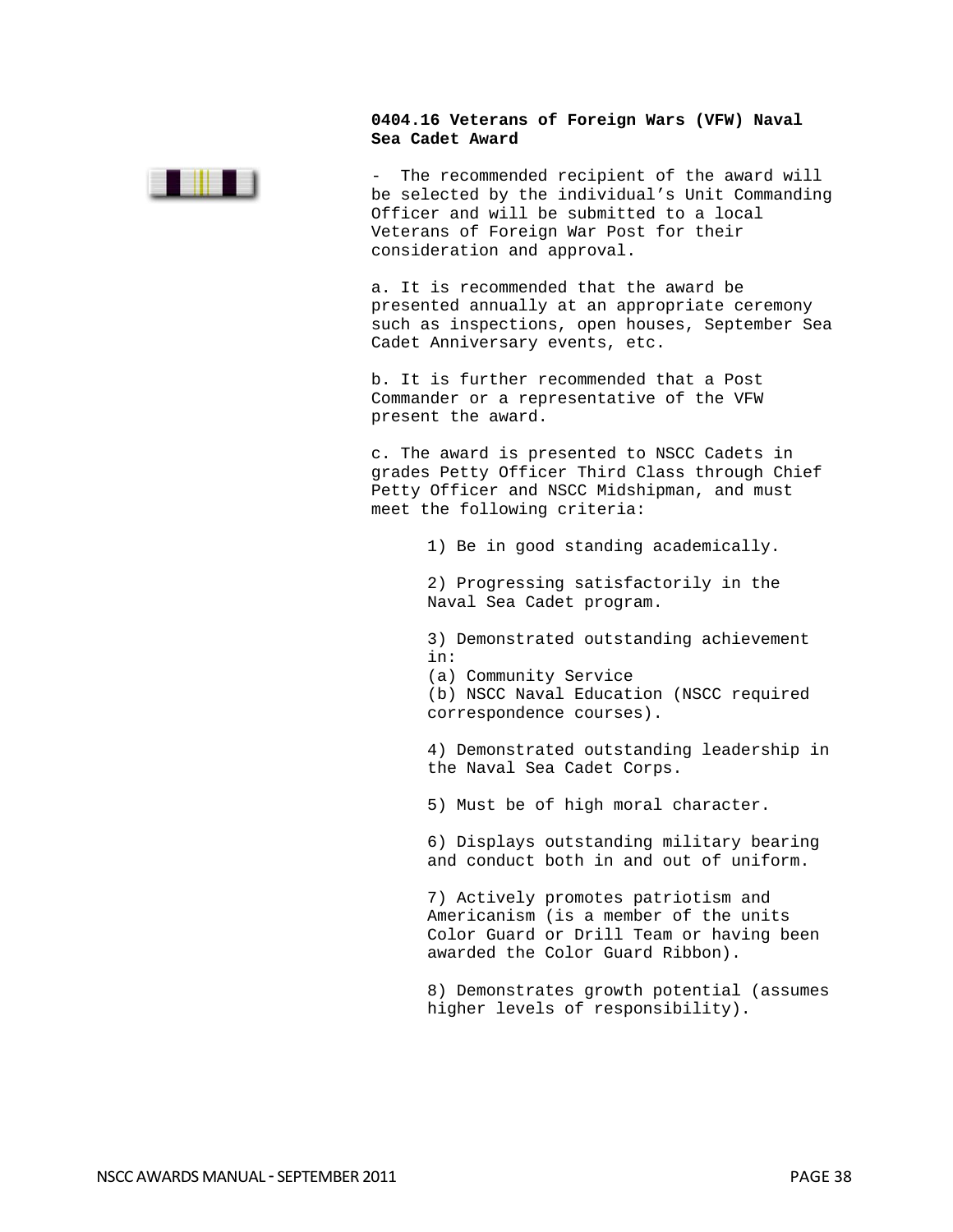9) Must not have been previous recipient of the award.

10) A business letter with attached justification, addressing the criteria will be submitted to VFW HQ, Department of Youth Development, Scholarship and Recognition Programs, 406 West 34th Street, Kansas City, Missouri 64111, with a courtesy copy to NSCC HQ via the chain of command.

Each unit is encouraged to submit ONE cadet for this award.

AUTHORITY: Approval authority is VFW as the sole distributor of this award (Contact information www.vfw.org).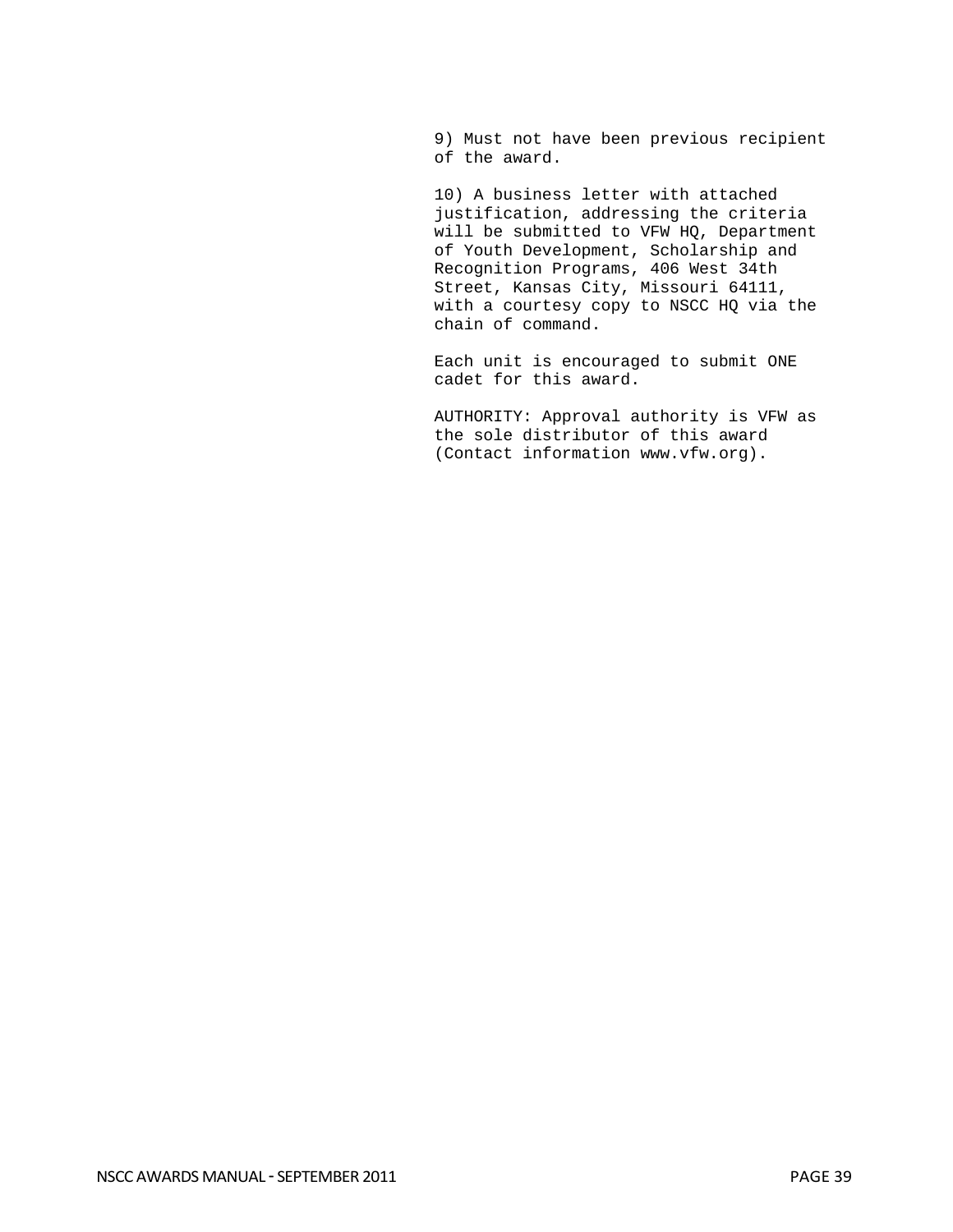#### **0404.17 NSCC/NLCC Unit Commendation Ribbon**



- Awarded to an NSCC Officer, Midshipman, Instructor, and/or NSCC/NLCC Cadets who, as a group of fifteen (15) or more; or 80% of unit enrollees, receive recognition for:

a. Acts which reflect conspicuous honor on the NSCC or NLCC.

b. Participation in community affairs, humanitarian actions, exceptionally commendable service, etc.

c. Awarded to the top ten (10) NSCC units and top five (5) NLCC units participating in the Annual Evaluation and Inspection each year.

d. Notes:

1) A unit must participate in two or more community affairs events to be eligible. Commanding Officers should submit a written request upon completion of the unit's participation in two or more events (they do not have to be the same events) with a description of the events via the Chain of Command to the NHQ Representative. A roster listing all of the unit personnel participating in the event should be made part of the request.

2) Color Guards are not eligible for the award.

3) Only those unit members participating in the two events will receive the ribbon award.

4) If a unit participates in an event that lasts over eight (8) hours, the Authorizing Authority can consider each time period as a separate event.

5) Can be awarded to the Honor Company cadets of a Recruit Training Indoctrination or NLCC Orientation. Approval authority is the COTC.

6) Subsequent awards will be recognized using the appurtenance star system (See 0411 Subsequent Awards 2).

AUTHORITY: The NHQ Representative, via the chain of command.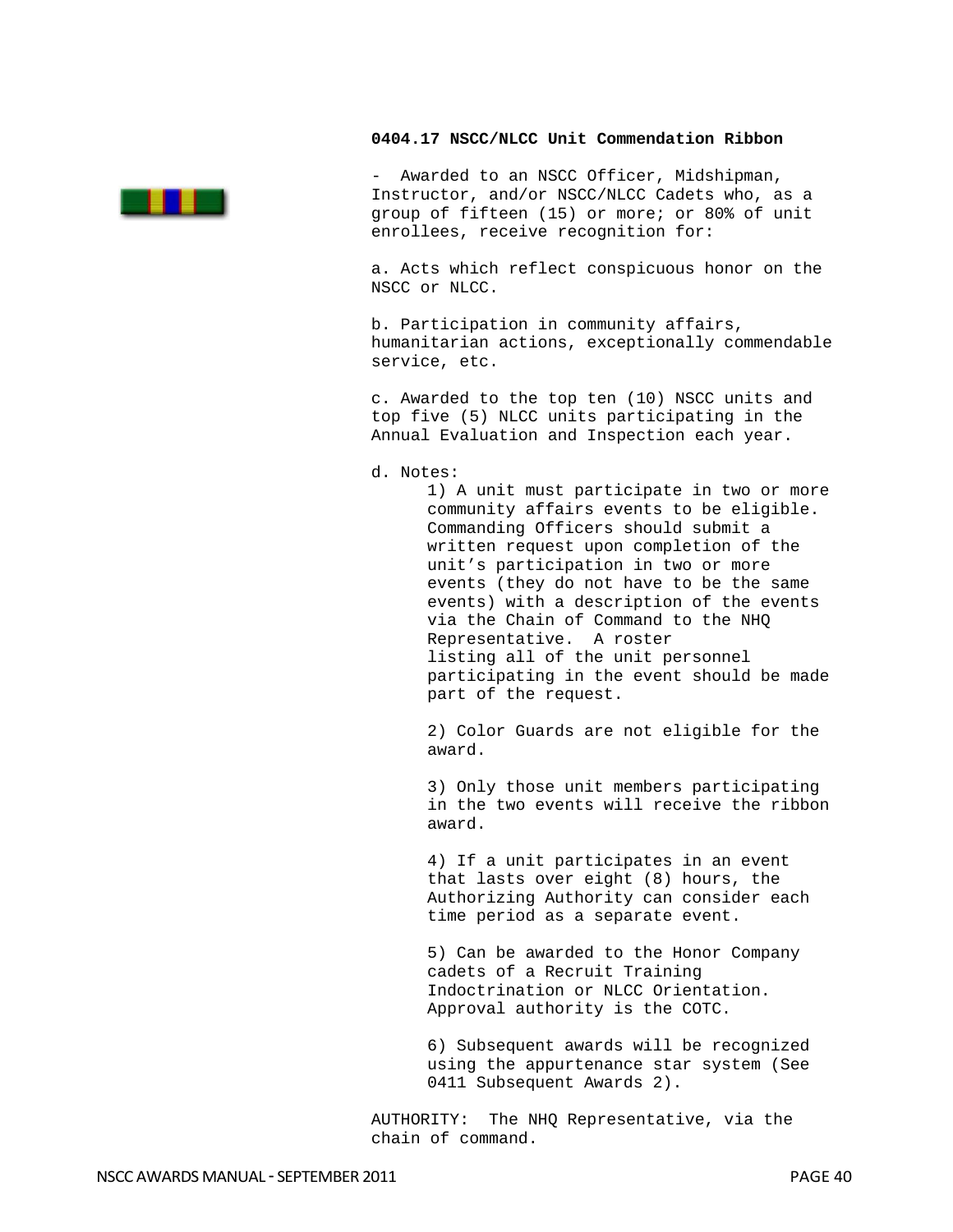# 

#### **0404.18 NSCC/NLCC Physical Fitness Ribbon**

Awarded to NSCC Officers, Midshipman, Instructors and NSCC/NLCC Cadets who distinguish themselves by excelling in maintaining physical fitness standards.

a) This award is granted to any NSCC Officer, Midshipman, Instructor or NSCC/NLCC Cadets who meets the required qualifying standards of the Presidential Physical Fitness Award as outlined in the President's Council on Physical Fitness and Sports Package available to the public each year.

1. The current exercises and qualifying requirements are available on the Corps web site http://homeport.seacadets.org in the NSCC/NLCC Physical Readiness Testing Handbook. There are five test items (with options for the basic items), which the NSCC Officer, Midshipman, Instructor or NSCC/NLCC Cadet must pass to qualify for the ribbon.

2. A certified instructor from the list below must validate the test (observing another certified instructor in giving the test can certify an instructor):

> - Physical Education Teacher at cadet's local school.

- Regional Director or his designated staff.

- Active duty staff at Department of Defense facilities.

- Designated active duty or NSCC PRT Coordinators at NSCC training sites.

#### NOTES:

1) The President's Challenge Physical Fitness Scorecard for the National Level must be used and be presented to the NSCC Officers, Midshipman, Instructor or NSCC/NLCC Cadet's Commanding Officer to validate them passing the required standards.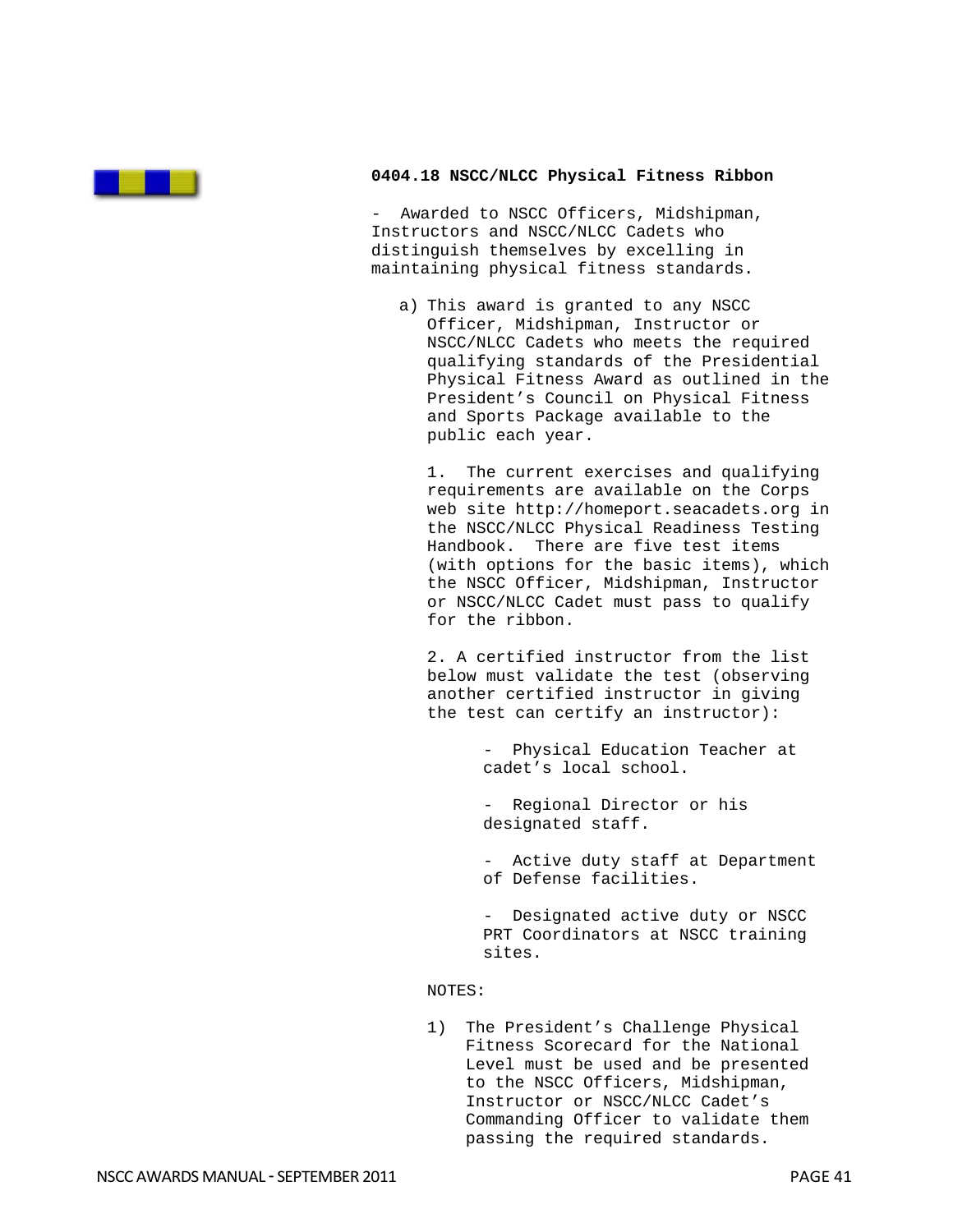- 2) Using the star appurtenance system (See 0411 Subsequent Awards 2), a maximum of two (2) (one during each six (6) month period) awards per year is allowed.
- 3) If an NSCC Officer, Midshipman, Instructor or NSCC/NLCC Cadet qualifies at the Presidential Level, they will wear the "E" appurtenance on the Physical Fitness Ribbon. Only one (1) "E" can be affixed to the ribbon. 0410.18.b.
- 4) Ribbon is worn with the color BLUE inboard and YELLOW outboard.

AUTHORITY: Approval authority is the Unit Commanding Officer.

#### **0404.19 NSCC Staff Cadet Ribbon**

- Awarded ONLY to NSCC Cadets who successfully serve as "staff" cadets for NSCC/NLCC training evolutions scheduled by National Headquarters, and who meet the following criteria:

a. Have been issued a National Training Authority Cadet - NSCTNG005 which designates or authorizes participation as a "staff" cadet.

b. Served as "staff" cadet in support of a complete NSCC/NLCC training evolution authorized by National Headquarters, for which staff cadets have been authorized.

c. Have successfully served as "staff" cadets as certified by a COTC entry on Administrative Remarks - NSCADM 008 in the cadet's service record.

d. Staff cadets serving at "Locally arranged NLCC Orientation and NSCC Recruit Trainings" authorized by National Headquarters, can get credit for serving as a staff cadet. In NO case should it exceed a ratio of one (1) staff cadet to ten (10) trainees.

e. Subsequent awards will be recognized using the appurtenance star system (See 0411 Subsequent Awards 2).

AUTHORITY: Approval authority is the COTC of the training.

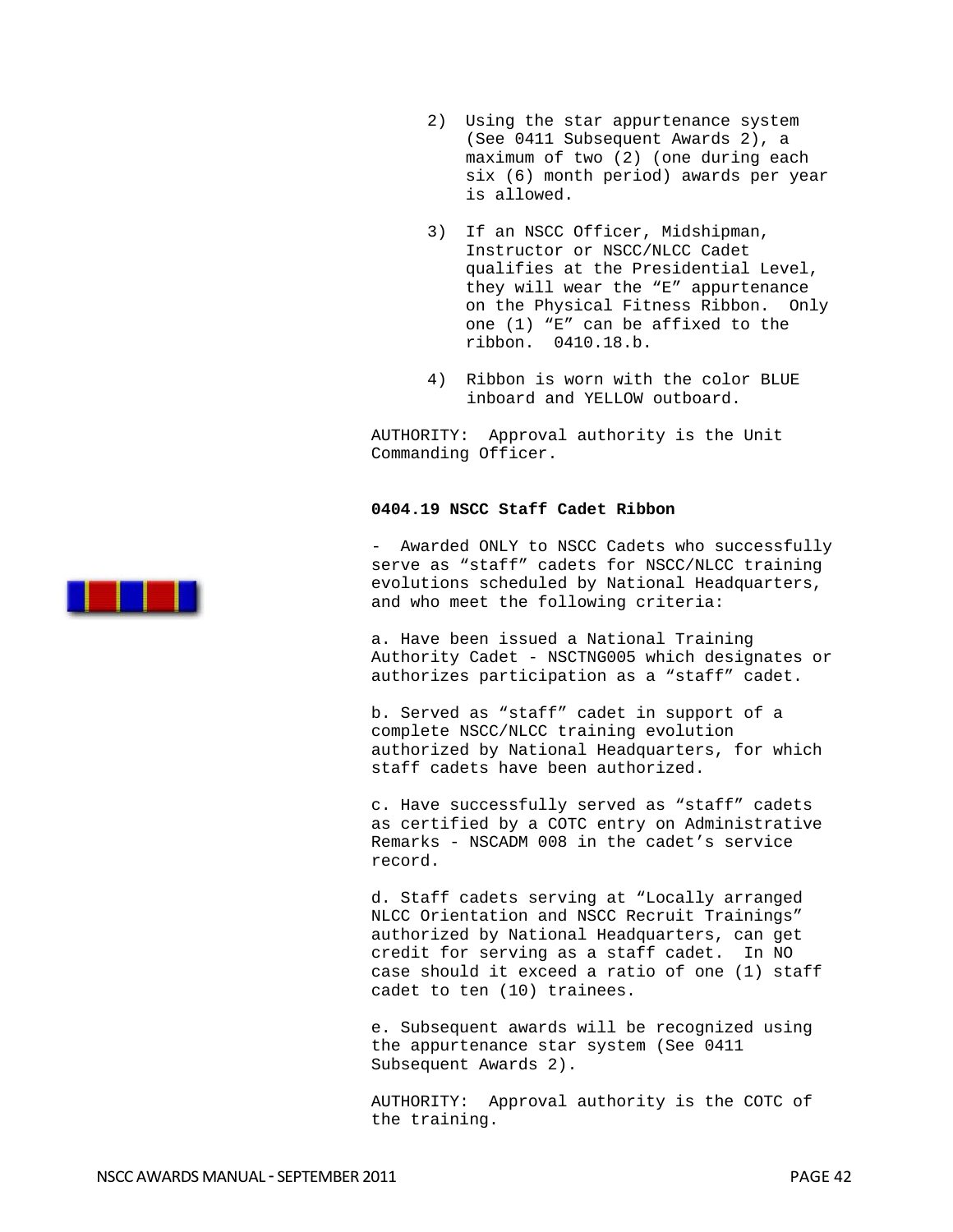

#### **4040.20 NSCC/NLCC Color Guard Ribbon**

- Awarded to NSCC/NLCC Cadets who, as a designated member of a color guard, exhibition drill team, or ceremonial rifle squad, perform as precision ceremonial detail that requires significant practice who meet the following criteria:

a. Has performed as a member of the team for a minimum of six (6) months.

b. Has performed in a minimum of five (5) team evolutions in a public event.

c. Unit drills, pass-in-review and/or annual inspections, parades, and raising and lowering the colors aboard a base, NOSC, or ship DO NOT count. Each event must be recorded on the Record of Awards - NSCADM010.

d. Is smart and neat in appearance, and wears the uniform with pride.

e. Always acts in the highest traditions of the NSCC/NLCC.

f. Parades were excluded since participation in these events are usually counted towards the Unit Commendation Ribbon. Remember, any event can only be counted once towards an award.

g. Ceremonial events aboard a ship, base, or NOSC (retirement ceremonies, changes of commands, inspections, formal dinners and similar events) are encouraged and do count as civic events towards this award. But the daily raising of colors at 0800 or retiring the colors at sunset, for example, do not count.

h. Reference The Marine Corps Drill and Ceremonies Manual, Chapter 7, MCOP5060.20 for Color Guard direction.

i. The Compass Rose appurtenance can be placed on the ribbon upon successful completion of Honor Guard Training. See 0410.6 a.

j. Subsequent awards will be recognized using the appurtenance star system (See 0411 Subsequent Awards 2).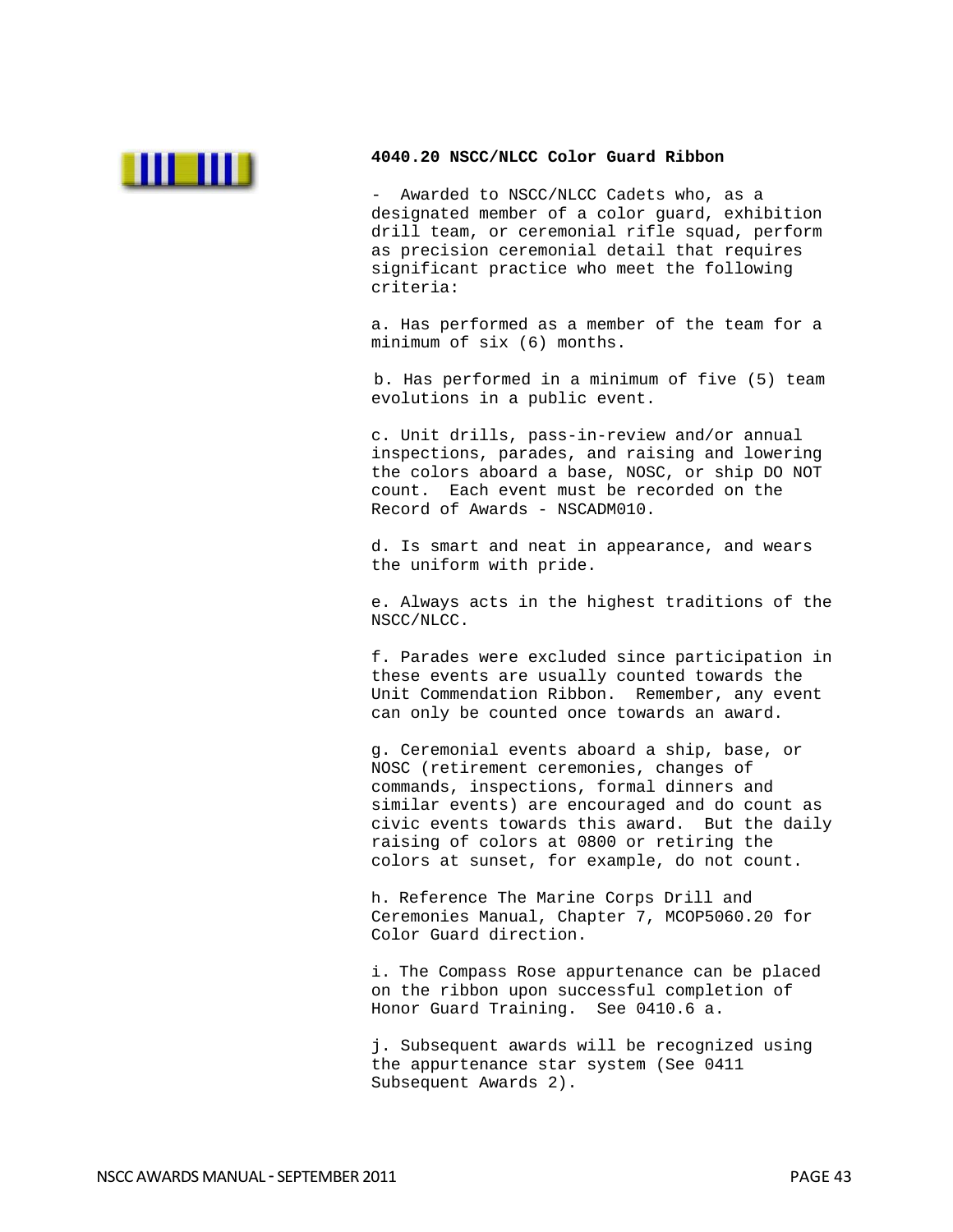AUTHORITY: Approval authority is the Unit Commanding Officer.

#### **0404.21 NSCC/NLCC Prior Service Ribbon -**

- Awarded to an NSCC Officer, Midshipman, Instructor, or NSCC/NLCC Cadet who meet the following criteria:

a. NSCC Cadet:

1) Served as a Navy League Cadet for a period of twelve (12) months or more prior to enrollment in NSCC (there shall be no time lapse between NLCC and NSCC enrollments).

2) Attained the rate of Petty Officer Third Class, or higher, while serving as a NLCC Cadet.

- b. Officer, Midshipman, Instructor
	- 1) Served as a NSCC Cadet for a period of twelve (12) months or more prior to appointment as an NSCC Officer, Midshipman or Instructor (continuous service is not required).
	- 2) Attained the rate of E-3 or higher, while serving as a NSCC Cadet.
- c. Notes:
	- 1) Qualifying NSCC Officers, Midshipman, Instructors and NSCC/NLCC Cadets may wear the Bronze Boot (signifies this person having attended NLCC Orientation as a cadet) appurtenance if earned. See 0410.3.
	- 2) Qualifying NSCC Officers, Midshipman, and Instructors may wear the ribbon with a Large (5/16") Silver Star (signifies that this person was both a NLCC Cadet and an NSCC Cadet), if earned. See 0410.22. a.
	- 2) NSCC Cadet Chief Petty Officers who go on to be NSCC Officers, Midshipman or

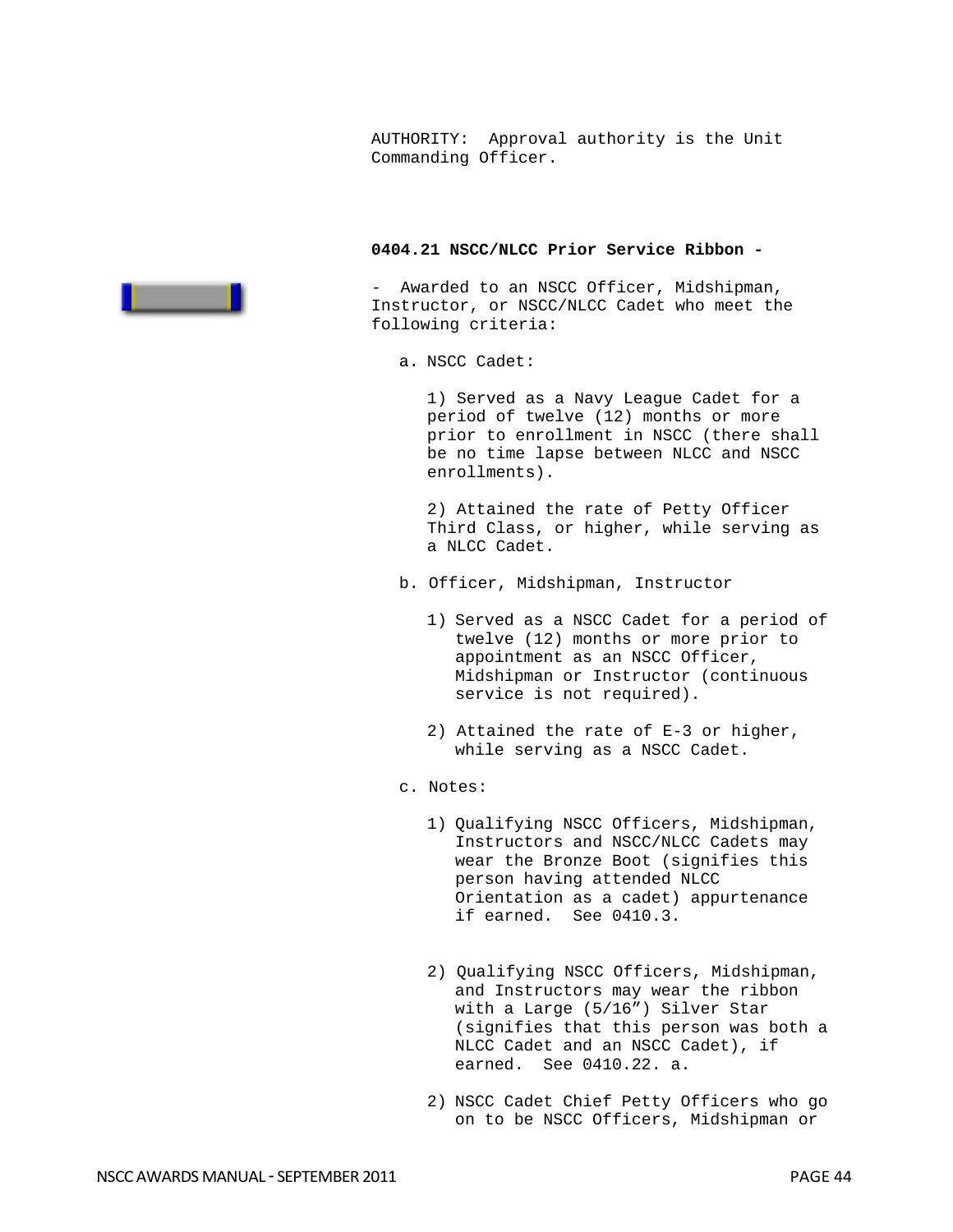- 3) Instructor are authorized to wear the Large (5/16") Gold Star. See 0410.22 d.
- 4) NLCC Cadets upon matriculation to the NSCC, only 3 of the appurtenances earned as an NLCC Cadet may be carried forward, and these three are to be worn on the NLCC Prior Service ribbon.

AUTHORITY: Approval authority is the Unit Commanding Officer.

### **[ no further data this page ]**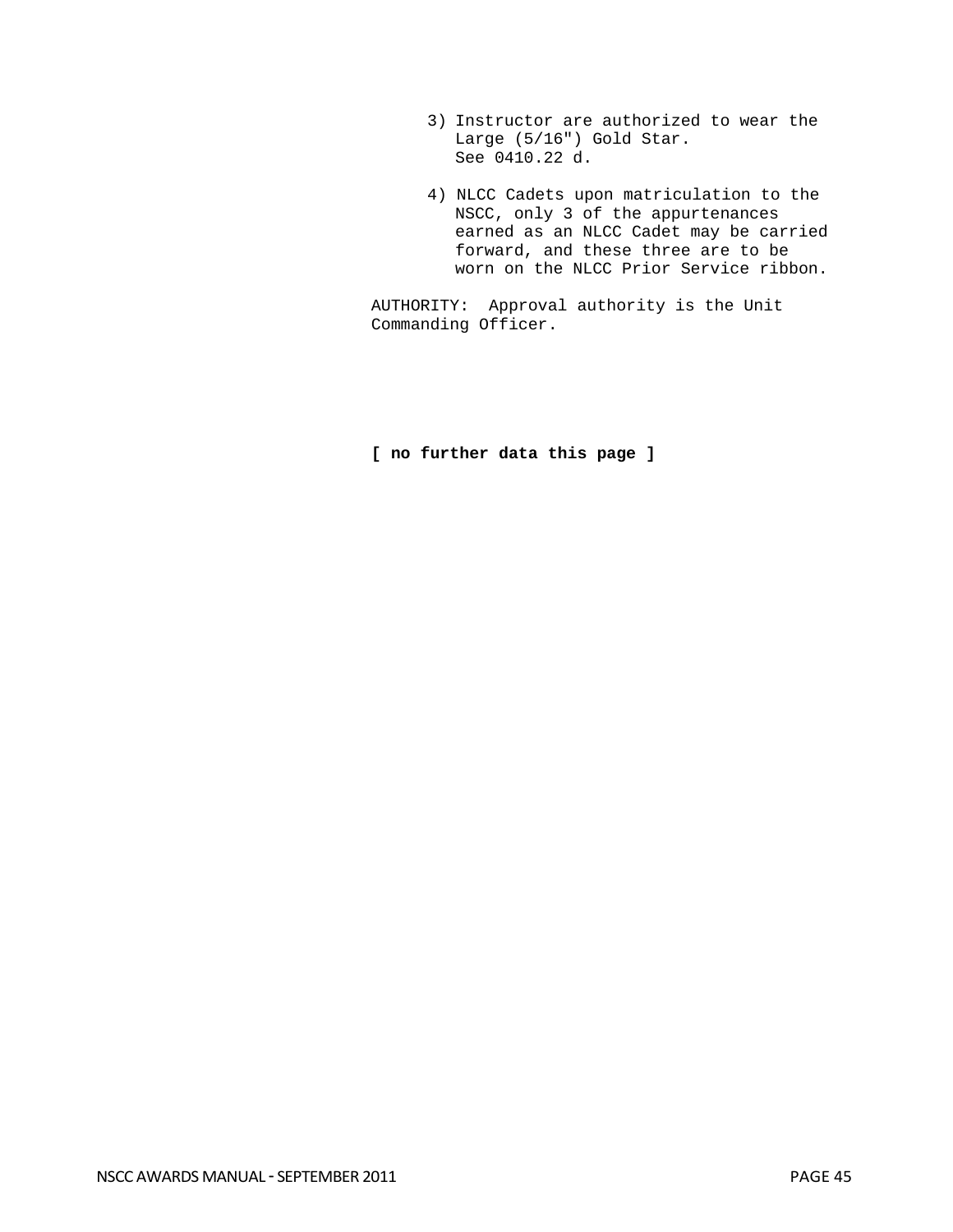

#### **0404.22 NSCC/NLCC Marksman Ribbon**

- Awarded to an NSCC Officer, Midshipman, Instructor or NSCC/NLCC Cadet who attain a qualifying score with pistol and/or rifle:

> a. Since there are many different forms of qualifying on the ranges (i.e., air rifle, laser, small bore, marksmanship simulators [FATS] and range approved weapon simulators, etc.), scoring, manner of firing, distances, etc. will be in accordance with applicable standards for the range being used. Individuals will qualify for marksman, sharpshooter, or expert, based on the qualifying range requirements for these levels of experience.

b. There is no distinction in this award as to qualifying with pistol or rifle, and multiple awards are not given for qualifying with one and then the other.

c. Notes:

1) "E" Awarded to NSCC Officers, Midshipman, Instructors and NSCC/NLCC Cadets who qualify as Expert with pistol and / or rifle. Worn on the NSCC/NLCC Marksman Ribbon. See 0410.18 a.

2) "S" Awarded to an NSCC Officer, Midshipman, Instructor, and NSCC/NLCC Cadet who qualify as Sharpshooter with pistol and / or rifle. Worn on the NSCC/NLCC Marksman Ribbon. See 0410.21.

3) "E" and "S" may both be worn on the NSCC/NLCC Marksman Ribbon providing that one was earned with pistol and the other with rifle. Also, two (2) "E" or two (2) "S" may be worn if earned with different weapons.

AUTHORITY: Approval authority is the Unit Commanding Officer.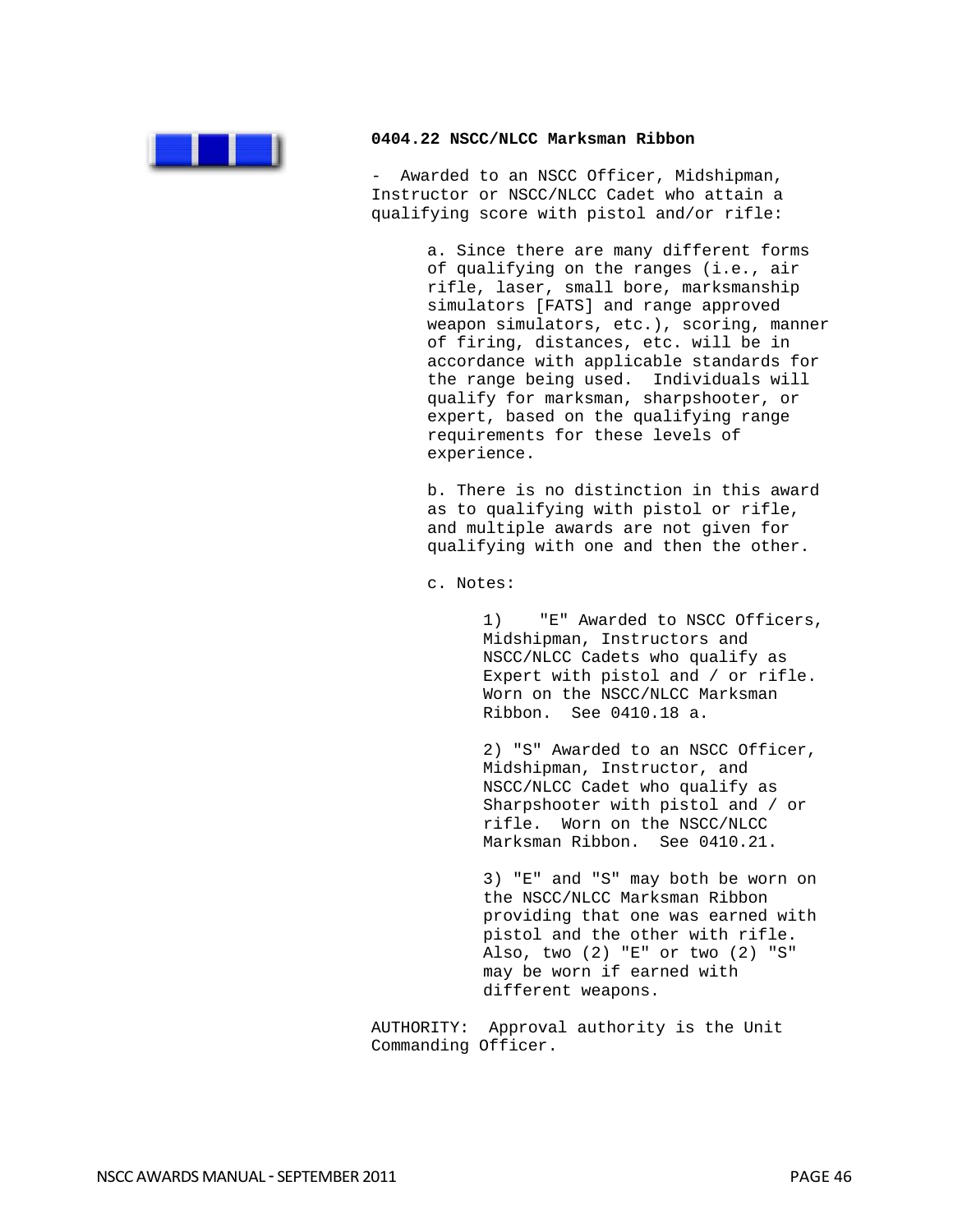

#### **0404.23 International Naval Review (INR) / OpSail 2000 Ribbon**

- Awarded to an NSCC Officer, Midshipman, Instructor, or NSCC/NLCC Cadet who participated in the INR in New York City, NY, during the period 29 June – 7 July 1986 or during OpSail 2000 (or as noted and approved by the Executive Director and Awards committee).

- a. This ribbon is also authorized for wear by participation in other OpSail events upon approval via the Chain of Command to National Headquarters.
- b. Note: Ribbon is worn with BLUE on the inboard side and RED on the outboard side.

AUTHORITY: Approval authority is via the Chain of Command to National Headquarters.

#### **0404.24 NSCC 25th / 50th Anniversary Ribbon**

- A silver ribbon is authorized for wear by NSCC Officers, Midshipman, Instructors and NSCC/NLCC Cadets who:

a. Enrolled in the NSCC as of 10 September 1987 (for the 25th)

b. Enrolled in the NSCC as of 10 September 2012 (for the 50th)

c. Note:

1) A Large (5/16") Silver Star Appurtenance is authorized for wear on the 25th Anniversary Ribbon for only those personnel who attended the 25th anniversary ceremonies in Washington, DC on 15 August 1987. See 0410.23 b.

2) A Large (5/16") Gold Star Appurtenance will be authorized for personnel who attend the 50th anniversary ceremonies in Washington, DC. on 29 September 2012 or San Diego, CA on 06 October 2012 respectively. Only one award may be earned regardless of the number of events attended. See 0410.22 e.

AUTHORITY: Unit Commanding Officer, based on confirmed status of awardees.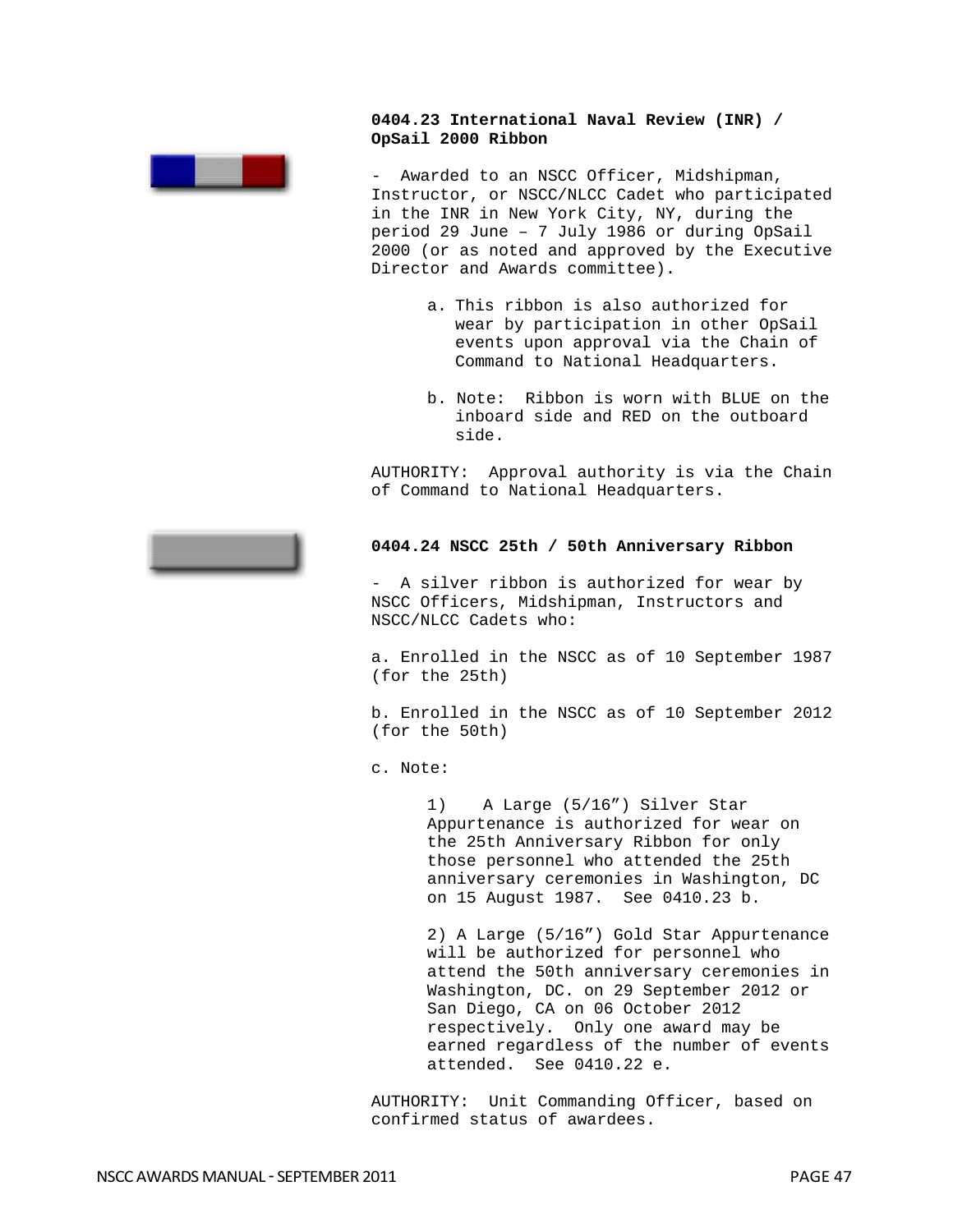

#### **0404.25 25th / 50th Year Commissioned Ribbon**

- A silver ribbon with blue edges is authorized for wear by NSCC Officers, Midshipman, Instructors and NSCC/NLCC Cadets enrolled in a unit qualifying for a 25 year commissioning after one full year of enrollment in the unit. This is only awarded to units who have 25 YEARS OF CONTIUNUOUS OPERATION.

- a. Units will affix the Large (5/16") Silver Star to the ribbon for each additional 25 years of continuous operation in the following manner:
	- 1) 25 years (NO star) 2) 50 years (ONE (1) Silver Star) (See 0410.23 c. 2)
- b. Note: Units can order flag "streamer" for the 25th / 50th anniversaries of unit commissioning from the Sea Cadets Ship's Store.

AUTHORITY: Approval authority is via the Chain of Command to the Executive Director.



#### **0404.26 USCG Bicentennial Unit Commendation Ribbon**

- Awarded ONLY to an NSCC Officer, Midshipman, Instructor, and NSCC/NLCC Cadet who served at least one day with the Coast Guard during the period 6 June 1989 through 4 August 1990.

AUTHORITY: Unit Commanding Officers (with supporting documentation).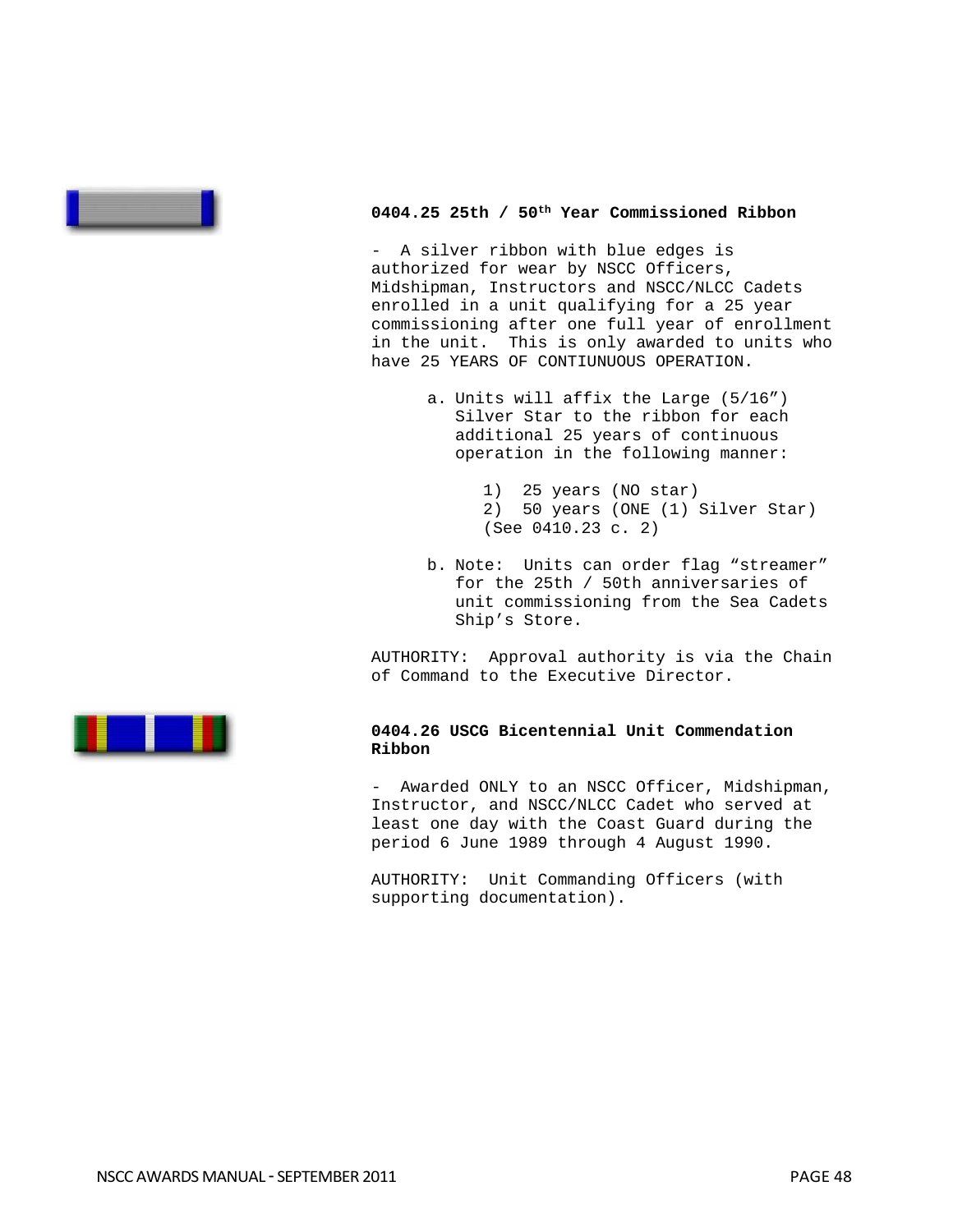#### **0404.27 NSCC/NLCC Year Ribbons**

- Awarded to an NSCC Officer, Midshipman, Instructor and NSCC/NLCC Cadets to reflect the number of years of service in NSCC/NLCC. There are five (5) ribbon awards which are awarded to NSCC Officers, Midshipman, Instructors and NSCC/NLCC Cadets as follows:



a. Cadet:

1) 1st Year Ribbon - Awarded after 90 days, but less than one (1) year in the Corps.

2) 2nd Year Ribbon - Awarded after one (1) year, but less than two (2) years in the Corps.

3) 3rd Year Ribbon - Awarded after two (2) years, but less than three (3) years in the Corps.

4) 4th Year Ribbon - Awarded after three (3) years, but less than four (4) years in the Corps.

5) 5th Year Ribbon - Awarded after four (4) years, but less than five (5) years in the Corps.

6) Additional years will be recognized using the appurtenance star system (See Subsequent Awards 1).

b. Officer, Midshipman, Instructor:

1) 1st Year Ribbon - Upon completion of one (1) year of service in the Corps.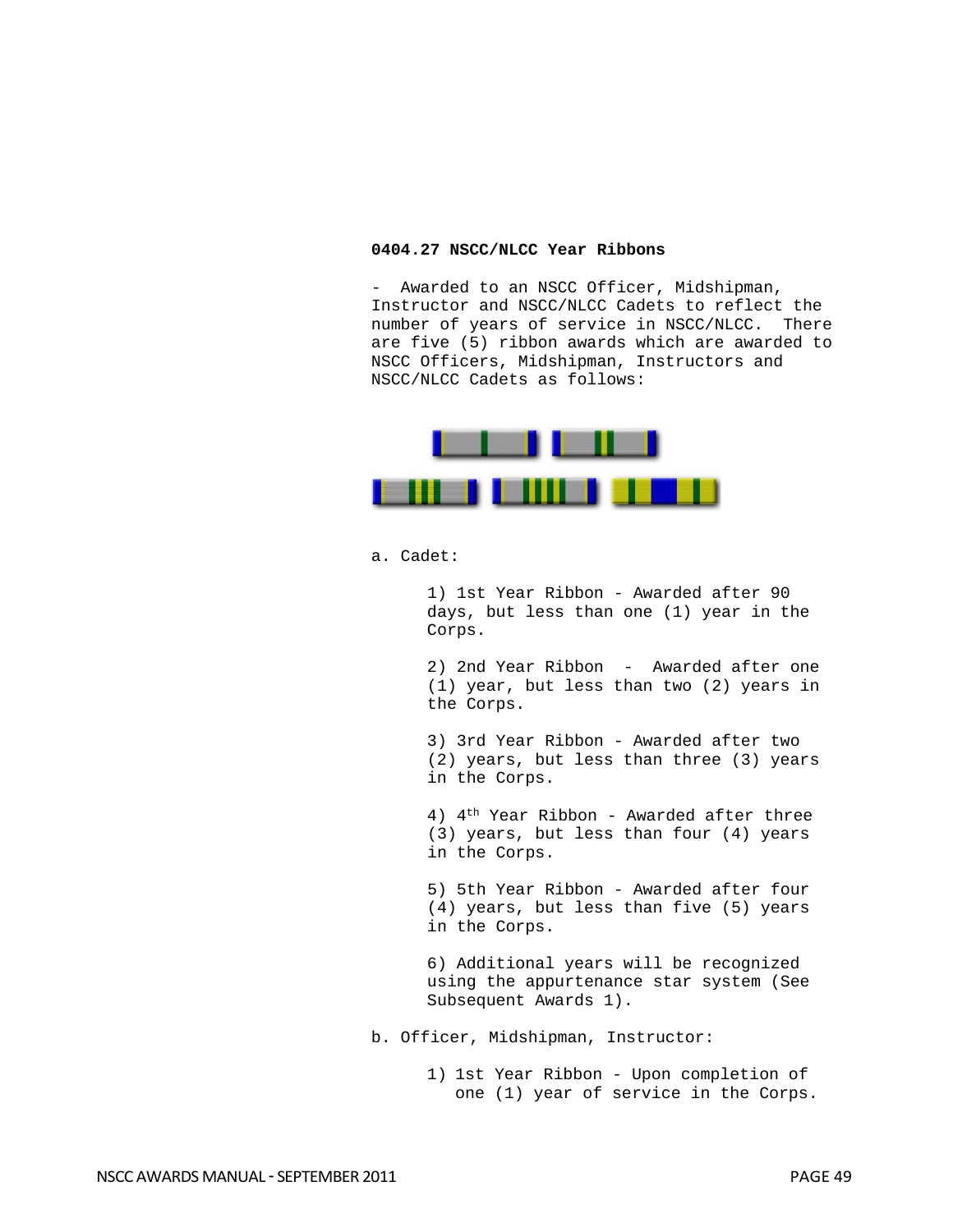- 2) 2nd Year Ribbon Upon completion of two (2) years of service in the Corps.
- 3) 3rd Year Ribbon Upon completion of three (3) years of service in the Corps.
- 4) 4th Year Ribbon Upon completion of four (4) years of service in the Corps.
- 5) 5th Year Ribbon Upon completion of five (5) years of service in the Corps.
- 6) Additional years will be recognized using the appurtenance star system (See 0411 Subsequent Awards 1).
- c. Notes:
	- 1) NSCC Officers, Midshipmen, Instructors may wear all the current earned year ribbons, or just the most current, or none at all.
	- 2) NSCC/NLCC Cadets may wear all earned year ribbons earned as a NSCC or NLCC Cadet (start over when going from NLCC Cadet to NSCC Cadet).
	- 3) NSCC Officers, Midshipman, and Instructors are not authorized to wear year ribbon awards earned while serving as a NSCC Cadet.
	- 4) NSCC Midshipmen commence earning year ribbon awards upon completion of one year of service as a Midshipman. Years of service for award purposes do not start over when appointed to Officer status from Midshipman.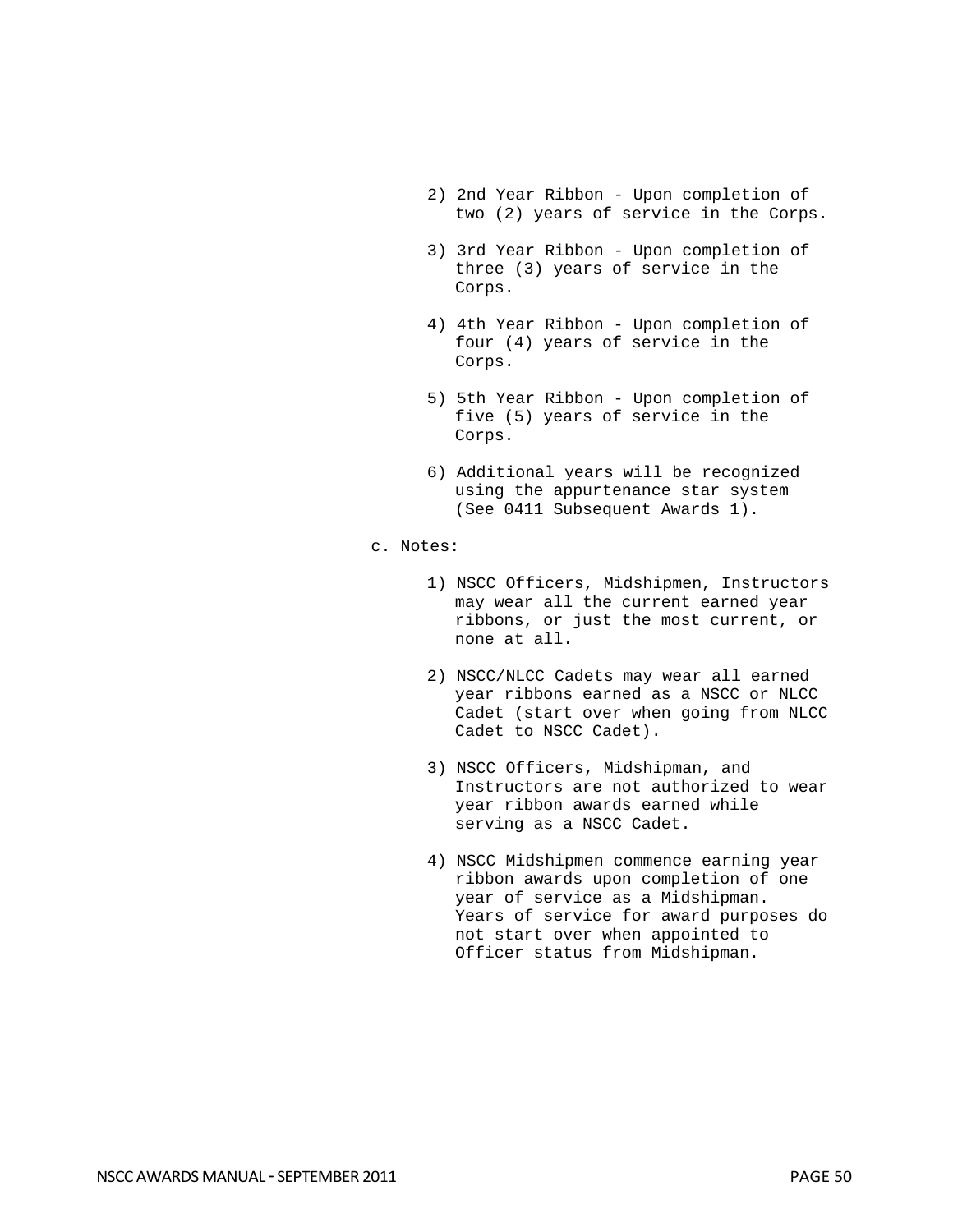5) Instructors commence earning year ribbon awards upon completion of one year of service as an Instructor. Years of service for award purposes continue on from Instructor to Officer without a break. Continuous years of service for award purposes continue on from Instructor to Officer without a break.

Continuous years of service do not start over when appointed to Officer status from Instructor.

- 6) For service awards in excess of five years on the part of NSCC Officers, Instructors, or NSCC Cadets, see 0411 Subsequent Awards 1).
- 7) After 25 years, per 0411 Subsequent Awards 1), there are no additional awards.

AUTHORITY: Approval authority is the Unit Commanding Officer.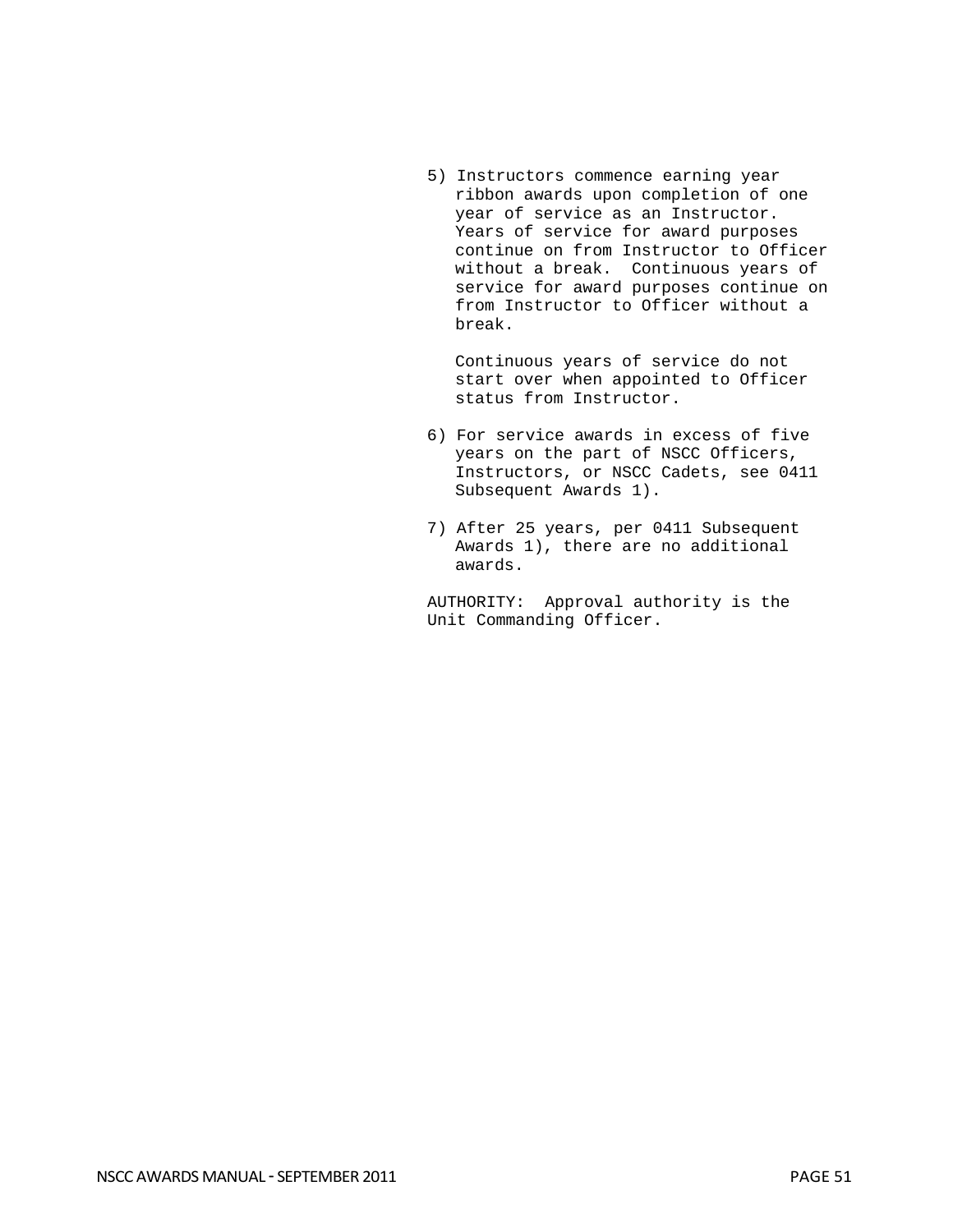#### **0405 Recommendation Procedures**

1. Anyone can recommend NSCC/NLCC personnel for an award covered in this manual, in letter form, stating the person's compliance to the awards requirements or why an award should be presented.

2. All recommendations shall include supporting information as necessary to show justification for the award. Full names of personnel for whom the award is proposed will be included.

3. Recommendations for the NSCC/NLCC Honor Ribbon, NSCC/NLCC Distinguished Service Ribbon, Office of Naval Research (ONR) Science Achievement Ribbon, INR Ribbon and 25/50 Year Commissioning Ribbon will be submitted in letter format via the Chain of Command to the Executive Director.

4.Recommendations for the NSCC/NLCC Meritorious recognition ribbon, NSCC/NLCC Commendation ribbon, NSCC/NLCC Citation ribbon, NSCC/NLCC Drug Reduction Service ribbon, and the NSCC/NLCC Unit Commendation ribbon will be submitted via the chain of command to the NHQ Representative.

5. The NSCC/NLCC Unit Commendation Ribbon is a group award; therefore, names of all NSCC Officers, Midshipman, Instructors and NSCC/NLCC Cadets who participated in the activity for which the award is recommended must be listed in the letter of recommendation.

#### **0406 Approval of Awards**

1. Only the Executive Director shall approve recommendations for the award of the NSCC/NLCC Honor Ribbon, NSCC/NLCC Distinguished Service Ribbon, Office of Naval Research (ONR) Scientific Achievement Award, INR/OpSail Ribbon and 25th/50th Year Commissioned Ribbon.

2. Only the NHQ Representative shall approve recommendations for the award of the NSCC/NLCC Meritorious recognition ribbon, NSCC/NLCC Commendation Ribbon, NSCC/NLCC Citation Ribbon, NSCC/NLCC Drug reduction service ribbon, and the NSCC/NLCC Unit Commendation Ribbon.

#### **0407 Subsequent Awards**

1. Second and subsequent awards of certain ribbons will be indicated by using the appurtenance star system 0411 Subsequent Awards 2).

[ no further text this page ]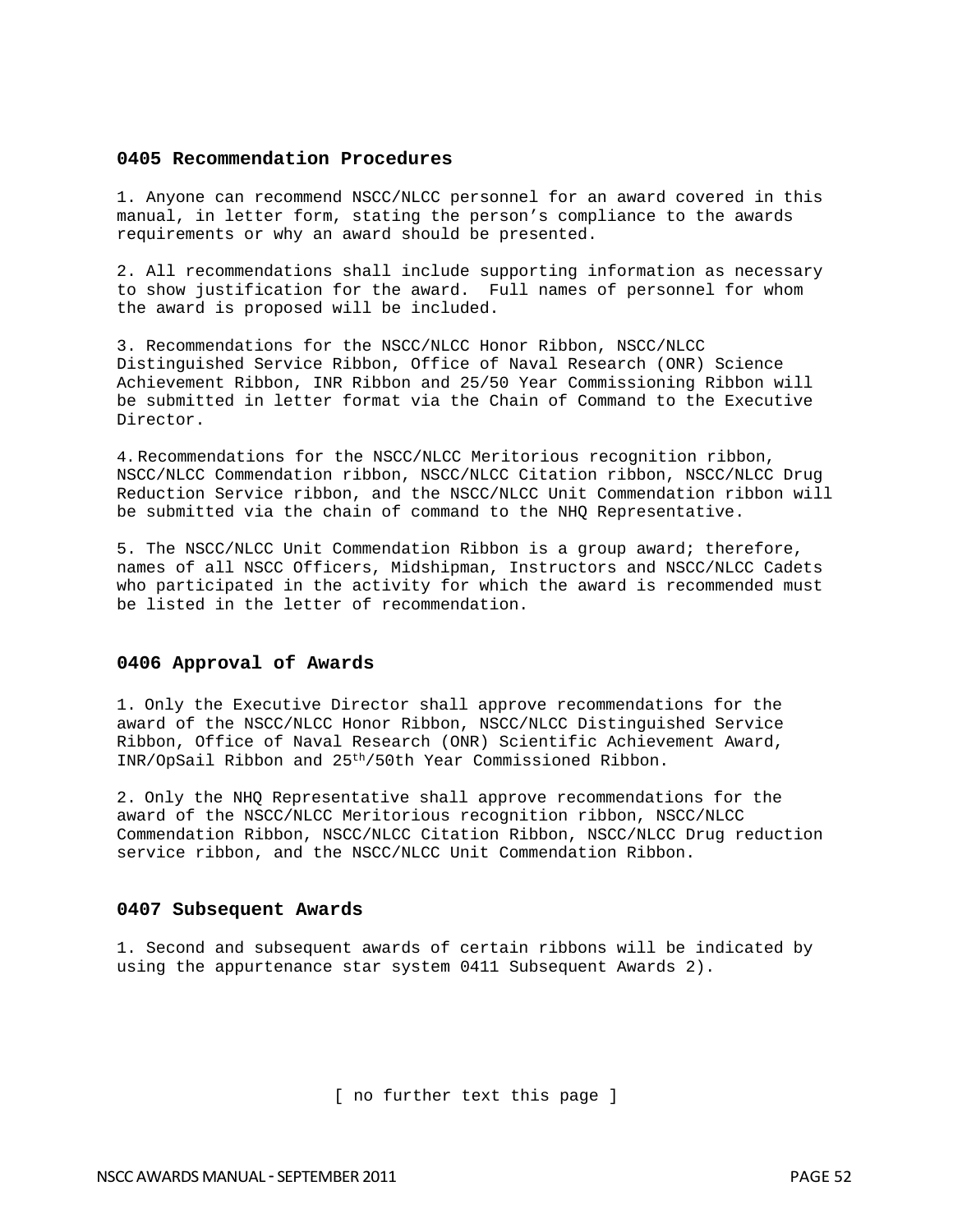#### **0408 Wearing of Medals and Ribbon Awards**

1. Ribbons will be worn on dress uniform per the NSCC/NLCC Uniform Manuals, Chapter Five, and Section 2: Paragraph 5202 Ribbons and 5203 Ribbons with Medals:

- a. Ribbons Manner of Wearing: Ribbons are worn on the service coat or jumper of Dress Blue and Dress White, and on the shirt of Service Khaki, Summer White, Winter Blue, NLCC Summer and Winter Dress uniforms. Ribbons are not authorized on working uniforms unless the wearer is wearing DoD medals, etc. and the use or wear of "non medal" ribbons is both authorized and expected. Wear up to three ribbons in a single row. When more than three ribbons are authorized, wear them in horizontal rows of three each. If ribbons are not in multiples of three, the top row contains the lesser number, and the center of this row sits over the center of the one below it. Wear ribbons without spaces between ribbons or rows of ribbons. Wear ribbons with the lower edge of the bottom row centered ¼ inch above the left breast pocket and parallel to the deck.
- b. Ribbons Mounting: Ribbons shall be arranged on a bar(s) and attached to uniforms. Ribbons shall not be impregnated with preservatives which change their appearance, or have any transparent covering.
- c. Ribbons Arrangement: Arrange ribbons in order of precedence in rows from top down, inboard to outboard. Wear either the three senior ribbons or all ribbons if you have earned three or more.

2. NSCC Officers, Midshipman, and Instructors may wear all ribbon awards and appurtenances earned as a NSCC Cadet with the exception of year ribbons.

3. NSCC Cadets may wear ALL ribbon awards as a NLCC Cadet except for year ribbons.

4. Medals will be worn with the dress uniform WHEN PRESCRIBED FOR FORMAL OCCASIONS.

a. Ribbons with Medals – Manner of Wearing: Wear both large medals and ribbons that do not have corresponding large medals on Full Dress Uniforms. Center ribbons on the right breast in the same relative position as the holding bar of the lowest row of medals in place of the name tag. Arrange ribbons in order of precedence in rows from top down and inboard to outboard. Wear either the senior three ribbons but no more than the top six ribbons. Center medals on the left pocket in order of precedence from inboard to outboard, no more than three per row.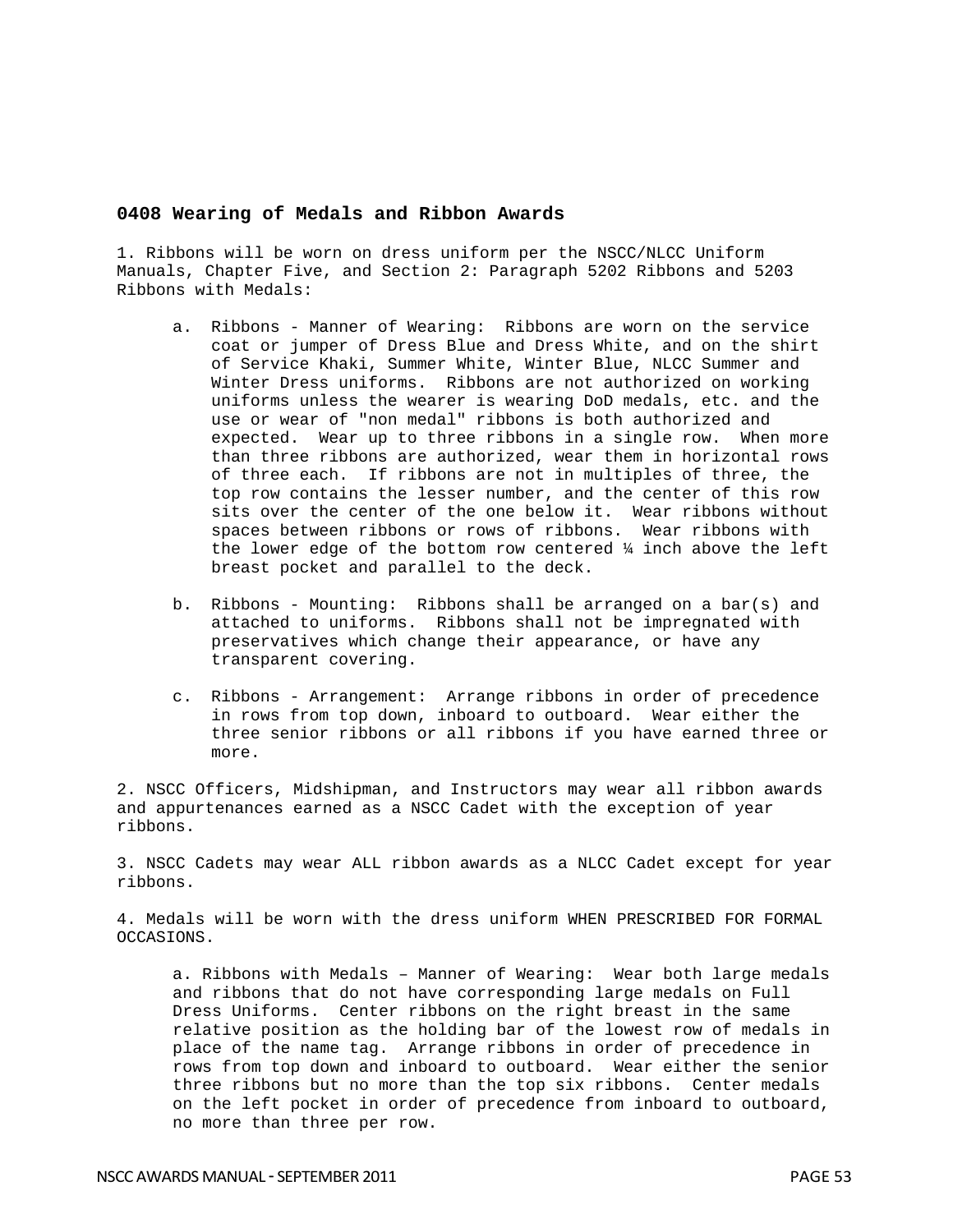b. Ribbons with Medals – Note: NSCC medal wear is the same as prescribed by the DOD/DOT/DHS/NOAA/USPHS. The wearing of medals is for special occasions only and should only be worn on full dress uniforms only, never on Service Uniforms.

#### **0409 Precedence**

1. NSCC/NLCC ribbon awards will be worn in the following order of precedence from the top to bottom and from inboard to outboard:

Chairman's Medal Ribbon NLCC Honor Ribbon NSCC/NLCC Distinguished Service Ribbon NLCC Distinguished Service Ribbon NSCC/NLCC Meritorious Recognition Ribbon NSCC/NLCC Commendation Ribbon NSCC/NLCC Citation Ribbon NSCC Escort Officer Ribbon NLUS Youth Award Ribbon NSCC/NLCC Community Service Ribbon NSCC IEP Ribbon NSCC/NLCC Academic Achievement Ribbon NSCC/NLCC Drug Reduction Service Ribbon Office of Naval Research (ONR) Science Achievement Ribbon NSCC/NLCC Recruiting Incentive Ribbon DAR Award Ribbon SAR Good Citizenship Ribbon Veterans of Foreign Wars VFW Ribbon NSCC/NLCC Unit Commendation Ribbon NSCC/NLCC Physical Fitness Ribbon NSCC Staff Cadet Ribbon NSCC/NLCC Color Guard Ribbon NSCC/NLCC Prior Service Ribbon NLCC Merit Ribbon NSCC/NLCC Marksman Ribbon International Naval Review (INR) / OpSail 2000 Ribbon NSCC 25th /50th Anniversary Ribbon NSCC 25th / 50th Year Commissioned Ribbon USCG Bicentennial Unit Commendation Ribbon NSCC/NLCC 5th Year Ribbon NSCC/NLCC 4th Year Ribbon NSCC/NLCC 3rd Year Ribbon NSCC/NLCC 2nd Year Ribbon NSCC/NLCC 1st Year Ribbon

NOTE: U.S. Coast Guard personnel (active duty, reserve, or retired) who are active NSCC leaders will wear the U.S. Coast Guard Bicentennial Unit Commendation Ribbon in accordance with current USCG instructions.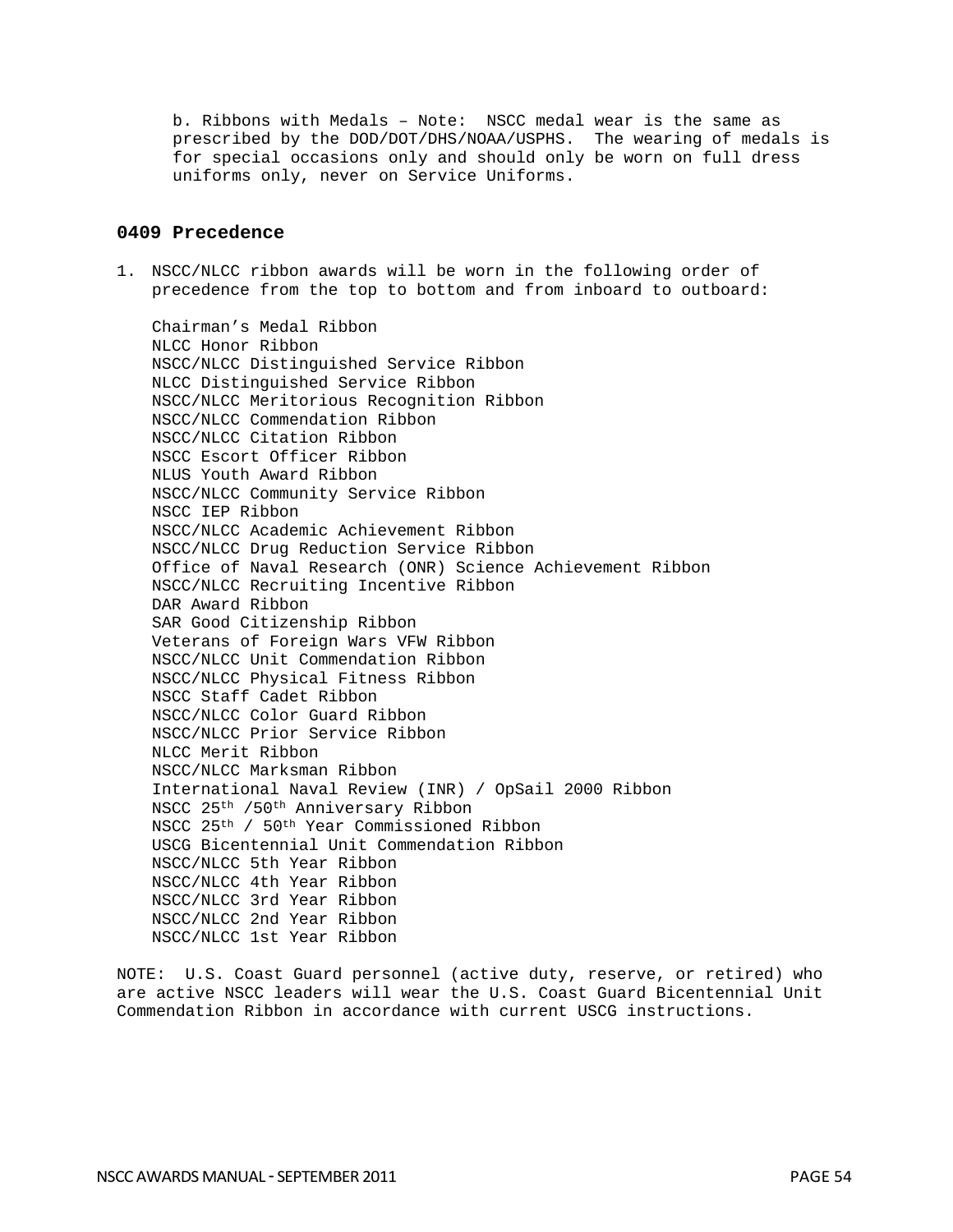#### **0410 Appurtenances**

a. Appurtenances awards were established to recognize individual accomplishments. Unit Commanding Officers will ensure that appurtenances recommended / awarded meet established criteria, and that the appurtenances award program is not abused.

b. Only those NSCC Officers, Midshipman, Instructors and NSCC/NLCC Cadets, who are currently enrolled in a NSCC/NLCC unit, or as a regional staff member, may receive an appurtenance award.

c. Appurtenances will be worn on the year ribbon for the year in which the award was earned except as noted in description of appurtenance awards.

d. Appurtenances will be placed on ribbon awards as follows:

1. When one is worn, it will be centered on the ribbon.

2. When two or more are worn, they will be spaced so that the distance between each will be equal to the distance between each will be equal to the distance from end to end.

e. NHQ will designate what category appurtenance will be awarded for new training as the trainings are established. Only one appurtenance can be earned per training evolution. An appurtenance is authorized for the completion of a nationally authorized training or a local training of 10 or more days. A cross reference of Training Codes to authorized Appurtenances is in APPENDIX 3.

#### **0410.1 Aircraft - Gold:**

Awarded to NSCC/NLCC Cadets for satisfactory completion of aviation – oriented advanced training programs (Air-Traffic Control (AC), Aviation Flight School (AF), FAA Ground School (AG), Basic Airman (AN), Advanced Airman (AV), Aviation, Other as placed in this training code by NHQ (AX), NLCC Aviation Training (LO), etc.). Approved by National Headquarters.

#### **0410.2 Anchor - Gold:**



Awarded to NSCC/NLCC Cadets for satisfactory completion of seamanship oriented advanced training (Survival (AS), NLCC Basic Sailing (LS), NLCC Advanced Sailing (LT), NLCC Basic Seamanship (LU), NLCC Advanced Seamanship (LV), Advanced Sailing (OA), Basic Sailing (OB), Basic Marlinspike (OC), Advanced Marlinspike/Seaman (OD), Small Boat Operations/Deck Seamanship (OE), Amphibious Operations (OL), Mine Warfare Operations (OM), Navy Shipboard Training (ON), Port Operations (OP), Seamanship, Other as placed in this training code by NHQ (OX), History and Heritage (RL), Operational Specialist (RS), Special Boats [SWCC] (SB), Special Operations [JSOC] (SJ), SEAL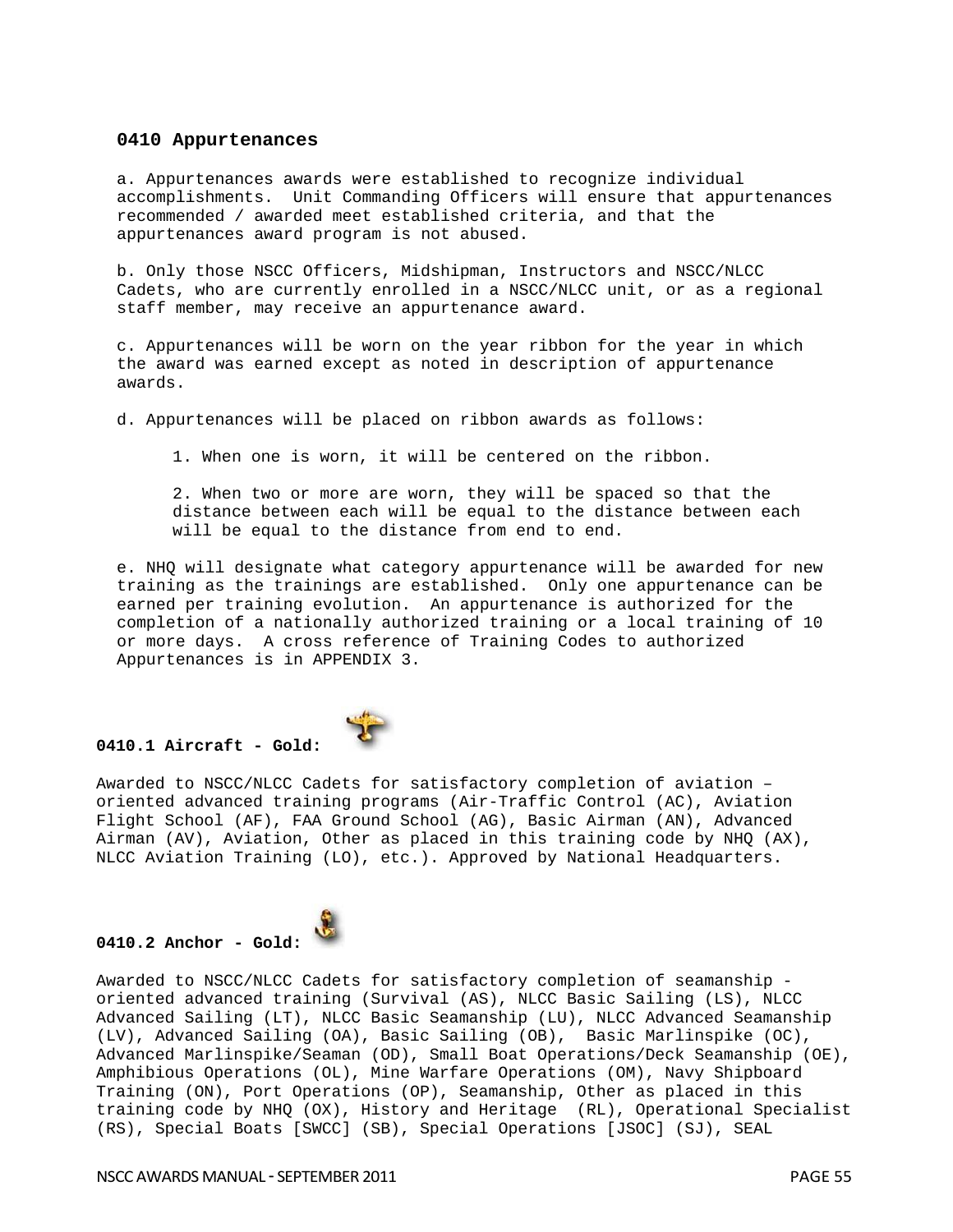Training (SL), Special Operations, Other as placed in this training code by NHQ (SX), etc.). Approved by National Headquarters.

**0410.3 Boot - Bronze:** 

Awarded to NLCC Cadets who successfully complete a NLCC Basic Orientation (LB) or NSCC Cadets who have successfully completed a Recruit Training Indoctrination (RT).

Authorized by National Headquarters.



**0410.4 Boot - Gold:** 

Awarded to the NLCC Cadet who is the recipient of the NLUS Youth Award as the unit "NLCC Cadet of the Year" and is affixed to the NLUS Youth Ribbon. Both the ribbon and the gold boot transfer to the NSCC. See 0404.7. b. 5)



#### **0410.5 Caduceus - Silver:**

Awarded to NSCC/NLCC Cadets for satisfactory completion of Hospital Corpsman or Medical Training (NLCC Medical Training (LH), Basic Medical (MB), Advanced Medical (MC), Surgical Technician (MH), or Medical, Other as placed in this training code by NHQ (MX), etc.) at a Navy or other military or civilian medical facility. Approved by National Headquarters



Awarded to NSCC/NLCC Cadets who attend a career or professional - oriented advanced training program to include: (Seabee Field Operations (CF), Culinary Arts (FC), Cook/Steward (FS), Food Services, Other as placed in this training code by NHQ (FX), NLCC Advanced Orientation (LC), NLCC Drug Education (LD), NLCC Exploration (LE), NLCC Field Operation (LF), NLCC Photojournalism (LJ), NLCC Regional Event [Flagship, ORI, Etc.] (LR), NLCC Marksmanship (LW), Drug Education/DEFY/DARE (MD), Medical Field Operations (MF), Fire Fighting (PF), Life Guard (PL), Marksmanship Training (PM), Maritime Industrial Arts (RA), Navy Engineering (RE), Gunners Mate (RG), Ceremonial Honor Guard (RH), Photo Journalism (RJ), Navy Electronics School (RM), Religious Program Specialist (RP), Marine Mammal Research (RQ), Vehicle Maintenance (VM)), Approved by National Headquarters.

a) Cadets who have earned the NSCC/NLCC Color Guard Ribbon (0404.20), can wear the Compass Rose appurtenance on the ribbon indicating they completed Ceremonial Honor Guard Advanced Training.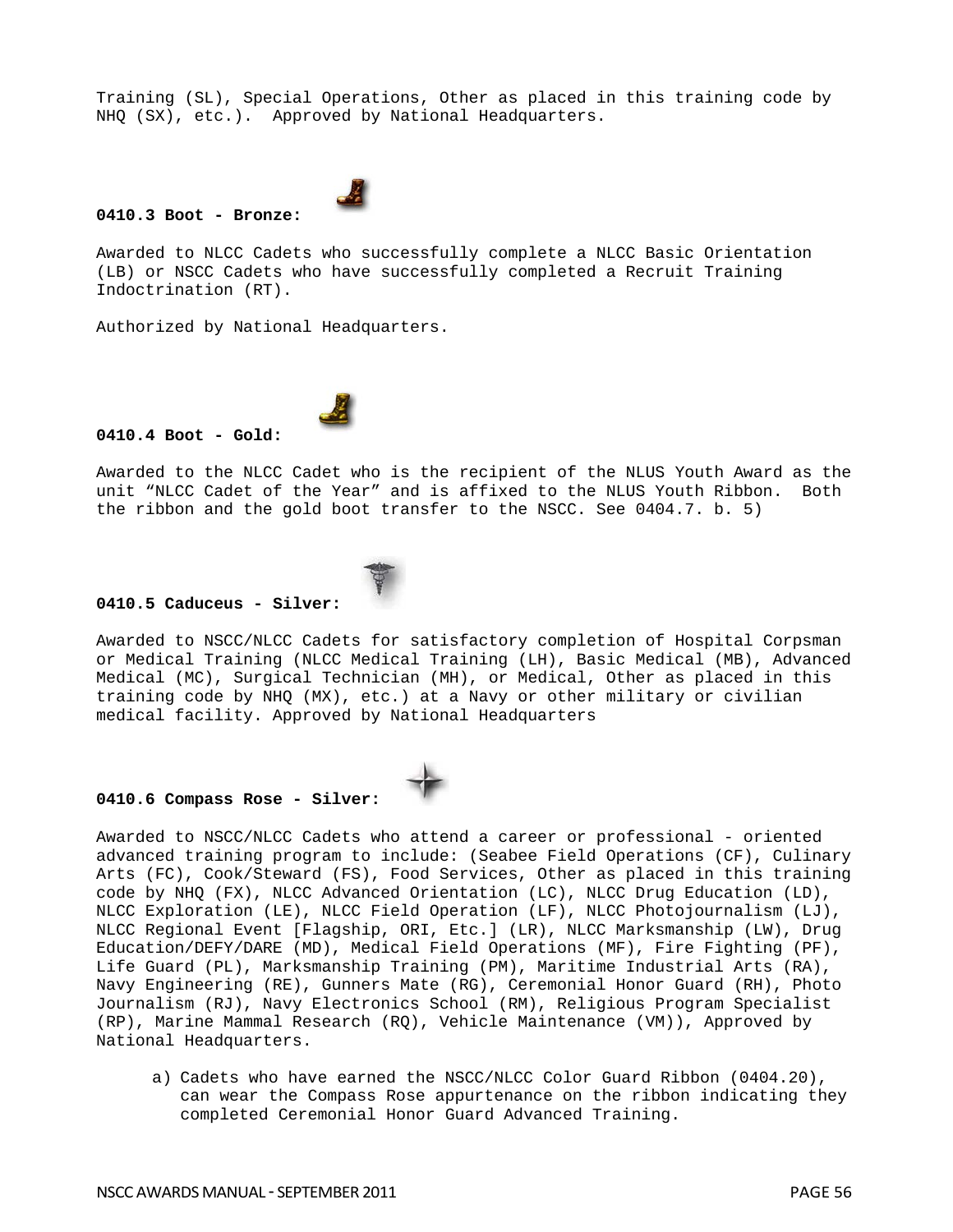

#### **0410.7 DEA Device:**

Affixed to the center of the Drug Reduction Service Ribbon to signify giving four or more CDF presentations. See 0404.14 d.)

#### **0410.8 Hammer - Bronze:**

Awarded to NSCC/NLCC Cadets for satisfactory completion of a construction orientated advanced training programs (Basic Seabee (CB), Advanced Seabee (CD),) Approved by National Headquarters.

**0410.9 Lyre - Bronze:** 



Awarded to NSCC/NLCC Cadets for satisfactory completion of advanced training at a DoD School of Music or Band (Basic Band/Music (RB), Advanced Band/Music (RC). Approved by National Headquarters.

# **0410.10 MAA – Gold:**



Awarded to NSCC/NLCC Cadets for satisfactory completion of justice - oriented advanced training program (Maritime Interdiction (GM), NLCC Master-At-Arms and Police Sciences Training (LM), Hazardous Materials (PH), JAG/Legal (PJ), Police/Master-At-Arms (PO), Search and Rescue (PQ), Homeland Security (PS), Naval Intelligence (RN), etc.) approved by National Headquarters.



#### **0410.11 Maple Leaf – Gold:**

Awarded to NSCC Officers, Midshipman, Instructors and NSCC/NLCC Cadets for satisfactory completion of the US/Canada Sea Cadet Exchange Program (XE). The maple leaf is affixed to the NSCC/NLCC Citation Ribbon.



Awarded to an NSCC Officer, Midshipman, Instructor, and NSCC/NLCC Cadet for satisfactory completion of the Coast Guard Safe Boating Program or some other safe boating course approved by National Headquarters.

**0410.13 Submarine - Gold:** 

Awarded to NSCC/NLCC Cadets for satisfactory completion of a submarine seminar / orientation program (OS) approved by National Headquarters.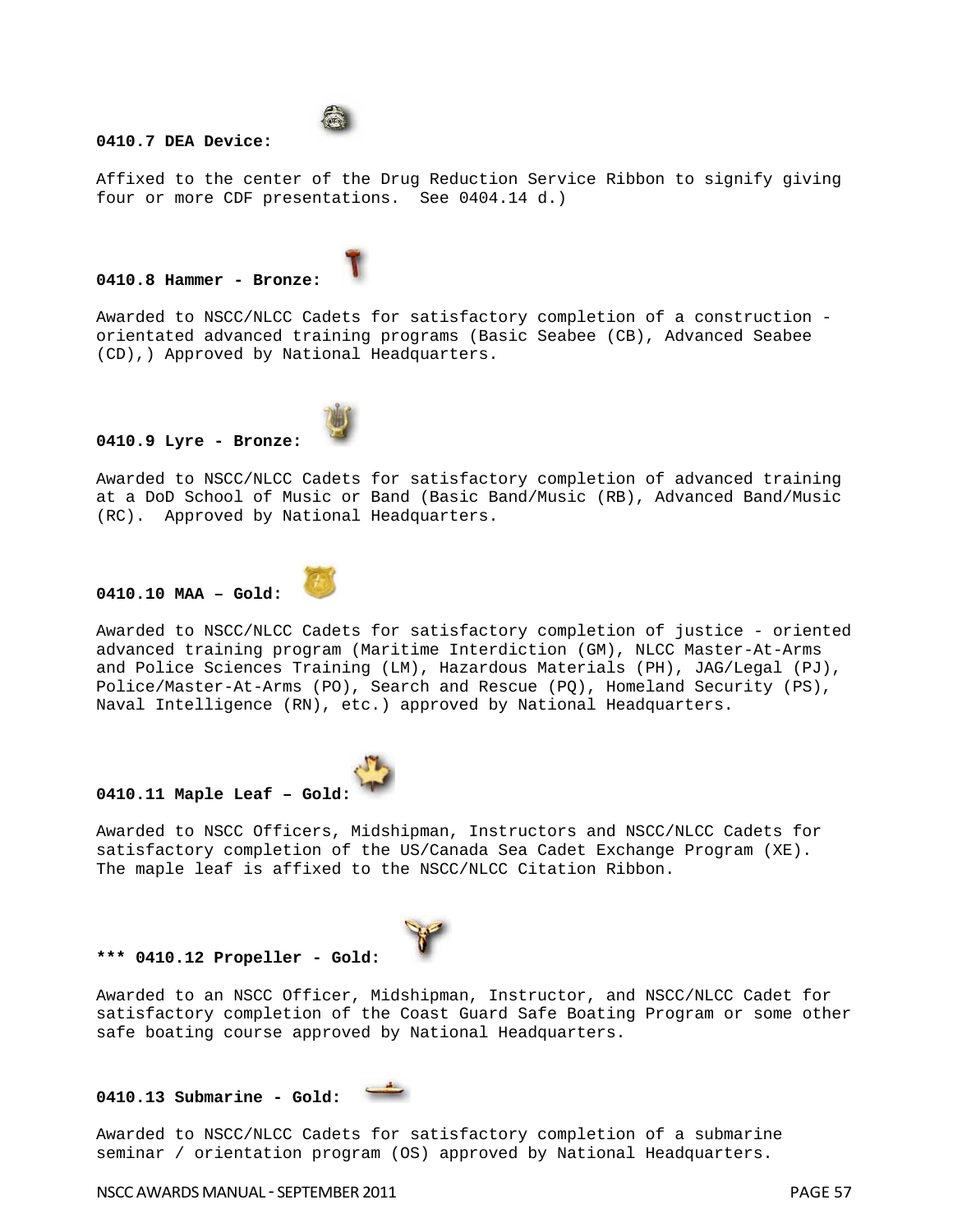#### **0410.14 Torch - Bronze:**

Awarded to an NSCC/NLCC Cadet for satisfactory completion of a leadership and life style training - orientated advanced training programs, (NLCC Leadership Academy (LP), NLCC Fitness and Lifestyle (LQ), NLCC SEAL Orientation and Challenge Training (LZ), Medical Fitness/Fitness Lifestyle Training (MG), Junior Professional Development (ND), Petty Officer Leadership Academy [POLA] (NP)), or Leadership, Other as placed in this training code by NHQ (NX), SEAL Orientation/Challenge (RZ), etc.) Approved by National Headquarters. Awarded to an NSCC Officer, Midshipman, or Instructor for completion of ALL of the NSCC Officer Professional Development Courses, OPD - 101 (N1) – 201 (N2) – 301 (N3), qualifies the leader for this award.

#### **0410.15 Trident - Bronze**:

Awarded to NSCC/NLCC Cadets for satisfactory completion of an underwater oriented advanced training programs (Scuba Certification, Advanced (DA), Scuba Certification, Basic (DB), EOD/Diving Operations (DO), Underwater Research (DU), or Dive, Other as placed in this training code by NHQ (DX), etc.), approved by National Headquarters.

#### **0410.16 USCG Shield - Gold:**



Awarded to NSCC/NLCC Cadets for satisfactory completion of basic and / or advanced training with the US Coast Guard (NLCC Coast Guard Training (LG), Coast Guard shipboard/cutter operations (GC), Coast Guard, Locally Arranged Trainings (GL), Coast Guard Shore/Boat Station (GS), or Coast Guard, Other as placed in this training code by NHQ (GX), etc.)authorized by National Headquarters.

#### **0410.17 "E" Excellence - Gold:**

#### Awarded as follows:

a. Awarded to all NSCC Officers, Midshipmen, and Instructors and NSCC cadets or NLCC cadets attached to an NSCC unit achieving a 3.50 or higher, or an NLCC Unit achieving a 3.70 or higher on the units Annual Evaluation and Inspection. Individuals must have been attached to the unit during the year of the inspection for which the award was earned, worn on the year ribbon.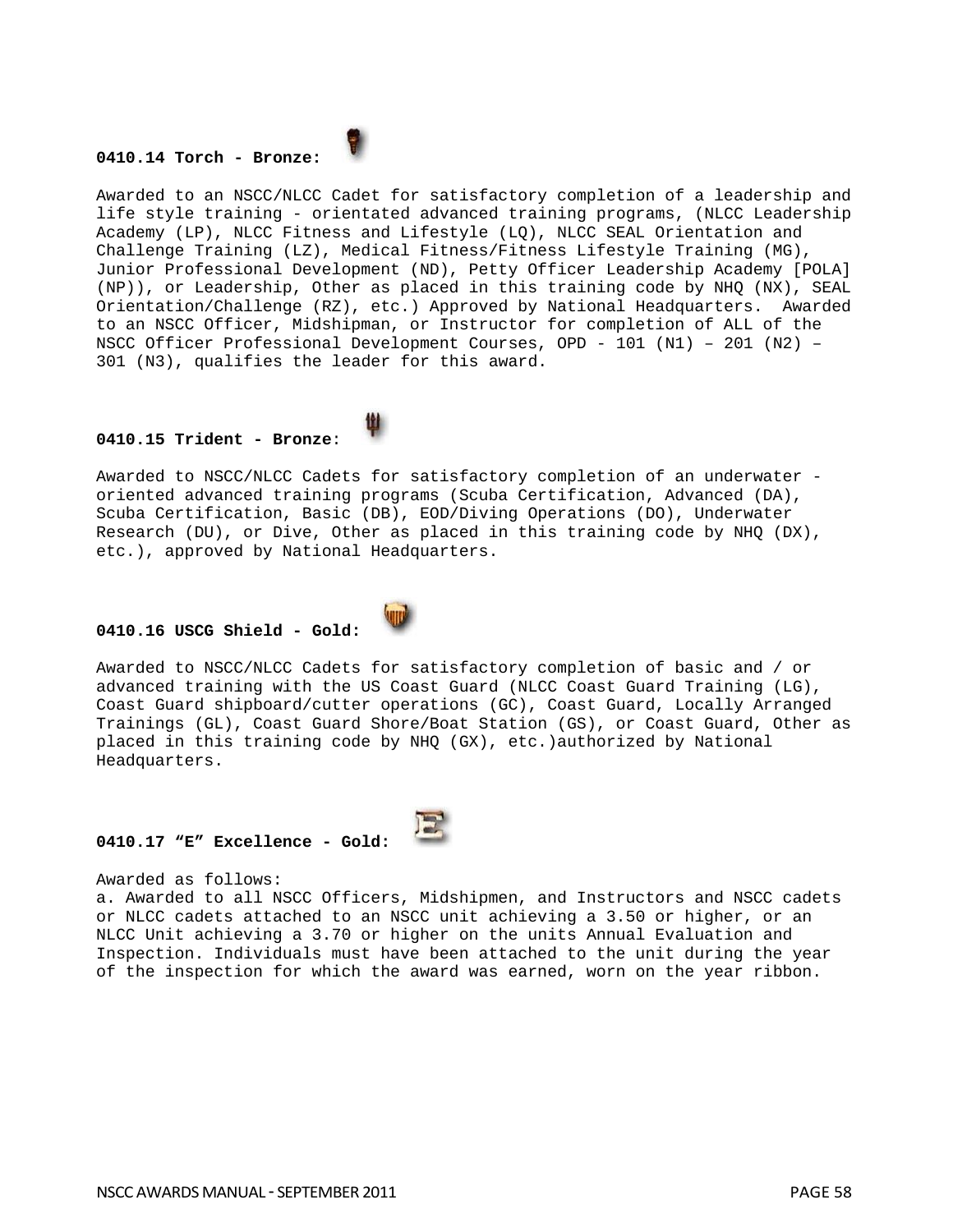#### **0410.18 "E" Expert - Silver:**

Awarded as follows: a. To NSCC Officers, Midshipman, Instructors, and NSCC/NLCC Cadets who qualify as expert with pistol and / or rifle. Worn on the NSCC Marksman Ribbon. See 0410.22. c.1) b. To NSC Officers, Midshipman, Instructors, and NSCC/NLCC Cadets who qualify at the Presidential Physical Fitness Level, they will wear this appurtenance on the Physical Fitness Ribbon. See 0404.18. a.4)

#### **0410.19 "R" Recruiter - Silver:**



Awarded to NSCC/NLCC Cadets for satisfactory completion of advanced training in a Navy or Coast Guard Recruiting Office or Station (RR).



Awarded to NSCC/NLCC Cadets for satisfactory completion of advanced training in Science, Technology, Engineering and Mathematics (STEM) – oriented advanced training programs STEM (NLCC Cadet (LK), NSCC Cadet (RK). Approved by National Headquarters

- a. SeaPerch. Participation in locally arranged SeaPerch training approved by NHQ for training credit towards advancement, as well as nationally advertised SeaPerch training establishes qualification.
- b. CyberPatriot. Participation as a team member of a team registered for CyberPatriot competition establishes qualification.

#### **0410.21 "S" Sharpshooter – (Silver):**

Awarded to an NSCC Officer, Midshipman, Instructor, and NSCC/NLCC Cadet who qualify as sharpshooter with pistol and / or rifle. Worn on the NSCC Marksman Ribbon. See 0404.22. c.2).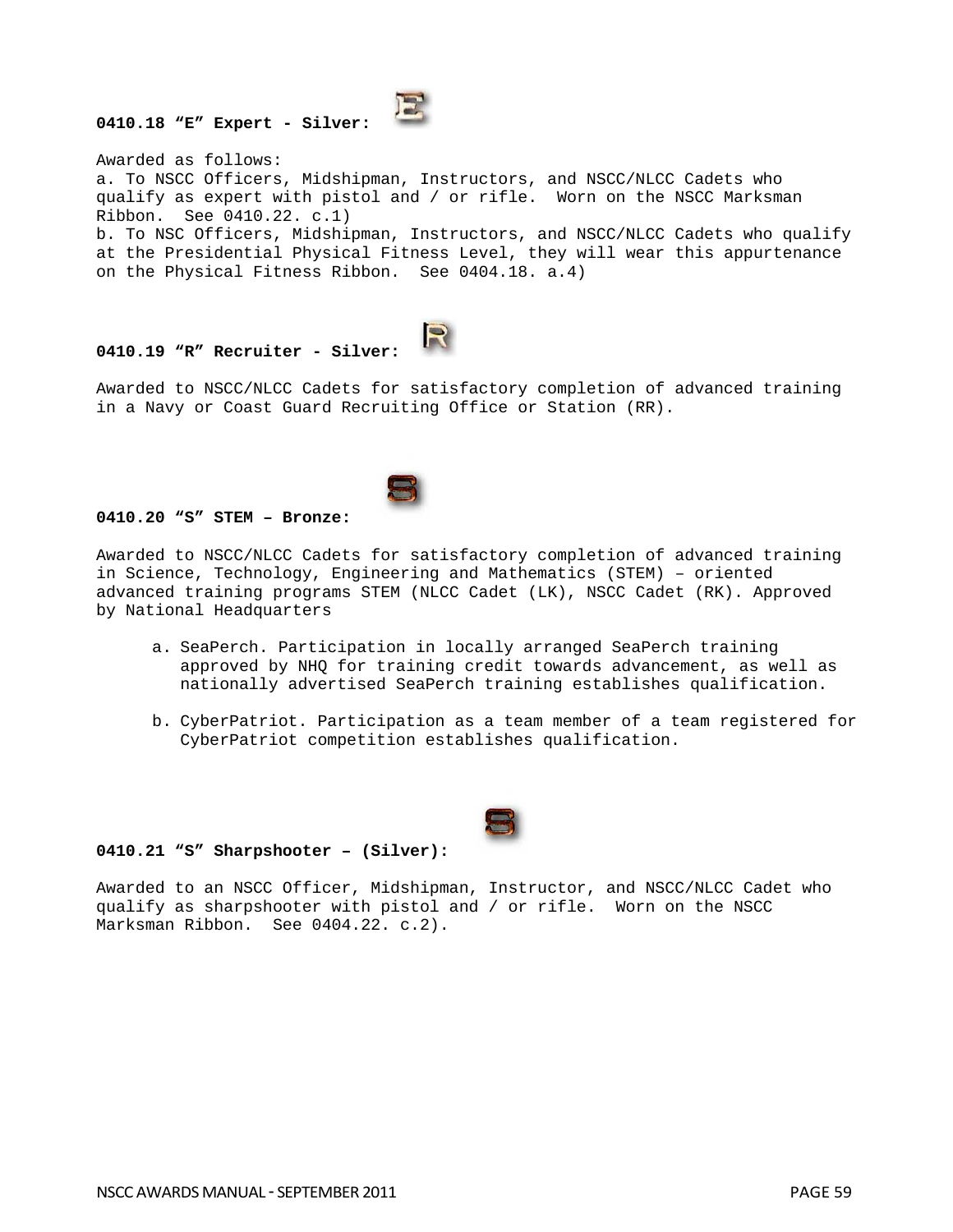

#### **0410.22 Large (5/15") Gold Star:**

#### Awarded as follows:

a. Awarded to an NSCC Officer, Midshipman, Instructor, and NSCC or NLCC Cadet enrolled in a unit awarded the John J. Bergen Trophy for NSCC, or the Morgan L. Finch Trophy for NLCC. Only those enrolled in the unit at the time of the required annual inspection period for which the trophy was awarded are eligible. The Large Gold Star is worn on the year ribbon for the training year covered by the inspection, or will be moved to the next highest year ribbon (NSCC Cadets) for subsequent awards of the trophy. NLCC Cadets authorized a Large Gold Star earned for winning the Morgan Fitch Award may transfer this star to their first – year NSCC ribbon. Only one ribbon star may be transferred.

b. Awarded to the Honor Graduate of a large school having 100 or more initial cadets (excl staff cadets and staff) such as an RTI [i.e. the Battalion Honor Graduate] receives the NSCC/NLCC Citation Ribbon with a Large (5/16") Gold Star affixed. See 0404.5 b. 5) Note B.

c. Officers performing the duty of Commanding Officer of the Training Contingent (COTC) having 100 or more initial cadets (excl staff cadets and staff) such as NSCC Recruit Training Indoctrination, NLCC Orientation or a Combined Command (several trainings being conducted simultaneously at a common location) are authorized to wear the star on the NSCC Escort Officer Ribbon. See 0404.6. c.

d. NSCC Cadet Chief Petty Officers who go on to be NSCC Officers, Midshipman or Instructor are authorized to wear the Large (5/16") Gold Star on their NSCC/NLCC Prior Service Ribbon.

e. A Large 5/16" Gold Star Appurtenance will be authorized on the NSCC 25th / 50th Anniversary Ribbon for personnel who attend the 50th Anniversary ceremonies in Washington, DC on 29 September 2012 or San Diego, CA on 06 October 2012 respectively. Only one award may be earned regardless of the number of events attended. See 0404.24 c. Note 2).

#### **0410.23 Large (5/15") Silver Star:**

Awarded as follows:

a. Affixed to NSCC/NLCC Prior Service Ribbon for NSCC Officers, Midshipman, or Instructors who were both former NLCC and NSCC Cadets. See 0404.21. c.2)

b. Affixed to the NSCC 25th/50th Anniversary Ribbon for those NSCC Officer, Midshipmen, Instructor, and NSCC/NLCC Cadets who attended the ceremonies in Washington, D.C. on 15 August 1987. See 0404.24 c. Note: 1)

c. Units will affix the Large (5/16") Silver Star to the 25<sup>th</sup> / 50<sup>th</sup> Year Commissioned Ribbon for each additional 25 years of continuous operation in the following manner:

- 1) 25 year (NO star)
- 2) 50 years (ONE (1) Large (5/16") Silver Star) See 0404.25.a.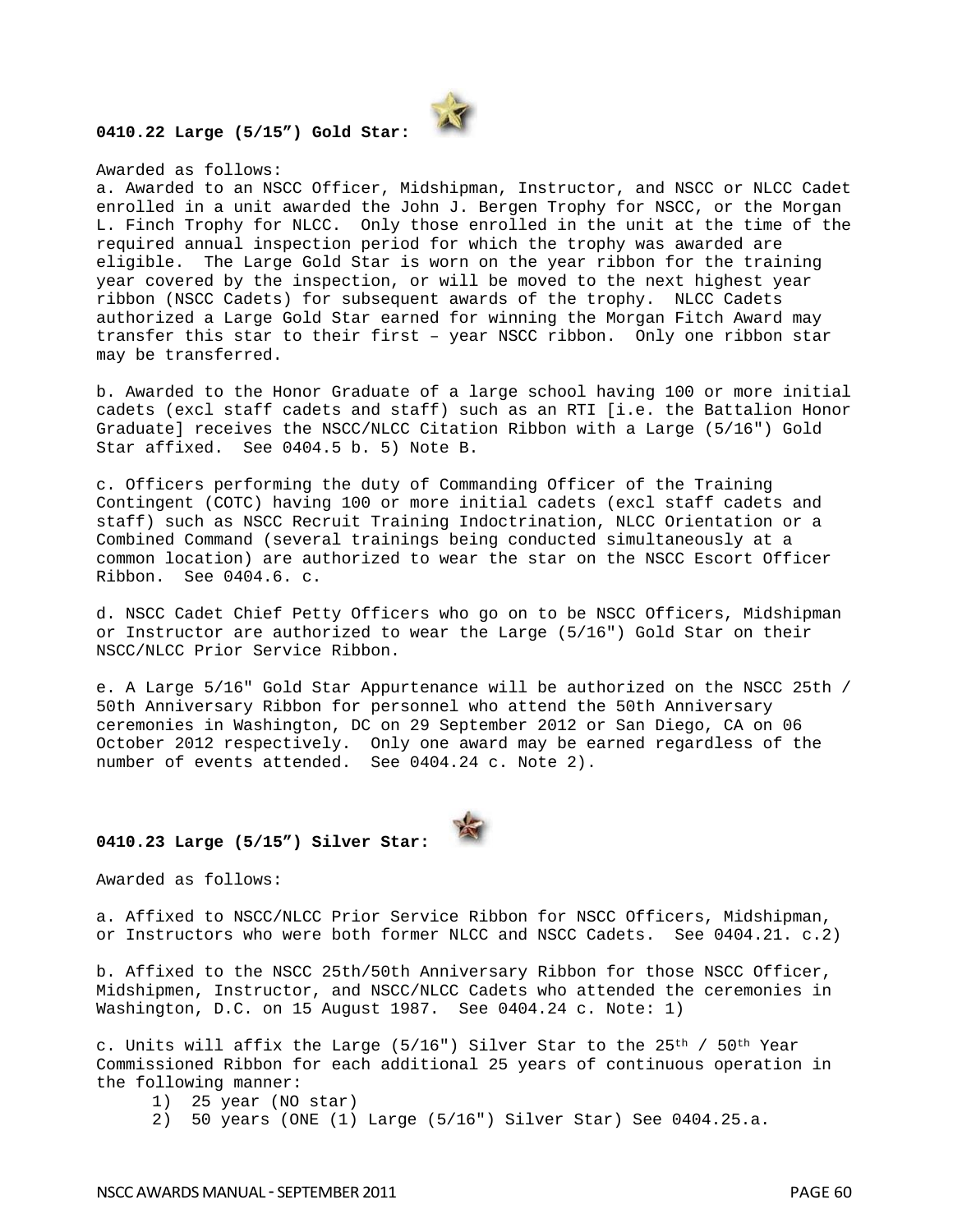d. NSCC Cadets who earned the NLUS Youth Award with the Large (5/16") Silver Star will be affixed to the center of the suspension ribbon on NLUS Youth Medal. See 0404.7

e. Affixed to the NSCC/NLCC Fifth Year Ribbon for NSCC adult leaders who have twenty-five (25) years of consecutive active service with the NSCC/NLCC. See 0411 Subsequent Awards 1)

# **0410.24 Small (3/16" inch) Bronze Star:**

Awarded as follows:

- a. Denotes 6th year enrollment as a NSCC Officer, Midshipman, Instructor or NSCC Cadet. See 0411 Subsequent Awards 1).
- b. Denotes subsequent awards of certain ribbons in conjunction with silver stars. See 0411 Subsequent Awards 1)

#### **0410.25 Small (3/16") Silver Star:**

Denotes five (5) additional awards and multiples thereof. See 0412 Subsequent Awards 1) & 2).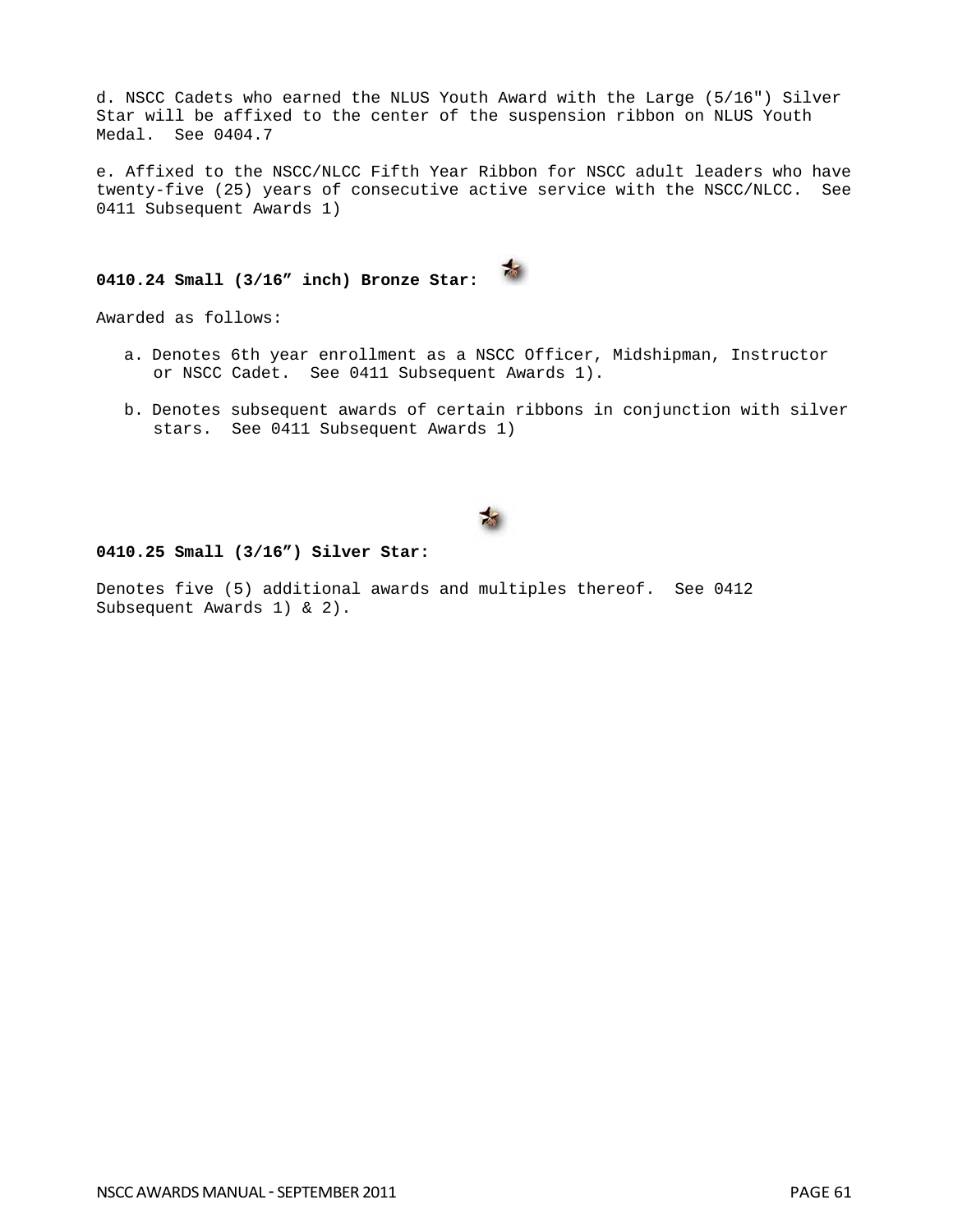#### **0411 Subsequent Awards**

1) The following appurtenances affixed to the 5th Year Ribbon indicate additional years of enrollment as NSCC Officer, Midshipman, Instructor or NSCC Cadet:

```
6th Year –one (1) Bronze Star
7th Year – two (2) Bronze Stars
8th Year – three (3) Bronze Stars
9th Year – four (4) Bronze Stars
10th Year – one (1) Small (3/16") Silver Star
11th Year - one (1) Small (3/16") Silver Star and one (1) Bronze Star
12th Year - one (1) Small (3/16") Silver Star and two (2) Bronze Stars
13th Year - one (1) Small (3/16") Silver Star and three (3) Bronze Stars
14th Year - one (1) Small (3/16") Silver Star and four (4) Bronze Stars
15th Year - two (2) Small (3/16") Silver Stars
16th Year - two (2) Small (3/16") Silver Stars and one (1) Bronze Star
17th Year - two (2) Small (3/16") Silver Stars and two (2) Bronze Stars
18th Year - two (2) Small (3/16") Silver Stars and three (3) Bronze Stars
19th Year - two (2) Small (3/16") Silver Stars and four (4) Bronze Stars
20th Year - three (3) Small (3/16") Silver Stars 
21st Year - three (3) Small (3/16") Silver Stars and one (1) Bronze Star
22nd Year - three (3) Small (3/16") Silver Stars and two (2) Bronze Stars
23rd Year - three (3) Small (3/16") Silver Stars and three (3) Bronze Stars
24th Year - three (3) Small (3/16") Silver Stars and four (4) Bronze Stars
25th Year – one Large (5/16") Silver Star
```
2) Second and subsequent awards of ribbons are to be indicated by affixing the following appurtenances: 2nd Award – one Bronze star 3rd Award – two Bronze stars 4th Award – three Bronze stars 5th Award – four Bronze stars 6th Award – one Small (3/16") Silver Star replaces the four (4) previous Bronze stars 7th Award – one Small (3/16") Silver Star and one Bronze Star, etc.

=========================================================================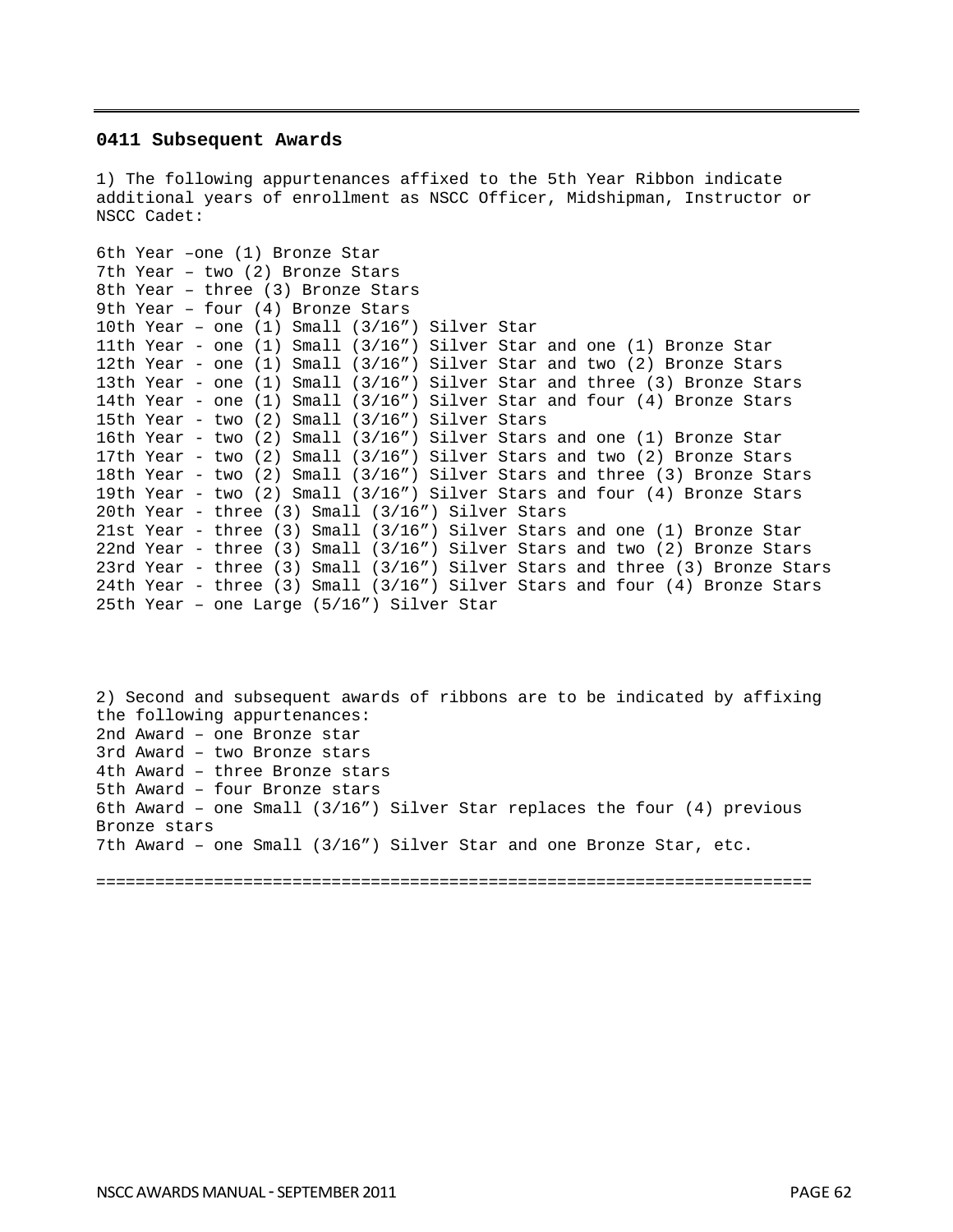[ NO FURTHER TEXT THIS PAGE ]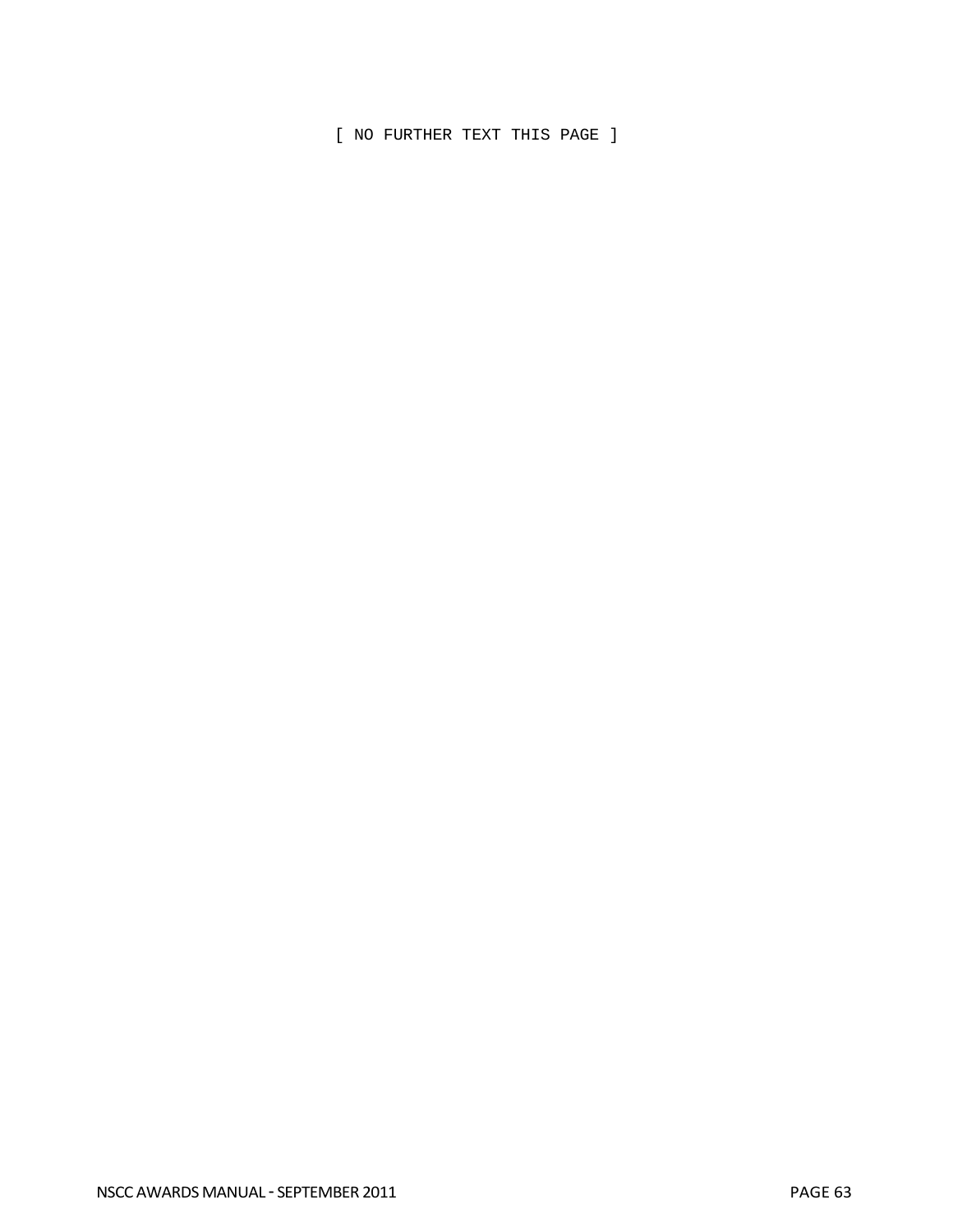# **CHAPTER FIVE BREAST INSIGNIA, BADGES**

| 5. NSCC SPECIAL WARFARE COMBAT CREWMAN0505    |
|-----------------------------------------------|
| 6. NSCC JOINT SPECIAL OPERATIONS COMMAND 0506 |
|                                               |
|                                               |
|                                               |

#### **0501 BADGES/BREAST DEVICES**

#### **General**

- 1. The Naval Sea Cadet Corps has several breast/badge devices, which are for the most part patterned after the U.S. Navy breast devices. Breast devices are of several varieties and denote qualifications and/or special training, which the wearer has achieved or successfully passed during his career in the NSCC. Breast devices fall into three categories; command, aviation, and warfare-type qualifications completion. As noted below, some NSCC qualification devices are authorized and provided by Navy command/associations, which have set the requirements for achieving the qualification resulting in the awarding of the device to the individual.
- 2. The Command Badges designate current or past command positions as a Unit Commanding Officer or Regional Director. The current Command Badge is worn above the right pocket (or name tape when worn) and former command badge is worn on the left pocket flap as described below.
- 3. The NSCC "warfare-type" qualification device is worn on the wearer's left side. Officers, midshipmen, and instructors may also wear a properly awarded DOD/DHS warfare-type qualification device as described in Chapter Six. Such devices however, take precedence over the wearing of NSCC devices regardless of type.
- 4. The NSCC "warfare-type" qualification devices are: Aviation, SEAL, EOD, SWCC (Special Boats), and JSOC. If earning more than one, the wearer may only wear TWO such devices. The wearer has the option of which qualification will be worn as the primary and which is the secondary.
- 5. The primary device is centered above earned ribbons (1/4inch) or if no ribbons, centered above the left pocket (1/4 inch). A secondary qualification device is centered immediately below the top of the left breast pocket (1/4 inch).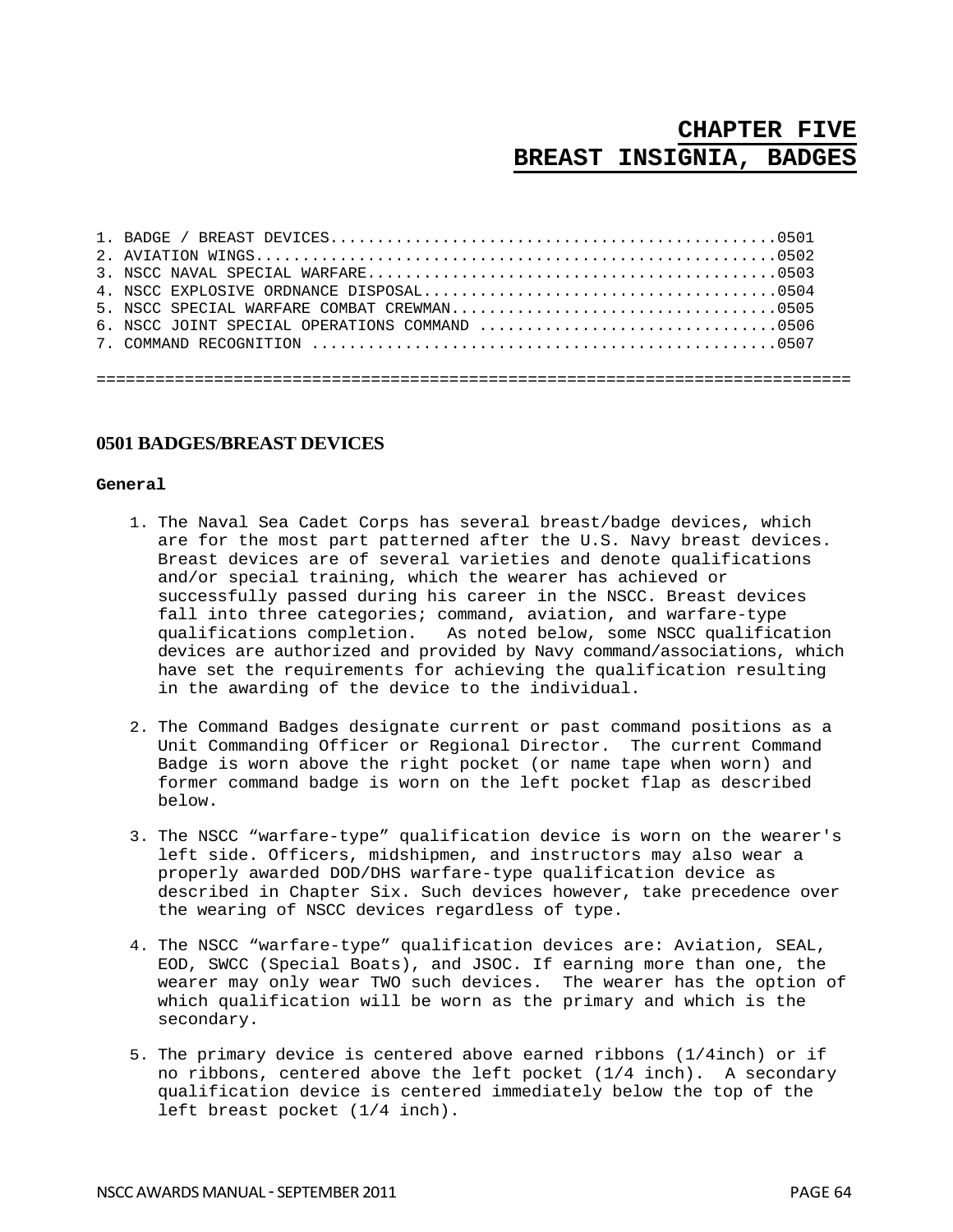6. "Other" badges are centered in the left breast pocket. In the case of a post command or Regional Director's badge, this is centered 1/4 inch below the top left breast pocket; or in case there are two qualifications devices (i.e. if one device is current and the other post), the "post" device is worn 1/4 inch below the top of the pocket.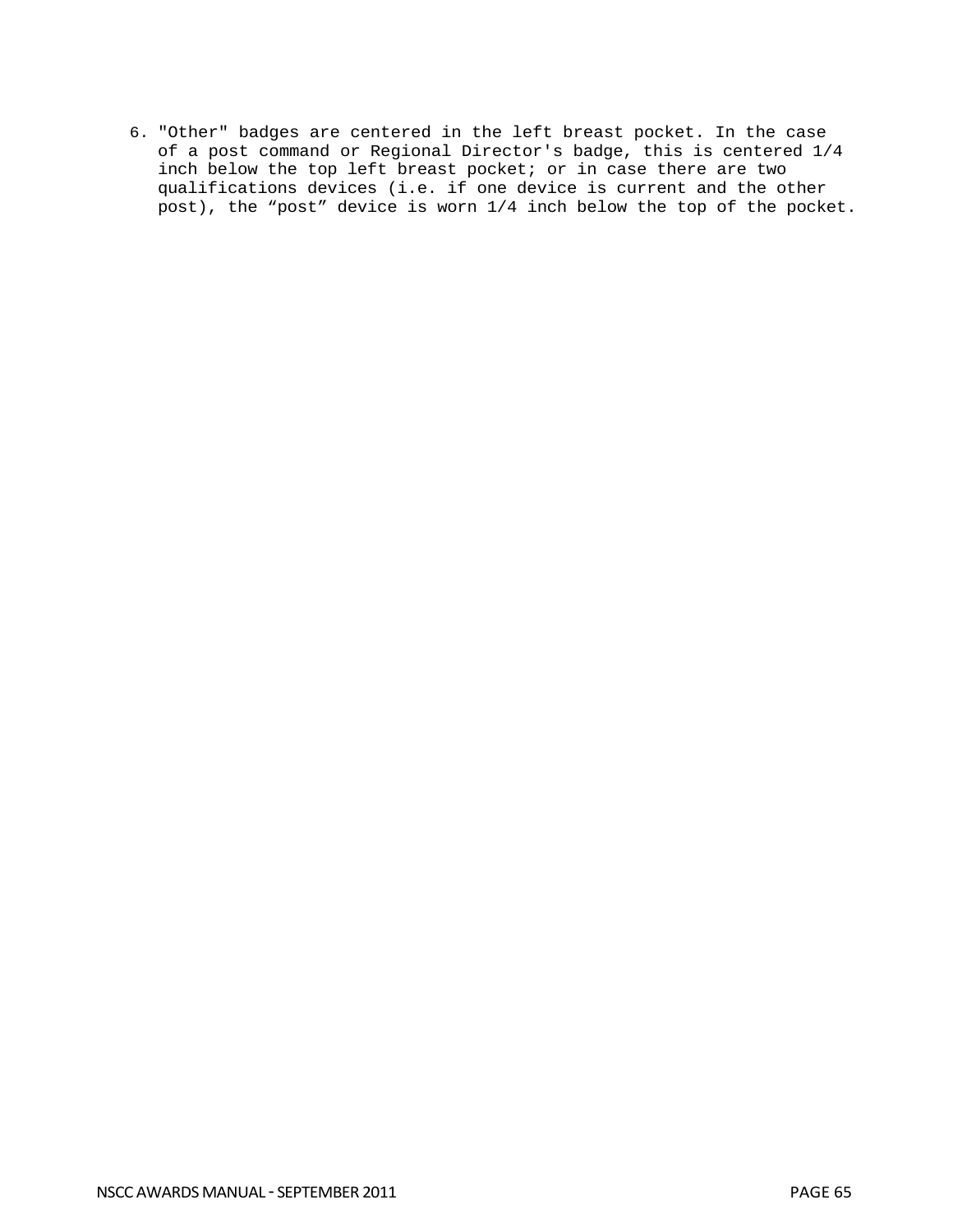

**For Regional** 

**Director**



 **For CO**

#### **0502 Command Recognition**

- 1. The Regional Director Command Badge provides recognition to those individuals who are currently in the position of Regional Director or individuals who have previously held the position.
	- a. NHQ will authorize the wearing of the badge upon assignment to the position and incumbents must successfully serve one year to permanently retain the badge. Only the National Chairman or the Executive Director may authorize the wearing of the Regional Director Badge.
	- b. The Regional Director Command Badge is a blue field around the NSCC crest with a star atop the anchor in lieu of an eagle, mounted on a circular badge approximately one inch in diameter.
	- c. The badge will be worn in the following manner:
		- 1. Regional Directors in command will wear the badge centered above the right pocket with the bottom edge 1/4 inch above the pocket. If a nametag is worn, the badge shall be centered with the bottom edge 1/4 inch above the tag.
		- 2. Past Regional Directors (no longer holding the position) will wear the badge centered on the left pocket flap with the top edge 1/4 inch below the upper pocket seam (measured from the top flap seam at the top of the pocket).
- 2. The Unit Commanding Officer Command Badge provides recognition to those NSCC officers who successfully serve as Commanding Officer of either an NSCC or NLCC unit.

a. To be eligible to wear the Command Badge, the Commanding Officer must:

a. Be a permanently appointed NSCC officer.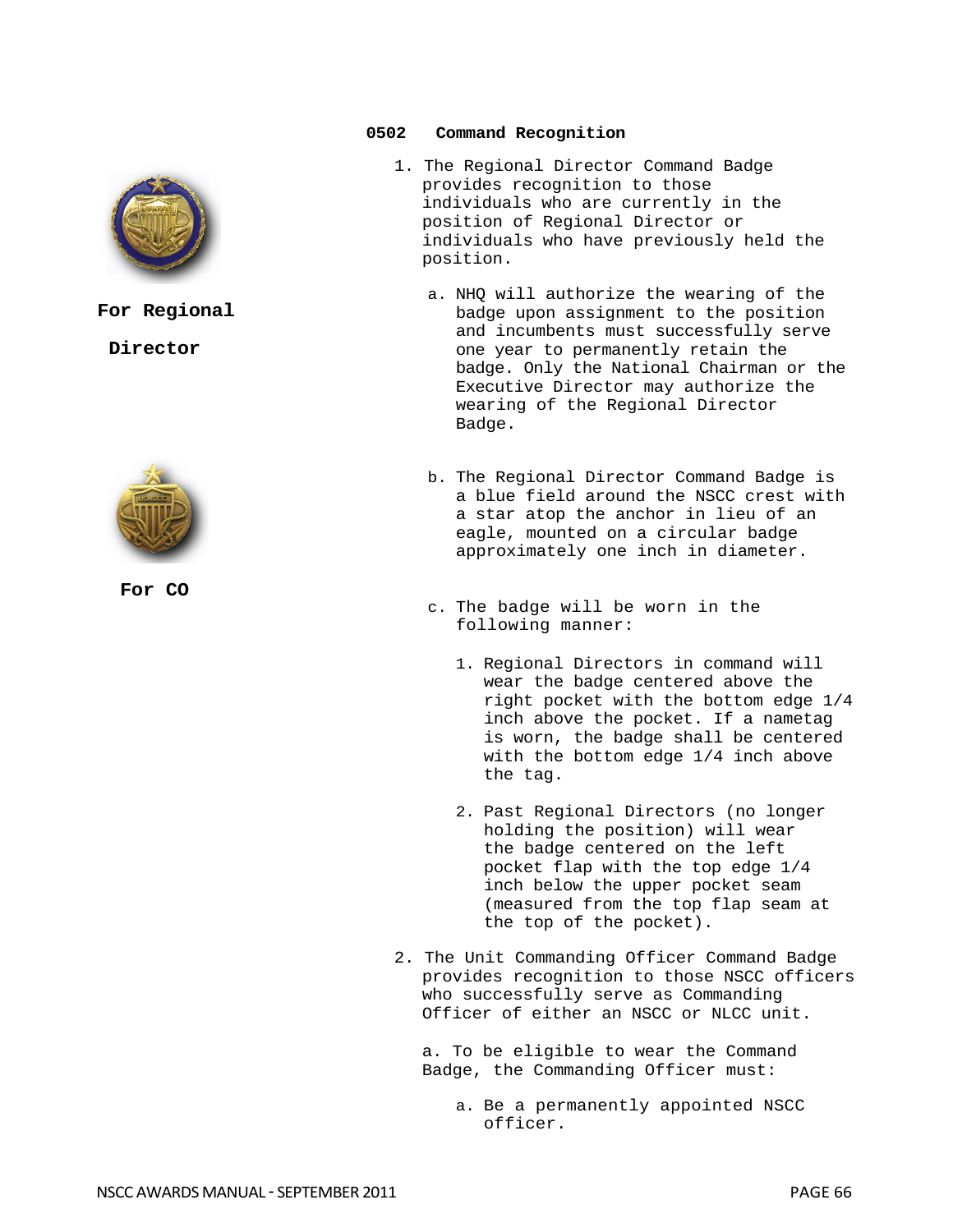- b. Have been appointed an NSCC/NLCC unit Commanding Officer In accordance with Paragraph 0541.1 of NSCC Regulations.
- c. Have successfully served as a unit Commanding Officer for a period of not less than one year.
- d. Have commanded a unit that has successfully completed the required annual inspection with a score of 2.50 or higher.
- e. NSCC Commanding Officers who have fulfilled eligibility requirements will submit a written request to the Executive Director in accordance with the following instructions:

1) The letter will be forwarded via the President of the sponsoring organization or the NSCC Committee Chairman via the Regional Director, up the Chain of Command to NHQ.

2) If a sponsoring organization representative is not available to initiate the request, the written request with notification to or "cc" to the sponsoring organization, will be forwarded via the Regional Director, up the Chain of Command to NHQ.

3) A favorable endorsement is required.

- a. Only the National Chairman or the Executive Director can authorize the wearing of the Command Badge.
- b. The Command Badge is the NSCC crest with a star atop the anchor in lieu of an eagle, mounted on a circular badge approximately one inch in diameter. The badge will be worn in the following manner: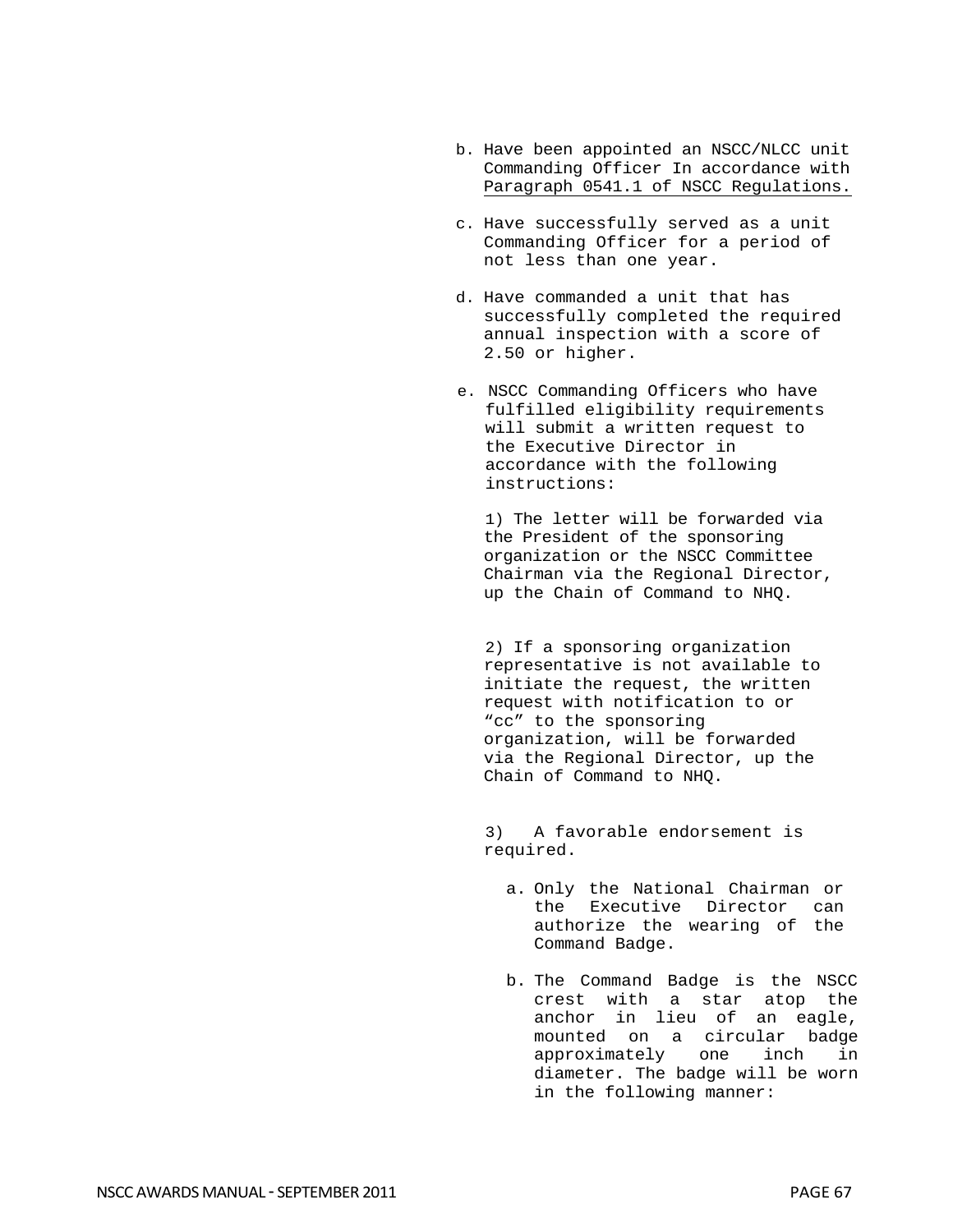- c. Incumbent Commanding Officers will wear the badge centered above the right pocket with the bottom edge 1/4 inch above the pocket. If a nametag is worn, the badge shall be centered with the bottom edge 1/4 inch above the tag.
- d. Officers no longer in command will wear the badge centered on the left pocket with the top edge 1/4" inch below the "upper pocket seams" (measured from the top flap seam at the top of the pocket).
- **e.** The Regional Director Badge and Unit Command Officer Badge may be worn simultaneously, but may<br>not be worn in the same not be worn in the position. An officer entitled to wear both badges, but who is no longer in command as Regional Director or Commanding Officer, may elect to wear either badge, but not both.

# [REMAINDER OF THIS PAGE INTENTIONALLY LEFT BLANK]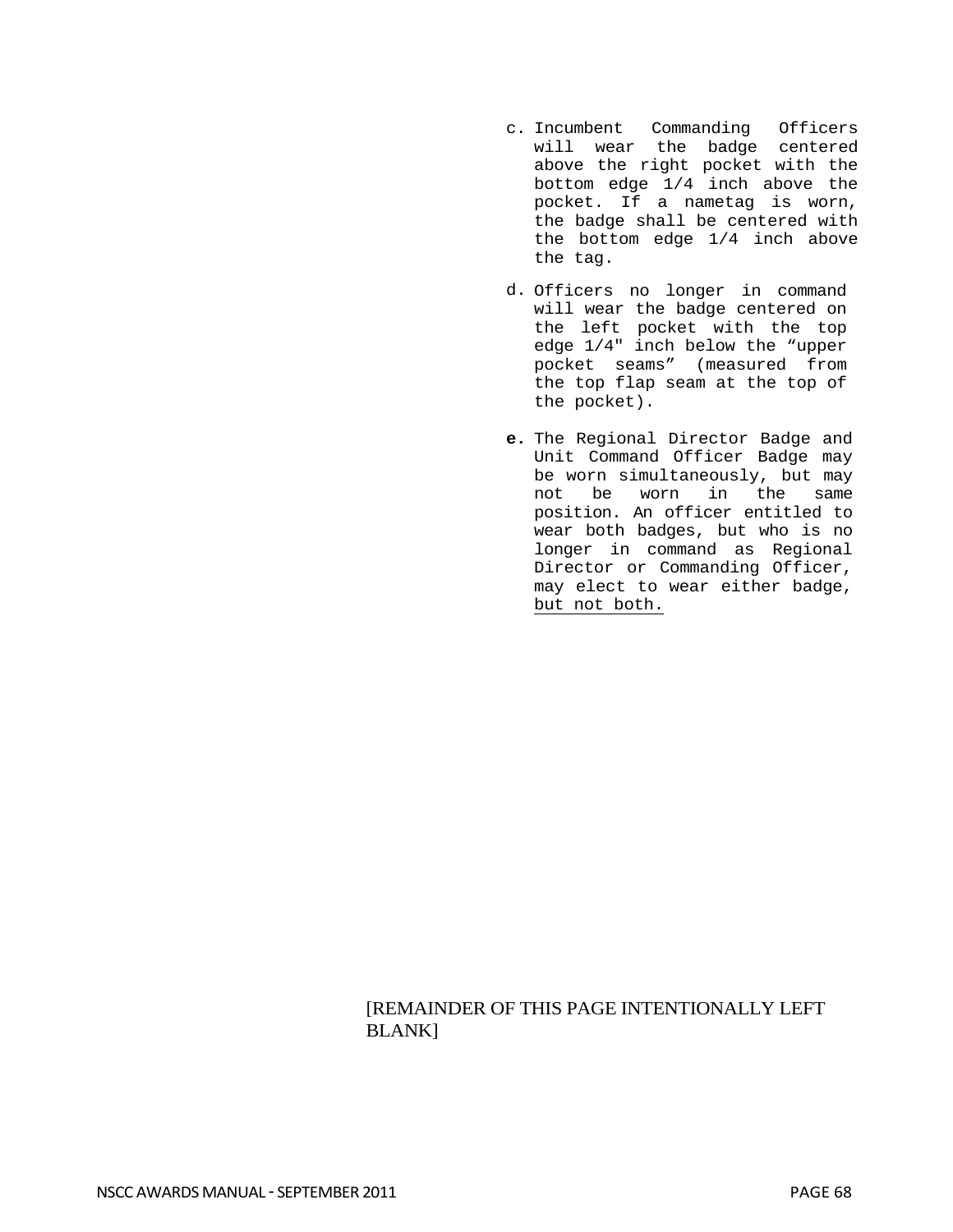

- 1. The Flying Midshipman Association, a sponsor of the NSCC/FAA Aviation Program, has requested and has been given authorization to award aviation wings to NSCC personnel who meet rigid requirements of the NSCC/FAA Aviation Program. These requirements are based on Federal Aviation Requirements. **No substitutions are authorized.**
- 2. The Commanding Officer of the Training Contingent (COTC) for a NSCC Headquarters approved NSCC/FAA Aviation Ground School (private pilot or sport pilot) may award NSCC Aviation wings to Sea Cadets, Officers, Midshipmen, or instructors.
- 3. NSCC headquarters may authorize aviation wings to Sea Cadets, Officers, Midshipman or instructors completing the following requirements and NSCC NHQ may also award these wings to NSCC personnel completing an FAA sanctioned course other than an NSCC Headquarters approved evolution, upon completion of the following requirements:

#### c. Bronze Wings:

- 1)Successfully complete the NSCC/FAA Ground School course or FAA course and pass the FAA Aviation exam.
- b. Silver Wings:
	- 1) Successfully pass the Federal Aviation Exam given at completion of the NSCC FAA Ground School Course.
	- 2) Successfully Solo flight in accordance with FAA requirements.
	- 3) Provide certification/validated documentation of the above requirements including passing of the FAA exam, flight logbooks and certificate indicating completion of Solo flight. NHQ will provide the silver wings.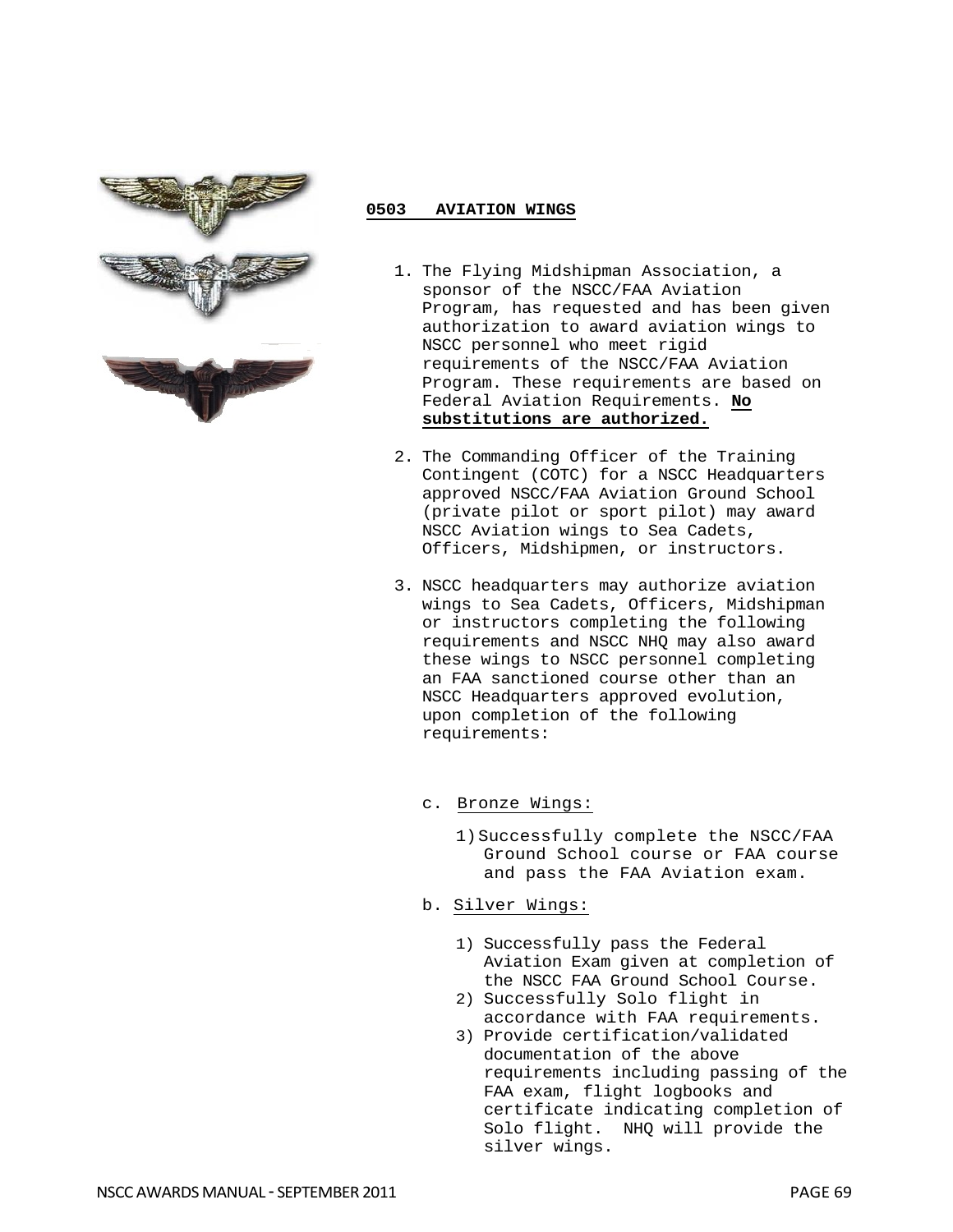#### c. Gold Wings:

- 1) Earn private pilot license.
- **2)** Provide certified documentation (logbooks and license) of passing all requirements for private pilot's license to NSCC NHQ Training Department. NHQ will provide the gold wings.
- d. Only "One" Aviation Wings device may be worn.
	- If the bronze wings were earned, and then the qualifications were met for the wearing of the silver wings and NHQ has issued the silver wings, the bronze wings are no longer authorized for wear.
	- If the silver wings were earned, and then the qualifications were met for the wearing of the Gold Wings and NHQ has issued the gold wings, the silver wings are no longer authorized for wear.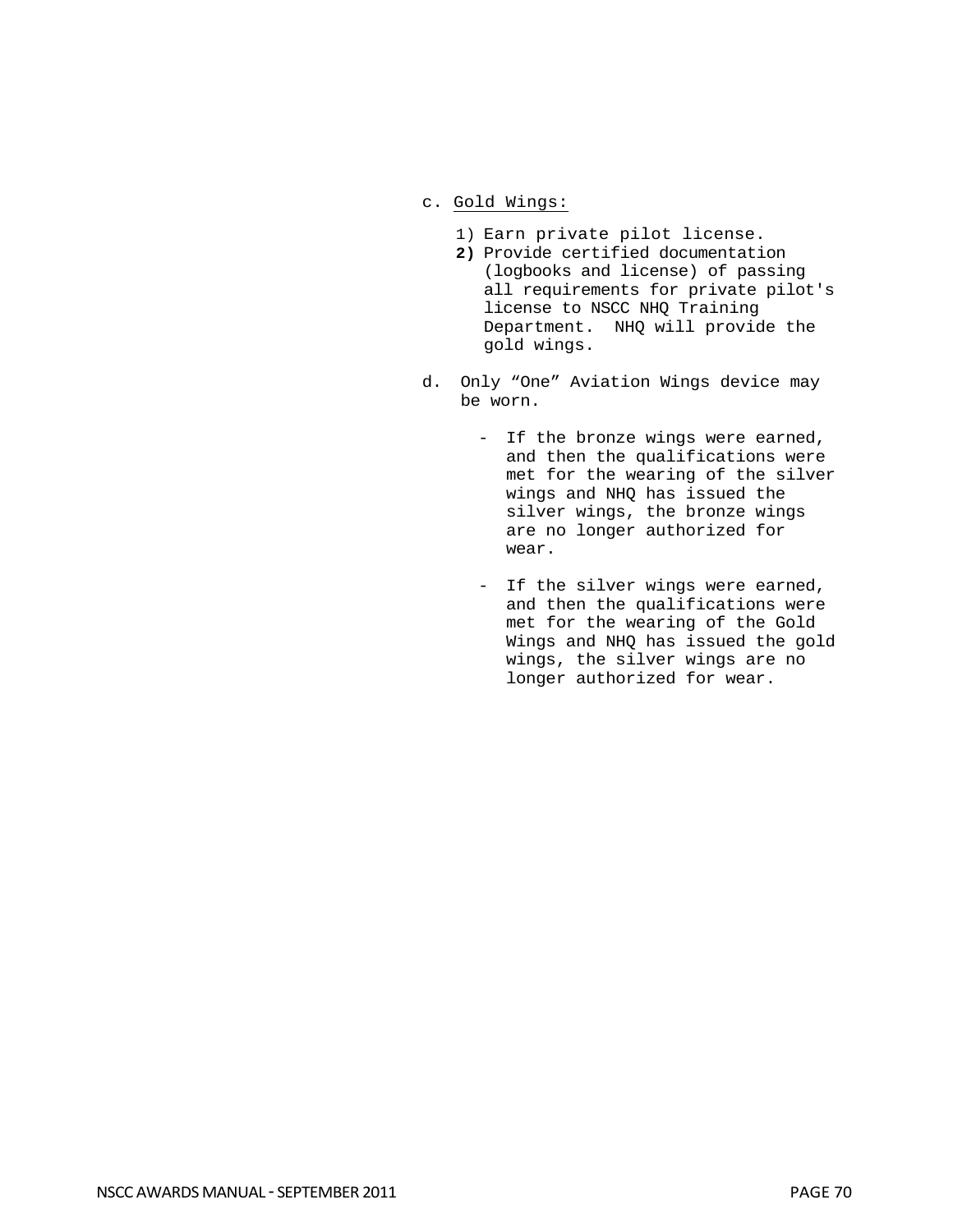

#### **0504 NSCC NAVAL SPECIAL WARFARE DEVICE**

- 1. The NSCC has authorized a device developed by the UDT-SEAL Association in conjunction with the Naval Special Warfare Command, which is awarded to the NSCC cadet for his successful completion of the current approved NSW (SEAL) Orientation Course, commencing 2001 and thereafter, offered at National Headquarters approved locations. The following policy and procedures are applicable:
	- a. The SEAL curriculum developed by the UDT-SEAL Association and Naval Special Warfare Association must be completed to qualify a cadet for the device.
	- b. No modifications to the qualifying course are authorized unless agreed and approved by NSCC NHQ. Cadets completing a course not approved by NSCC NHQ are **not eligible** for the device.
	- c. NHQ will maintain the master database for the device. Awarding of the device will be by the SEAL Training COTC only.
	- d. Copies, reproductions, variations, etc., of the device are not authorized for wear under any circumstances. Recipients will contact NHQ for instructions regarding replacement in the event of loss, theft, or damage.
	- e. Staff cadets, officers, instructors, or midshipmen acting as either COTC or in the foregoing named positions are **not eligible** for the award.
	- f. Former cadets earning this badge may **NOT** wear it once transferring to midshipman, instructor or officer status.
	- g. "SEAL Challenge" training does NOT qualify for this device.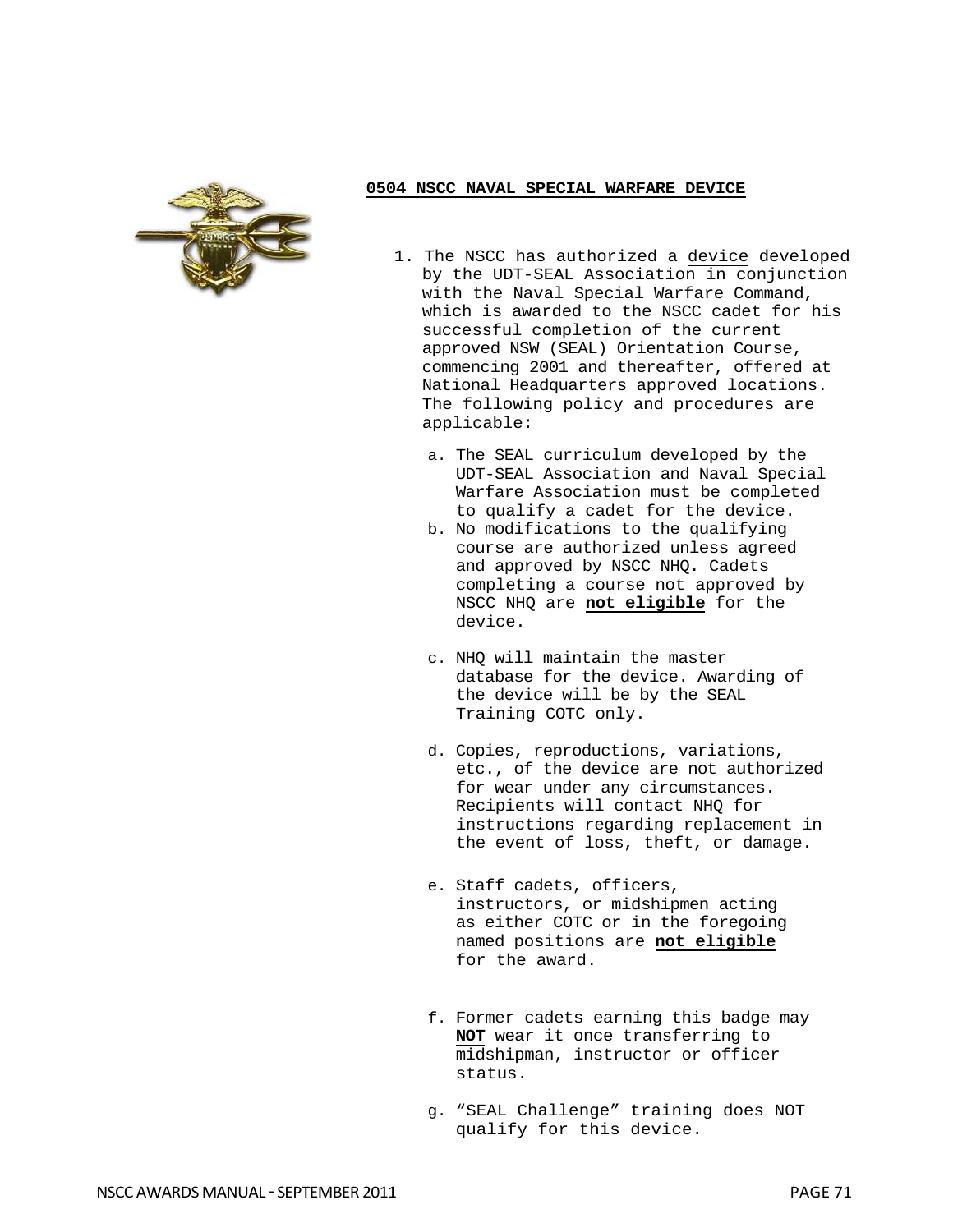

### **504 NSCC EXPLOSIVE ORDNANCE DISPOSAL DEVICE**

- 1. The NSCC has authorized a device developed by the Explosive Ordnance Disposal/Mobile Diving and Salvage Unit (EOD/MDSU) Group Norfolk, VA for awarding to a cadet who completes the current approved NAVY EOD/MDSU Course. The following procedures are applicable:
	- a. The EOD/MDSU Group, Norfolk, VA maintains the qualifying courses for awarding of the device to cadets.
	- b. No substitutions or changes of the course are authorized unless agreed to by EOD/MDSU Group Norfolk, VA and the COTC. Cadets not completing the approved course are **not eligible** for the award.
	- c. The COTC is the approval authority for awarding of the device. NSCC NHQ will maintain the master database of eligible cadets.
	- d. Copies, reproductions, variations, of the device are not authorized under any circumstances. Recipients may contact via the Chain of Command to NHQ for instructions regarding replacement in the event of loss, theft, or damage.
	- e. Staff cadets, officers, instructors, or midshipmen involved with the instruction of the course are **not eligible** for the award. Only cadets attending the course are eligible.
	- f. Former cadets earning this badge may **NOT** wear it once transferring to midshipmen, instructor or officer status.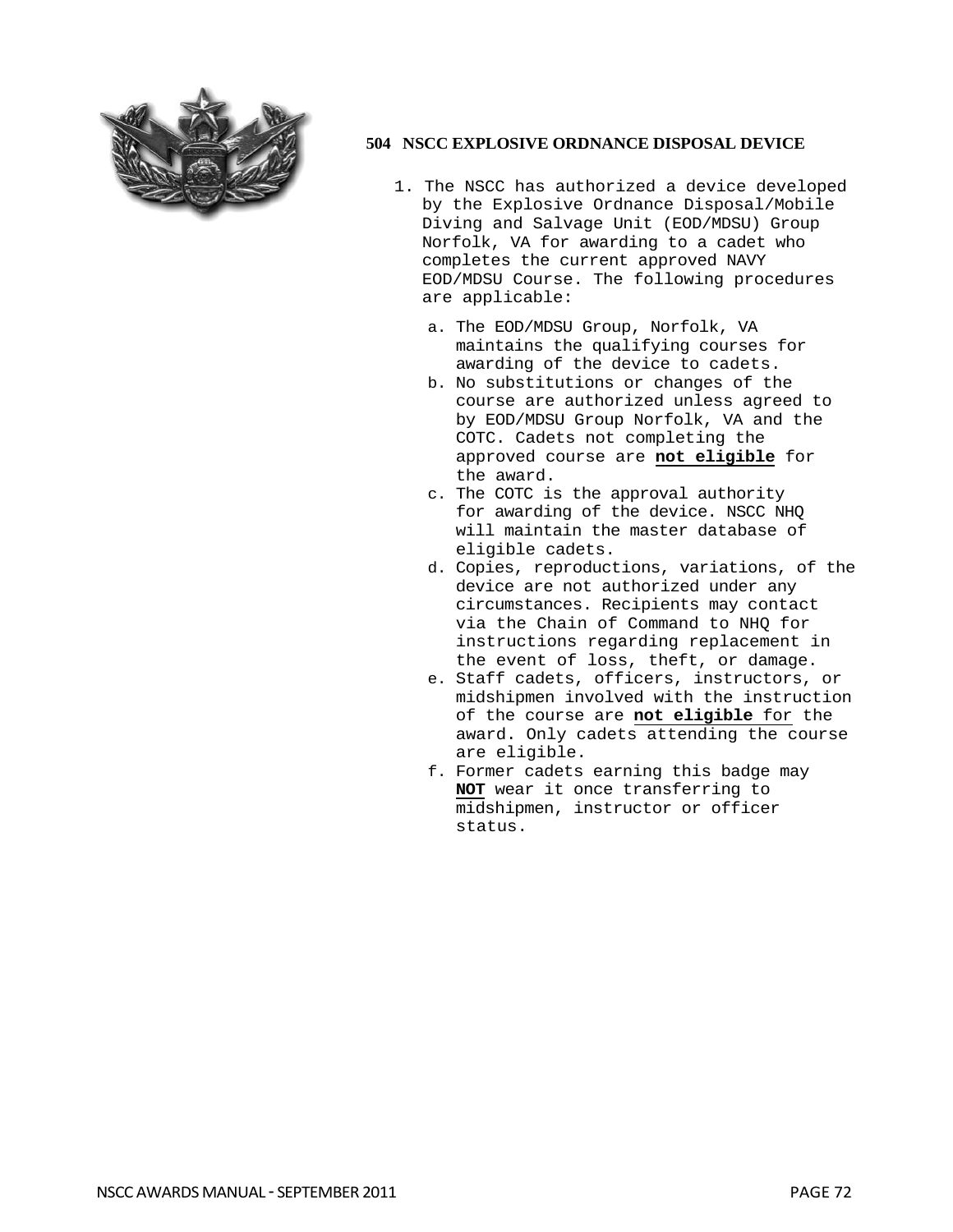#### **0505 NSCC SPECIAL WARFARE COMBAT CRAFT CREWMAN (SWCC) DEVICE**



- 1. The NSCC has approved a device developed by the UDT-SEAL Association in conjunction with the Special Warfare Command which is awarded to the NSCC cadet for his successful completion of the current approved SWCC Orientation course commencing 2001 and thereafter, offered at NHQ approved locations. The following procedures are applicable:
	- a. The SWCC curriculum developed by the UDT-SEAL Association and Naval Special Warfare Command must be completed to qualify a cadet for the device.
	- b. No modifications to the qualifying course are authorized unless agreed and approved by the NSCC. Cadets completing a course not approved by NHQ, NSCC are **not eligible** for the device.
	- c. NHQ will maintain the master database for the device. Awarding of the device will only be by the SWCC Training COTC.
	- d. Copies, reproductions, variations of the device are not authorized for wear under any circumstances. Recipients will contact NHQ for instructions regarding replacement in the event of loss, theft, or damage.
	- e. Staff cadets, officers, instructors, or midshipman acting as either COTC or in the foregoing named positions are **not eligible** for the device.
	- f. Former cadets earning this badge may NOT wear it once transferring to midshipman, instructor or officer status.

# [NO FURTHER TEXT THIS PAGE ]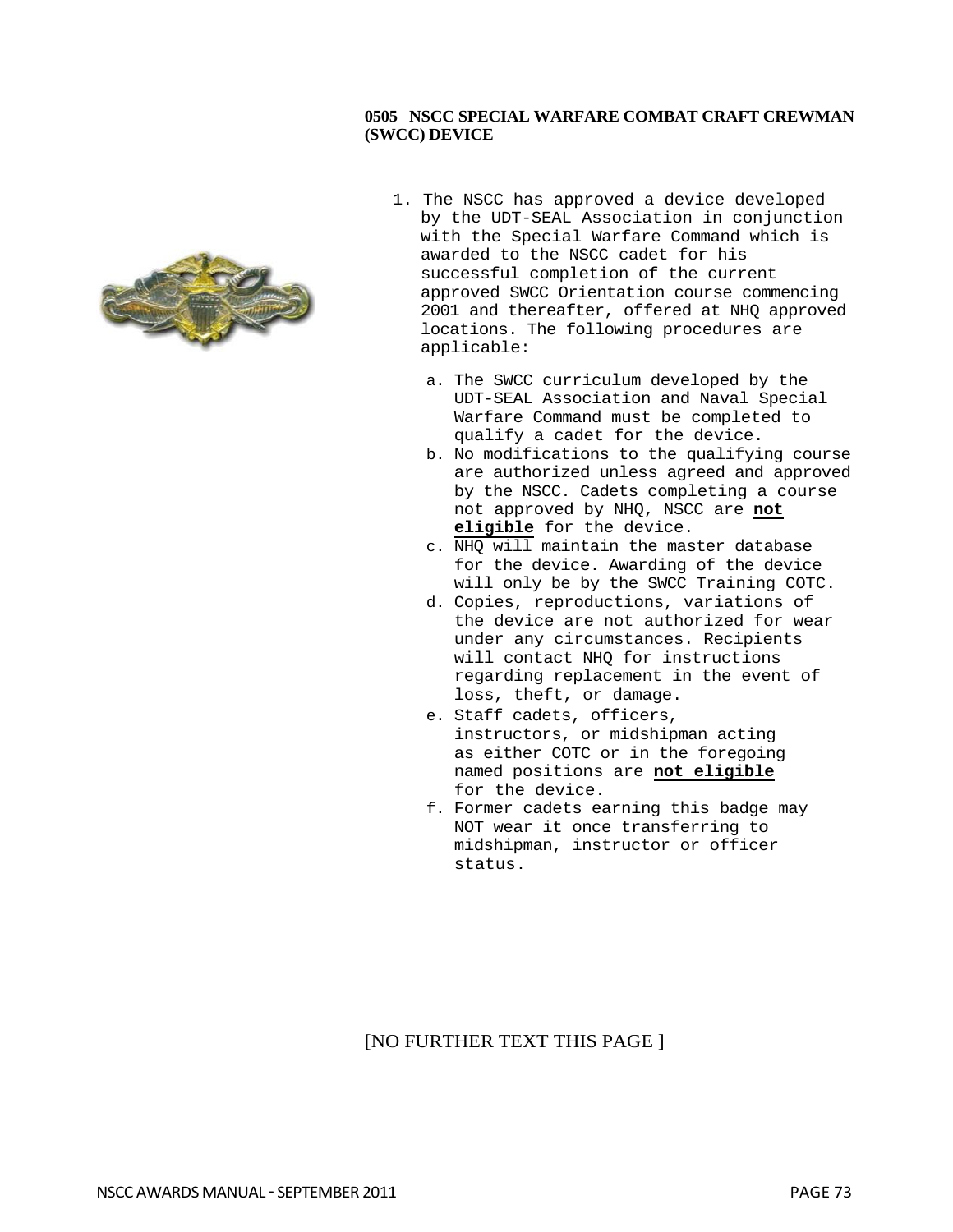

### **0506 JOINT SPECIAL OPERATIONS COMMAND BADGE (JSOC)**

- 1. The NSCC has approved a badge to be awarded to cadets who successfully complete the approved NSCC JSOC course. The following procedures are applicable:
	- a. Only cadets successfully completing the course are authorized to receive the JSOC Badge. Staff cadets, officers, instructors and Midshipmen assisting in and instructing the course are **not eligible** for the JSOC Badge.
	- b. Cadets not attending/completing this course are **not authorized** to wear the JSOC Badge.
	- c. The COTC of the course will be responsible for maintaining the approved course which will qualify the cadet for this badge.
	- d. The COTC is the awarding authority for the JSOC Badge.
	- e. The JSOC Device is the sole property of the JSOC Community. Copies, reproductions, variations are not authorized. Replacement devices that are lost, stolen, or misplaced shall be requested via the Chain of Command through NHQ.
	- f. Former cadets earning this device may **NOT** wear it once transferring to midshipman, instructor or officer status.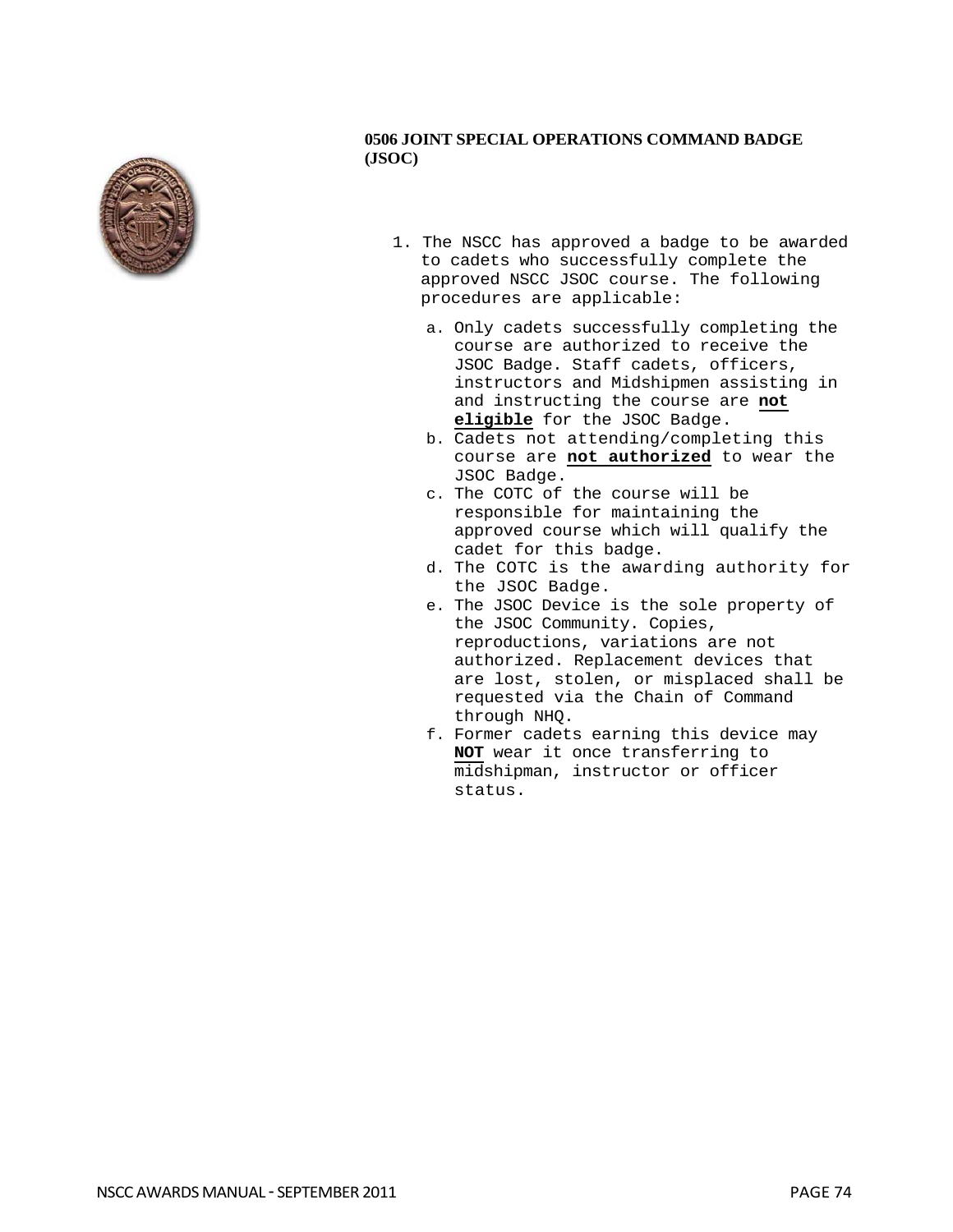# **CHAPTER SIX DoD, DoHLS, USMM, NOAA, USPHS AWARDS**

1. GENERAL INFORMATION...................................................0601 =============================================================================

#### **0601 GENERAL**

- 1. Officers, midshipmen, and instructors are authorized to wear all earned DOD/Coast Guard (DHS)/Merchant Marine (DOT)/National Oceanic & Atmospheric Administration (NOAA) and Public Health Service (PHS) ribbon and breast insignia awards. None of these awards may be worn unless there is a copy of the authorization in the officer, midshipman or instructor's Service Jacket which supports the wearing.
- 2. Other DOD "badges" that are "organizational" may not be worn, as they DO NOT reflect a personal award or qualification and/or are not authorized under DOD, etc. regulations to be worn on a Navy Uniform.
- 3. DOD qualification badges, such as Army Marksman, or Marine Sharpshooter MAY be worn in accordance with DOD directives.
- 4. DOD/DHS/DOT/NOAA/PHS ribbon and breast insignia awards take precedence over NSCC awards.
- 5. Cadets are not authorized to wear any DOD/DHS/DOT/NOAA/PHS awards except as specifically authorized by the awarding military service. Cadets must be specifically cited and approval must be granted by NHQ in writing.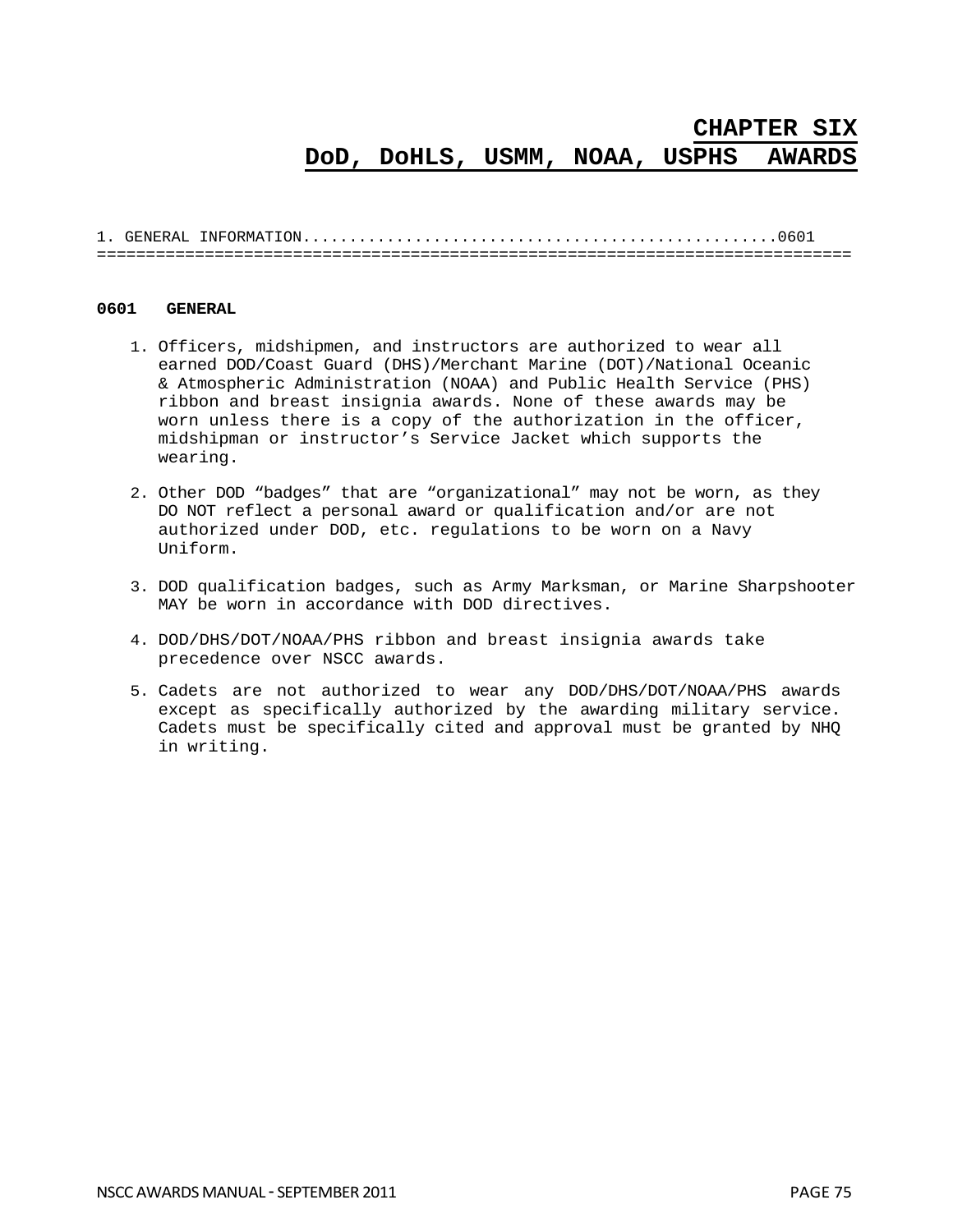#### APPENDIX 1

#### EXAMPLE LETTER TO SCHOOL

is a member of the US Naval Sea Cadet Corps (or Navy League Cadet Corps) and is working towards an Academic Achievement Ribbon award. Has this student met the following criteria during the past school semester?

For cadets enrolled in an accredited school (including an accredited home school program):

1) Is officially declared on his/her school's Honor Roll for a semester.

2) Makes no grade below B.

3) Makes the Honor Roll during the regular school year.

4) Carries the required courses to be considered a full-time student at the enrolled school.

5) Provide the Commanding Officer with a letter from the school verifying the Honor Roll status.

\_\_\_\_\_\_\_\_\_\_\_\_\_\_\_\_\_\_\_\_\_\_\_\_\_\_\_\_\_\_ \_\_\_\_\_\_\_\_\_\_\_\_\_\_\_\_\_\_\_\_\_\_\_\_\_\_\_\_\_\_ Signature of School Official School Official Position/Title Date

=========================================================================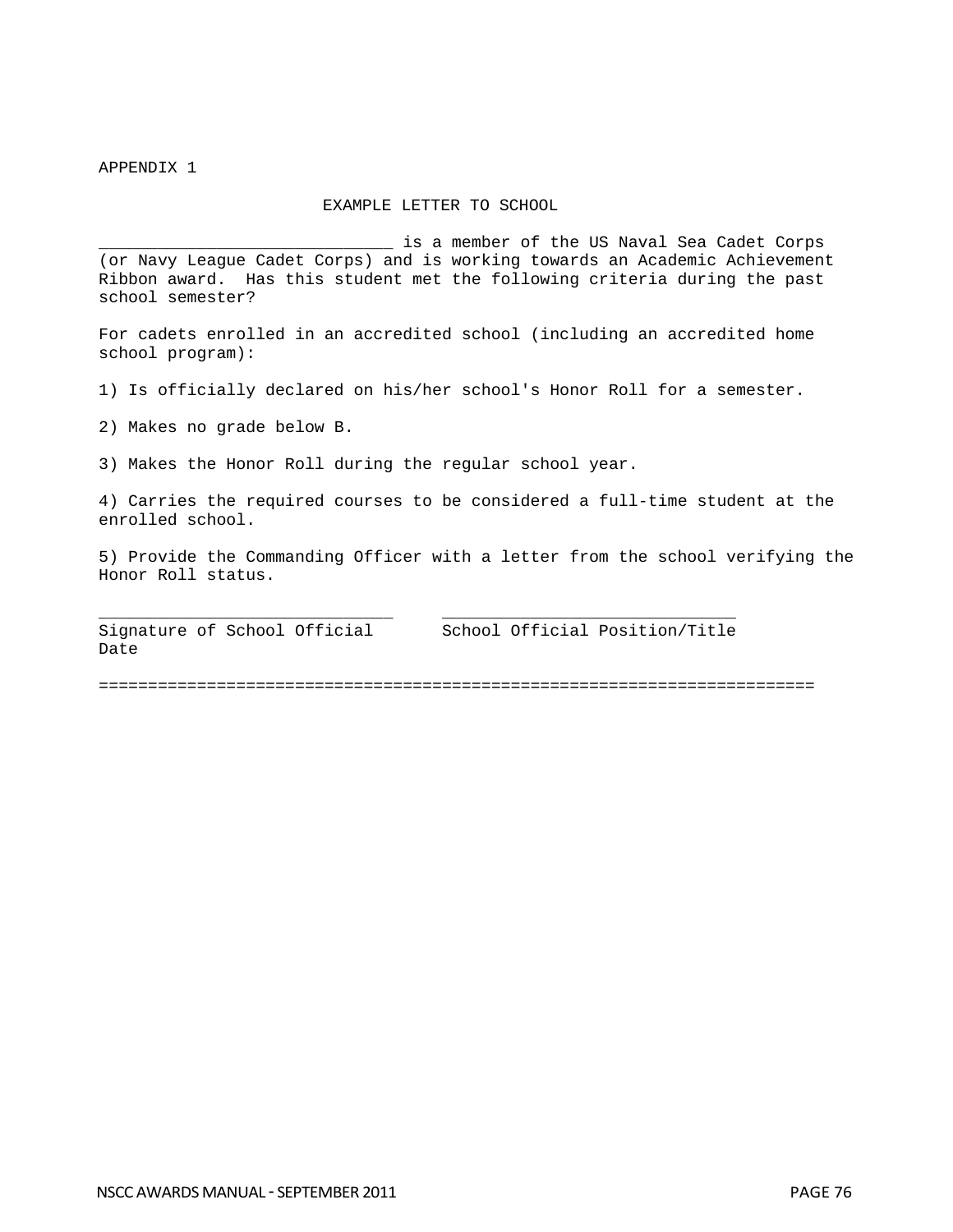#### APPENDIX 2

#### EXAMPLE LETTER TO HOME SCHOOL

\_\_\_\_\_\_\_\_\_\_\_\_\_\_\_\_\_\_\_\_\_\_\_\_\_\_\_\_\_\_ is a member of the US Naval Sea Cadet Corps (or Navy League Cadet Corps) and is working towards an Academic Achievement Ribbon award. Has this student met the following criteria during the past school semester?

For cadets that are home schooled, but not enrolled in an accredited home school program:

1) Carries the required courses to be considered a full-time student.

\_\_\_\_\_\_\_\_\_\_\_\_\_\_\_\_\_\_\_\_\_\_\_\_\_\_\_\_\_\_ \_\_\_\_\_\_\_\_\_\_\_\_\_\_\_\_\_\_\_\_\_\_\_\_\_\_\_\_\_\_

2) Makes no grade below B.

3) Provide the Commanding Officer with a letter from the person conducting the home schooling verifying their course enrollments and grades.

Signature of School Official School Official Position/Title Date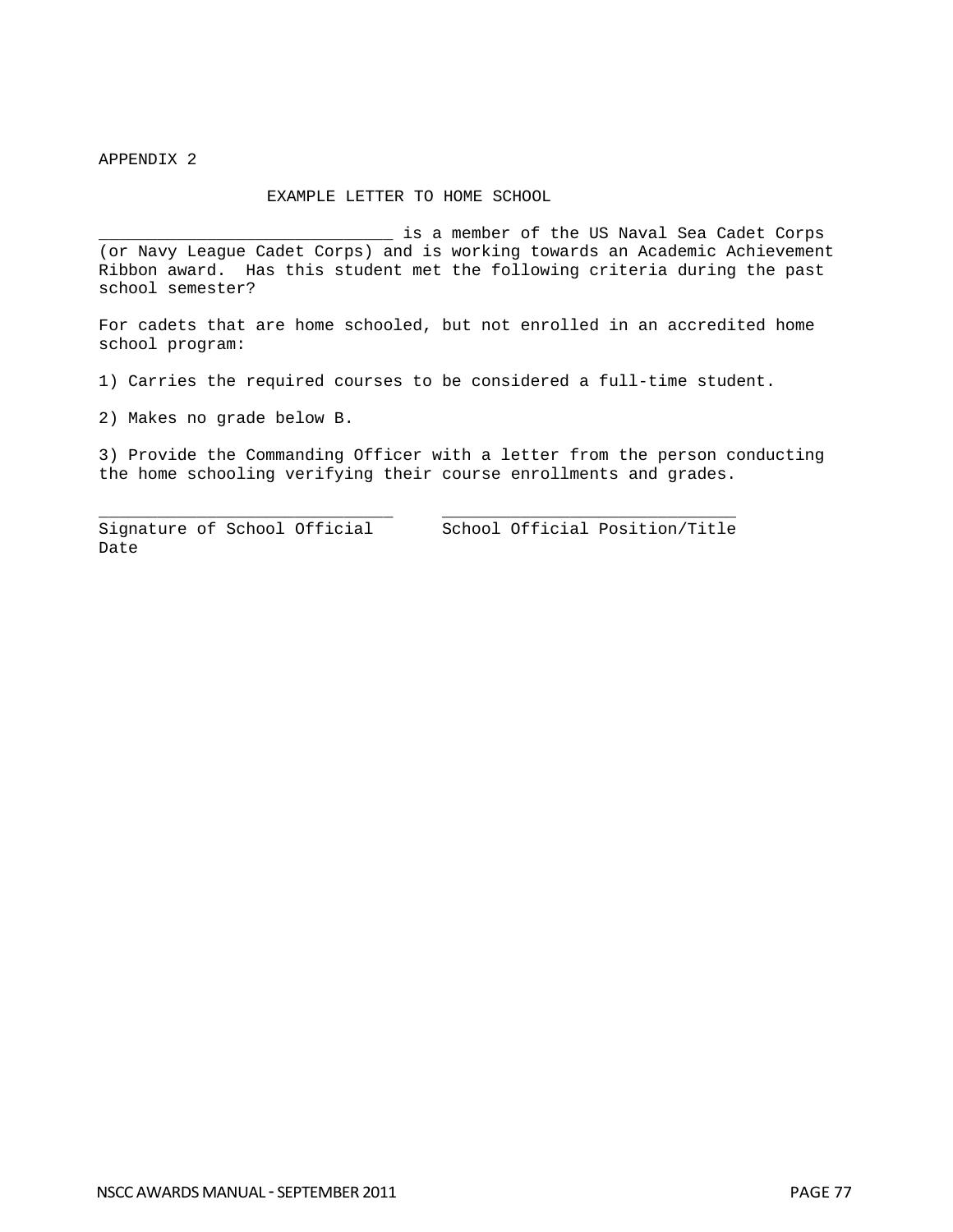## APPENDIX #3

## **A - AVIATION**

|  |                             | AC - Aviation, Air Traffic Control    | <b>AIRPLANE</b> |
|--|-----------------------------|---------------------------------------|-----------------|
|  |                             | AF - Aviation, Flight Training        | <b>AIRPLANE</b> |
|  |                             | AG - Aviation, FAA Ground School      | <b>AIRPLANE</b> |
|  |                             | <b>AN</b> - Aviation, Basic Airman    | <b>AIRPLANE</b> |
|  |                             | <b>AS</b> - Aviation, Survival (SERE) | <b>ANCHOR</b>   |
|  |                             | <b>AV</b> - Aviation, Advanced Airman | <b>AIRPLANE</b> |
|  | <b>AX</b> - Aviation, Other |                                       |                 |

## **C - CONSTRUCTION**

| $CB - Seabee. Basic$    |                                 | <b>HAMMER</b>       |  |
|-------------------------|---------------------------------|---------------------|--|
| $CD - Seabee, Advanced$ |                                 | <b>HAMMER</b>       |  |
|                         | $CF-$ -Seabee, Field Operations | <b>COMPASS ROSE</b> |  |
| $CX - Seabee. Other$    |                                 |                     |  |

# **D - DIVE**

|  |                    | DA - Dive, SCUBA Certification, Advanced | <b>TRIDENT</b> |
|--|--------------------|------------------------------------------|----------------|
|  |                    | DB - Dive, SCUBA Certification, Basic    | <b>TRIDENT</b> |
|  |                    | DO - Dive, Explosive Ordnance            | <b>TRIDENT</b> |
|  |                    | DU - Dive, Underwater Research           | TRIDENT        |
|  | $DX - Dive, Other$ |                                          |                |

## **F - FOOD SERVICES**

|  |                                 | <b>FC</b> - Food Service, Culinary Arts         | <b>COMPASS ROSE</b> |  |
|--|---------------------------------|-------------------------------------------------|---------------------|--|
|  |                                 | <b>FS</b> - Food Service, Cook/Steward Training | <b>COMPASS ROSE</b> |  |
|  | <b>FX</b> - Food Service, Other |                                                 |                     |  |

## **G - COAST GUARD**

|  |                                | GC - Coast Guard, Shipboard/Cutter Operations USCG SHIELD |     |             |
|--|--------------------------------|-----------------------------------------------------------|-----|-------------|
|  |                                | GL - Coast Guard, Locally Arranged                        |     | USCG SHIELD |
|  |                                | <b>GM</b> - Coast Guard, Maritime Interdiction            | MAA |             |
|  |                                | <b>GS</b> - Coast Guard, Shore/Boat Station               |     | USCG SHIELD |
|  | <b>GX</b> - Coast Guard, Other |                                                           |     |             |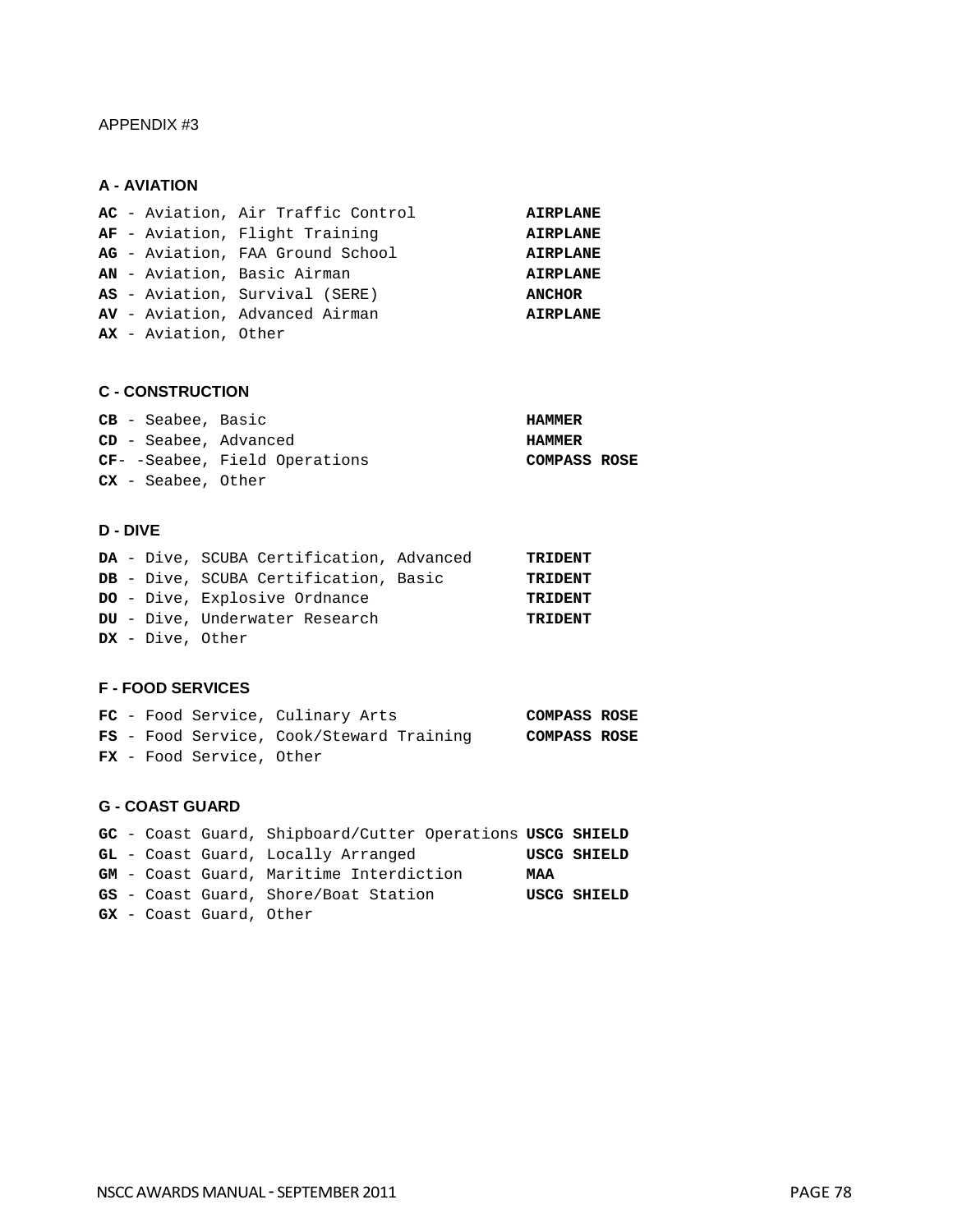# **L - NLCC TRAINING**

|  | LB - NLCC Orientation, Basic                                | <b>BRONZE BOOT</b>  |
|--|-------------------------------------------------------------|---------------------|
|  | LC - NLCC Orientation, Advanced                             | <b>COMPASS ROSE</b> |
|  | LD - NSCC Drug Education                                    | COMPASS ROSE        |
|  | LE - NLCC Exploration                                       | <b>COMPASS ROSE</b> |
|  | LF - NLCC Field Operations                                  | <b>COMPASS ROSE</b> |
|  | LG - NLCC Coast Guard Training                              | USCG SHIELD         |
|  | LH - NLCC Medical Training                                  | <b>CADUCEUS</b>     |
|  | LJ - NLCC Photojournalism                                   | <b>COMPASS ROSE</b> |
|  | LK - NLCC STEM/SeaPerch                                     | BRONZE "S"          |
|  | LM - NLCC Master-At-Arms Training                           | MAA                 |
|  | LO - NLCC Aviation Training                                 | <b>AIRCRAFT</b>     |
|  | LP - NLCC Leadership Academy                                | <b>TORCH</b>        |
|  | LQ - NLCC Fitness and Lifestyles Training                   | <b>TORCH</b>        |
|  | LR - NLCC Regional Event (Flagship, ORI, Etc.) COMPASS ROSE |                     |
|  | LS - NLCC Sailing, Basic                                    | <b>ANCHOR</b>       |
|  | LT - NLCC Sailing, Advanced                                 | <b>ANCHOR</b>       |
|  | LU - NLCC Seamanship, Basic                                 | <b>ANCHOR</b>       |
|  | LV - NLCC Seamanship, Advanced                              | <b>ANCHOR</b>       |
|  | LW - NLCC Marksmanship                                      | <b>COMPASS ROSE</b> |
|  | LX - NLCC Training, Other                                   |                     |
|  | LZ - NLCC SEAL Orientation/Challenge                        | <b>TORCH</b>        |

### **M - MEDICAL**

|  | MB - Medical, Basic    |                                                     | <b>CADUCEUS</b> |
|--|------------------------|-----------------------------------------------------|-----------------|
|  | MC - Medical, Advanced |                                                     | <b>CADUCEUS</b> |
|  |                        | MD - Medical, Drug Education/DEFY/DARE              | <b>COMPASS</b>  |
|  |                        | MF - Medical, Field Operations                      | <b>COMPASS</b>  |
|  |                        | MG - Medical, Fitness/Fitness Lifestyle Train TORCH |                 |
|  |                        | MH - Medical, Surgical Technician                   | <b>CADUCEUS</b> |
|  | MX - Medical, Other    |                                                     |                 |

#### **N - LEADERSHIP**

|  |                        | N1 - Leadership, Officer Professional Development (101) | <b>TORCH</b> upon |
|--|------------------------|---------------------------------------------------------|-------------------|
|  |                        | N2 - Leadership, Officer Professional Development (201) | completion        |
|  |                        | N3 - Leadership, Officer Professional Development (301) | 101, 201 &        |
|  |                        | ND - Leadership, Junior Professional Development (JPD)  | TORCH             |
|  |                        | NP - Leadership, Petty Officer Academy, (POLA)          | TORCH             |
|  | NX - Leadership, Other |                                                         |                   |

completion of **N3** 101, 201 & 301<br> **TORCH**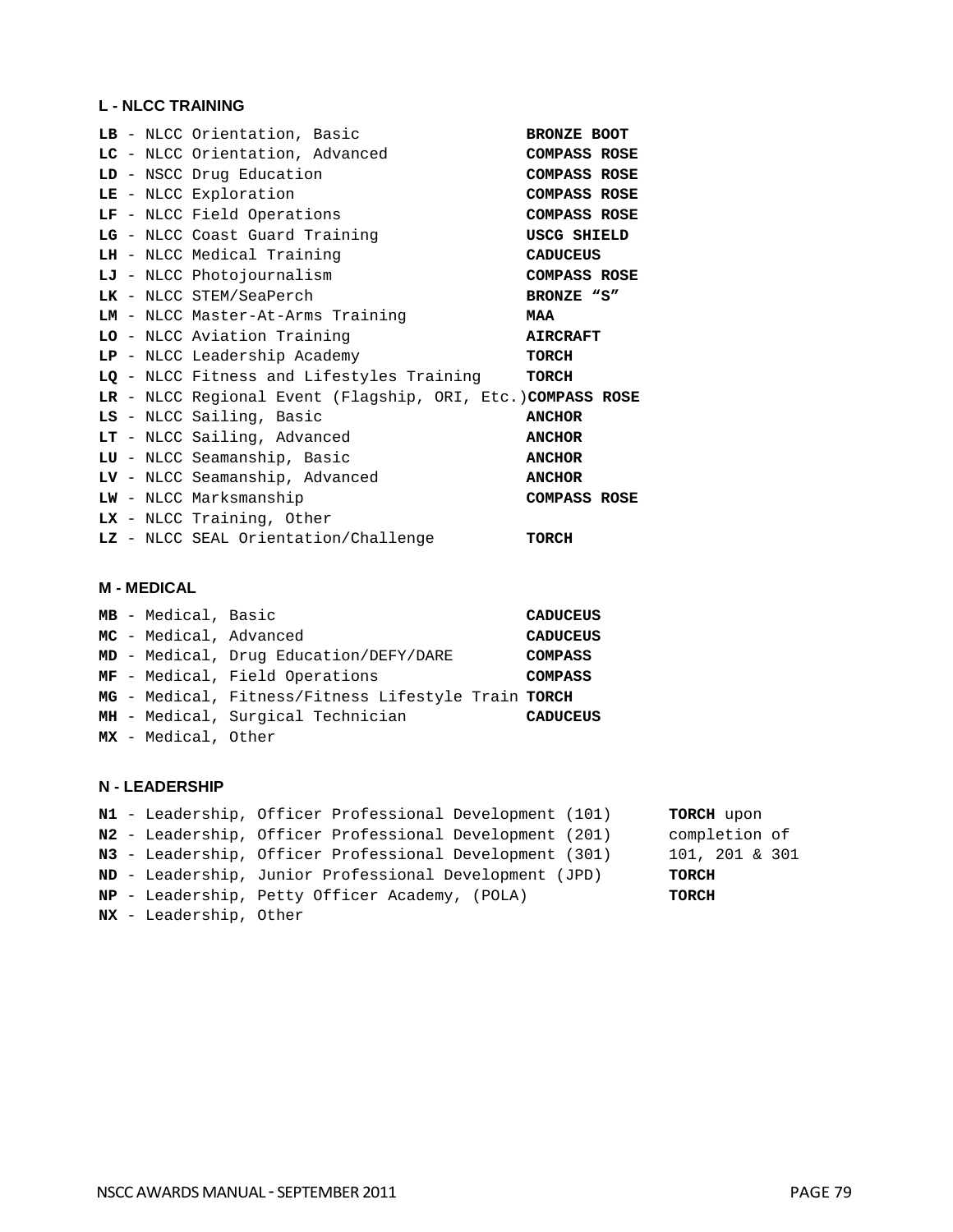# **O - SEAMANSHIP**

|  |                               | OA - Seamanship, Sailing, Advanced                 | <b>ANCHOR</b>    |
|--|-------------------------------|----------------------------------------------------|------------------|
|  |                               | OB - Seamanship, Sailing, Basic                    | <b>ANCHOR</b>    |
|  |                               | <b>OC</b> - Seamanship, Basic Marlinspike          | <b>ANCHOR</b>    |
|  |                               | OD - Seamanship, Advanced Marlinspike/Seaman       | <b>ANCHOR</b>    |
|  |                               | <b>OE</b> - Seamanship, Small Boat Ops/Deck Seaman | <b>ANCHOR</b>    |
|  |                               | OL - Seamanship, Amphibious Operations             | <b>ANCHOR</b>    |
|  |                               | <b>OM</b> - Seamanship, Mine Warfare               | <b>ANCHOR</b>    |
|  |                               | <b>ON</b> - Seamanship, Navy, Shipboard            | <b>ANCHOR</b>    |
|  |                               | OP - Seamanship, Port Operations                   | <b>ANCHOR</b>    |
|  |                               | <b>OS</b> - Seamanship, Submarine Seminar          | <b>SUBMARINE</b> |
|  | <b>OX</b> - Seamanship, Other |                                                    |                  |

#### **P - PUBLIC SAFETY**

|  |                             | PF - Public Safety, Fire Fighting                | COMPASS ROSE        |  |
|--|-----------------------------|--------------------------------------------------|---------------------|--|
|  |                             | <b>PH</b> - Public Safety, Hazardous Materials   | MAA                 |  |
|  |                             | PJ - Public Safety, JAG/Legal                    | MAA                 |  |
|  |                             | <b>PL</b> - Public Safety, Lifequard             | <b>COMPASS ROSE</b> |  |
|  |                             | PM - Public Safety, Marksmanship                 | COMPASS ROSE        |  |
|  |                             | <b>PO</b> - Public Safety, Police/Master-at-Arms | MAA                 |  |
|  |                             | <b>PQ</b> - Public Safety, Search and Rescue     | MAA                 |  |
|  |                             | <b>PS</b> - Public Safety, Homeland Security     | MAA                 |  |
|  | $PX$ - Public Safety, Other |                                                  |                     |  |

#### **R - NAVY SHORE**

|  |                               | <b>RA</b> - Navy Shore, Maritime Industrial Arts           | COMPASS ROSE        |
|--|-------------------------------|------------------------------------------------------------|---------------------|
|  |                               | RB - Navy Shore, Music/Band, Basic                         | LYRE                |
|  |                               | RC - Navy Shore, Music/Band, Advanced                      | LYRE                |
|  |                               | <b>RE</b> - Navy Shore, Navy Engineering School            | COMPASS ROSE        |
|  |                               | RG - Navy Shore, Gunner's Mate School                      | COMPASS ROSE        |
|  |                               | RH - Navy Shore, Ceremonial/Honor Guard                    | <b>COMPASS ROSE</b> |
|  |                               | <b>RJ</b> - Navy Shore, Photojournalism                    | <b>COMPASS ROSE</b> |
|  |                               | RK - Navy Shore, STEM/SeaPerch                             | BRONZE "S"          |
|  |                               | <b>RL</b> - Navy Shore, History and Heritage               | <b>ANCHOR</b>       |
|  |                               | <b>RM</b> - Navy Shore, Navy Electronics School            | COMPASS ROSE        |
|  |                               | RN - Navy Shore, Naval Intelligence                        | MAA                 |
|  |                               | RP - Navy Shore, Religious Program Specialist COMPASS ROSE |                     |
|  |                               | <b>RQ</b> - Navy Shore, Marine Mammal Research             | <b>COMPASS ROSE</b> |
|  |                               | <b>RR</b> - Navy Shore, Recruiting Office Duty             | SILVER "R"          |
|  |                               | <b>RS</b> - Navy Shore, Operational Specialist             | <b>ANCHOR</b>       |
|  |                               | <b>RT</b> - Navy Shore, NSCC Recruit Training              | <b>BRONZE BOOT</b>  |
|  |                               | <b>RV</b> - Navy Shore, Vehicle Maintenance                | <b>COMPASS ROSE</b> |
|  | <b>RX</b> - Navy Shore, Other |                                                            |                     |
|  |                               | RZ - Navy Shore, SEAL Orientation/Challenge                | <b>TORCH</b>        |